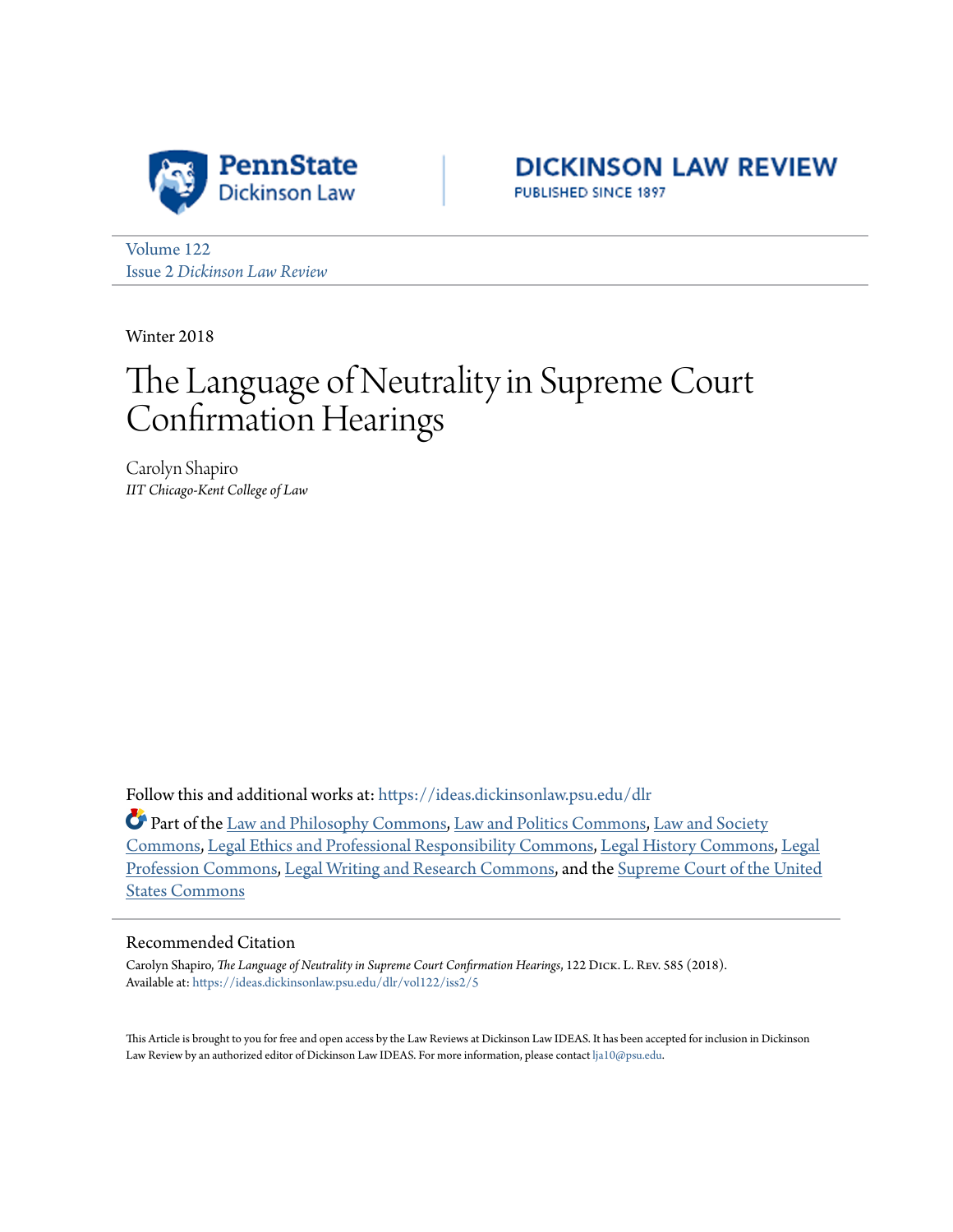## The Language of Neutrality in Supreme Court Confirmation Hearings

### Carolyn Shapiro\*

#### ABSTRACT

At Justice Neil Gorsuch's confirmation hearing, then-Judge Gorsuch repeatedly insisted that judging involves no more than examining the legal materials—like statutes and precedents and applying them to the facts of the case. There is, he emphasized, no room for a Justice's "personal views," and he refused even to state his agreement (or disagreement) with such iconic cases as *Loving v. Virginia* and *Griswold v. Connecticut.* Instead, then Judge Gorsuch reiterated only that they were precedents of the Court and thus entitled to respect. Frustrating as his answers may have been to some senators, however, they differed from answers given by other recent nominees largely in degree and tone, not in kind. Indeed, all four most recent nominees before Gorsuch—but especially Chief Justice Roberts and Justice Sotomayor—made similar claims, of which Roberts's invocation of the neutral umpire is only the most famous.

Such forceful claims of neutrality and their attendant implication that there are necessarily right and wrong answers to difficult legal questions—answers that can be determined through deductive reasoning or by examining legal texts through the right lens—are not new, but their role and prominence in Supreme Court confirmation hearings have changed over the years. Using both qualitative and quantitative analysis, including empirical research on confirmation hearings already reported, this Article

<sup>\*</sup> Associate Professor of Law and Co-Director of the Institute on the Supreme Court of the United States (ISCOTUS), IIT Chicago-Kent College of Law. I would like to thank Steven Heyman, Lori Ringhand, Mark Rosen, and Christopher Schmidt for helpful comments, as well as participants in workshops at Chicago-Kent College of Law, Northwestern Pritzker School of Law, Northwestern University Legal Studies Program, and Princeton University's Public Law Colloquium. Additional thanks to Tom Gaylord for outstanding library assistance and to Matthew Zarobsky, Danielle Tinkoff, Eun Nam, Catherine Lee, Ryan Janski, Luke Harriman, Emily Chase-Sarnoff, and Rachel Brady for their research and coding assistance. Thanks and appreciation also to Lori Ringhand and Paul Collins, who generously shared their data with me.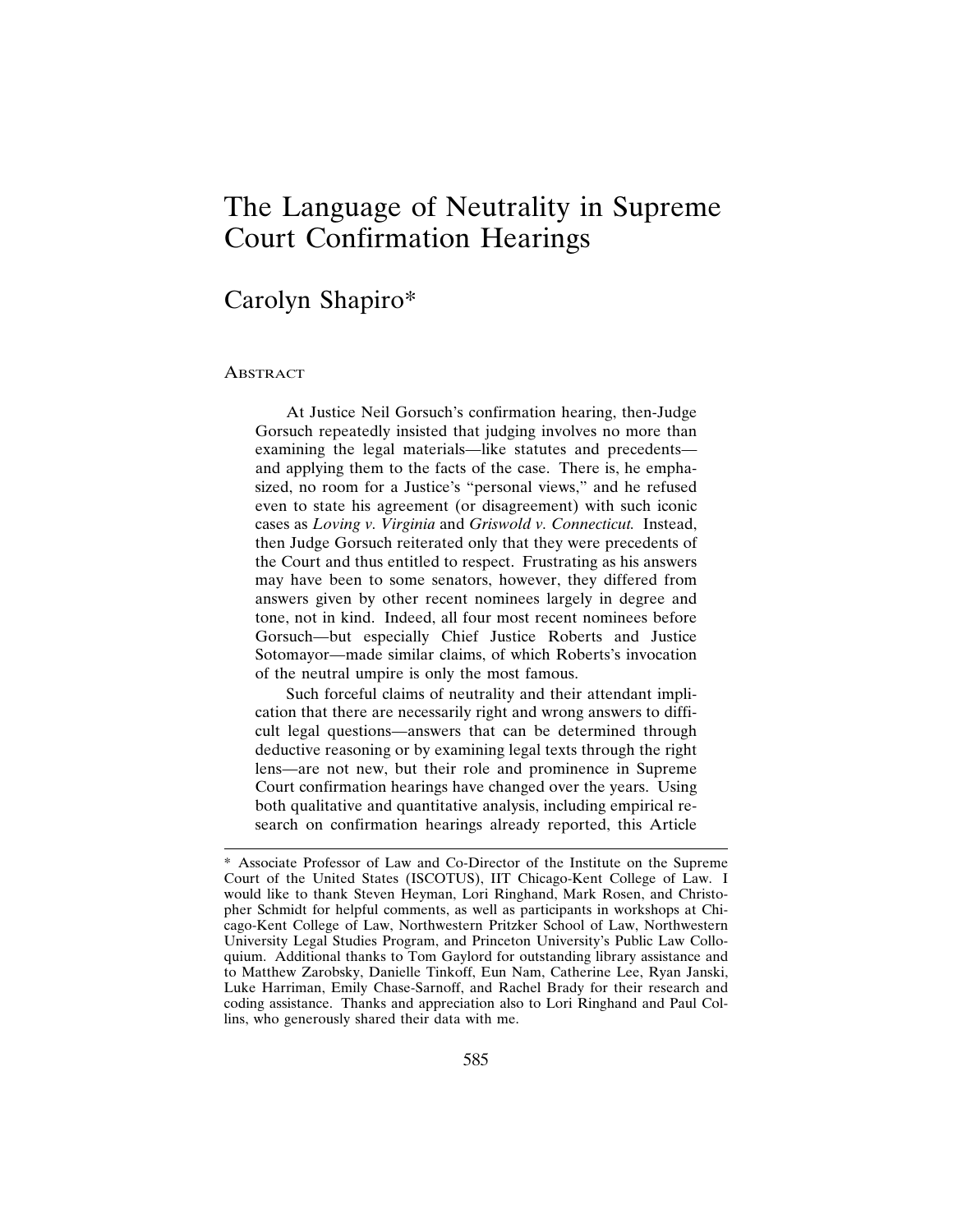charts the history of such discussions in Supreme Court confirmation hearings from Justice Harlan's hearing in 1955 through Justice Gorsuch's hearing in 2017—the period of time during which all nominees have been expected to appear before the Senate Judiciary Committee. More specifically, the Article focuses on the extent to which nominees and Senators have claimed that there are objectively correct answers to the hard questions faced by the Supreme Court or, alternatively, have acknowledged and discussed the reality that textual and historical sources often do not provide clear answers and that Supreme Court Justices must balance competing interests, precedents, and constitutional principles and apply constitutional provisions and doctrines in new and complex factual circumstances.

Specifically, the Article establishes that during the Warren court years, claims of objectivity were often made by conservative senators, with relatively little discussion of alternative views of judging by either senators or nominees. By the late 1980s and 1990s, however, senators and nominees were having surprisingly candid conversations about the role of the Supreme Court, conversations that acknowledged the importance of judgment and judicial philosophy in resolving many difficult constitutional questions. Since 2000, however, nominees have largely eschewed such discussions and, along with Republican senators, have embraced claims of objectivity and neutrality.

As the Article demonstrates, however, such claims about the Court and its work are highly inaccurate, and they may have negative effects on the legitimacy of the Court as an institution. After all, when the Court announces its decisions in difficult cases, members of the public can plainly see that different Justices both approach those cases differently and often disagree about the result in predictable ways. News media regularly refer to the "liberal" and "conservative" Justices. So there is a significant disconnect between the claims made during confirmation hearings and the actions the Justices take—and research suggests that such a disconnect can undermine public confidence in the institution. The Article closes by proposing that senators use their questions during confirmation hearings to combat the myth that judging, especially on the Supreme Court, is necessarily about reaching objectively correct, logically deducible conclusions.

#### **INTRODUCTION**

The confirmation hearing for Judge Neil Gorsuch's nomination to the Supreme Court came at an awkward time. President Donald Trump announced Gorsuch's nomination shortly after he issued an Executive Order suspending the entry into the country of refugees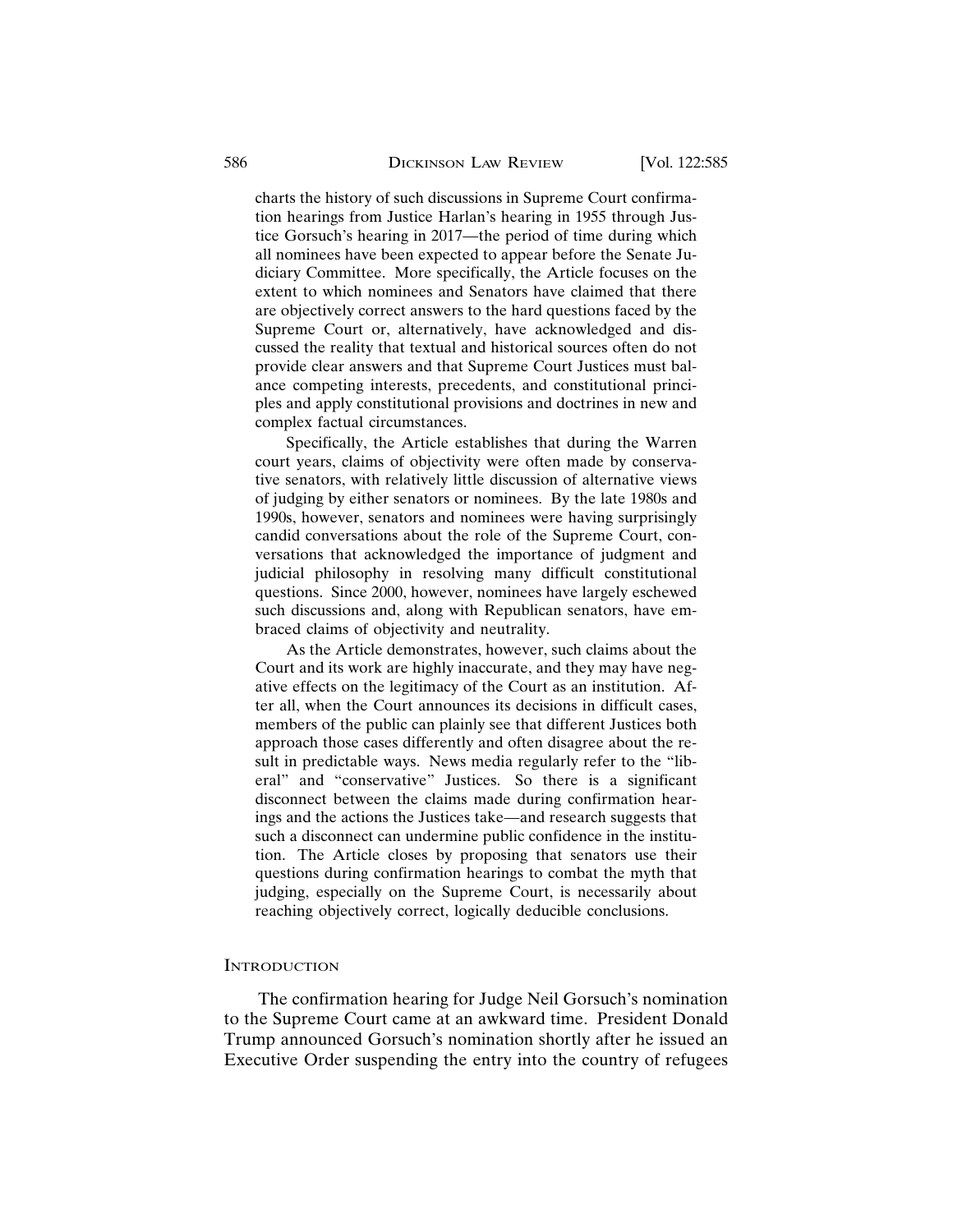and of people from seven majority-Muslim countries.<sup>1</sup> Immediately, federal courts began to evaluate—and rule against—the Order.2 In response to a federal district court in Seattle imposing a nationwide Temporary Restraining Order (TRO), the President tweeted a complaint about the "so-called judge,"<sup>3</sup> expressed shock that the judge had "put our country in such peril,"<sup>4</sup> and urged the American people to blame the judge "and the courts" if "something happens."<sup>5</sup> Around the same time, Trump-staffer Stephen Miller appeared on a series of Sunday morning talk shows to argue, in direct contradiction to the venerable precedent of *Marbury v.* Madison,<sup>6</sup> that "[w]e do not have judicial supremacy in this country."7 And only days before the hearing began, a district court judge in Hawaii issued a nationwide TRO against Trump's new version of the Executive Order.8

3. Donald J. Trump (@realDonaldTrump), TWITTER (Feb. 4, 2017, 5:12 AM), https://twitter.com/realDonaldTrump/status/827867311054974976?ref\_src=twsrc% 5Etfw.

4. Donald J. Trump (@realDonaldTrump), TWITTER (Feb. 5, 2017, 12:39 PM), https://twitter.com/realDonaldTrump/status/828342202174668800.

5. *Id.*; *see also, e.g.*, Donald J. Trump (@realDonaldTrump), TWITTER (Feb. 4 (2017, 4:48 PM), https://twitter.com/realDonaldTrump/status/828042506851934209 (accusing the judge of "open[ing] up our country to potential terrorists").

6. Marbury v. Madison, 5 U.S. (1 Cranch) 137, 177 (1803).

7. Matthew Rozsa, *Stephen Miller Goes Kellyanne Conway: Trump Adviser Blasted for Dishonesty on Sunday Morning Shows*, SALON (Feb. 13, 2017, 8:40 AM), http://www.salon.com/2017/02/13/stephen-miller-goes-kellyanne-conwaytrump-adviser-blasted-for-dishonesty-on-sunday-morning-shows/ (reporting Miller's remarks on Fox News Sunday). *See also* Aaron Blake, *Stephen Miller's Authoritarian Declaration: Trump's National Security Actions 'Will Not Be Questioned'*, WASH. POST: THE FIX (Feb. 13, 2017), https://www.washingtonpost.com/ news/the-fix/wp/2017/02/13/stephen-millers-audacious-controversial-declarationtrumps-national-security-actions-will-not-be-questioned/?utm\_term=.2fcc4c684e87 (reporting Miller's assertion that the President's national security decisions "will not be questioned"); Jonathan Swan, *Best of Stephen Miller on the Sunday Shows*, AXIOS (Feb. 12, 2017), https://www.axios.com/best-of-stephen-miller-on-the-sunday-shows-2257221562.html (reporting Miller's statement on CBS's *Face the Nation* that "we have a judiciary that has taken far too much power and become in many cases a supreme branch of government").

8. Order Granting Motion for Temporary Restraining Order, *State of Hawai'i v. Trump*, 241 F. Supp. 3d 1119 (D. Haw. 2017) , available at https://www.clearing house.net/chDocs/public/IM-HI-0004-0032.pdf.

<sup>1.</sup> Exec. Order No. 13767, 82 Fed. Reg. 8693 (Jan. 30, 2017); Press Release, Office of Press Sec'y, The White House, President Trump's Nominee to the Supreme Court Neil M. Gorsuch (Jan. 31, 2017), https://www.whitehouse.gov/nominee-gorsuch.

<sup>2.</sup> *See, e.g.*, Matt Zapotosky, Lori Aratani, & Justin Jouvenal, *Federal Judge Temporarily Blocks Trump's Entry Order Nationwide*, WASH. POST (Feb. 4, 2017), https://www.washingtonpost.com/world/national-security/federal-judge-temporari ly-blocks-trumps-immigration-order-nationwide/2017/02/03/9b734e1c-ea54-11e6-bf 6f-301b6b443624\_story.html?utm\_term=.310c9703f3f8.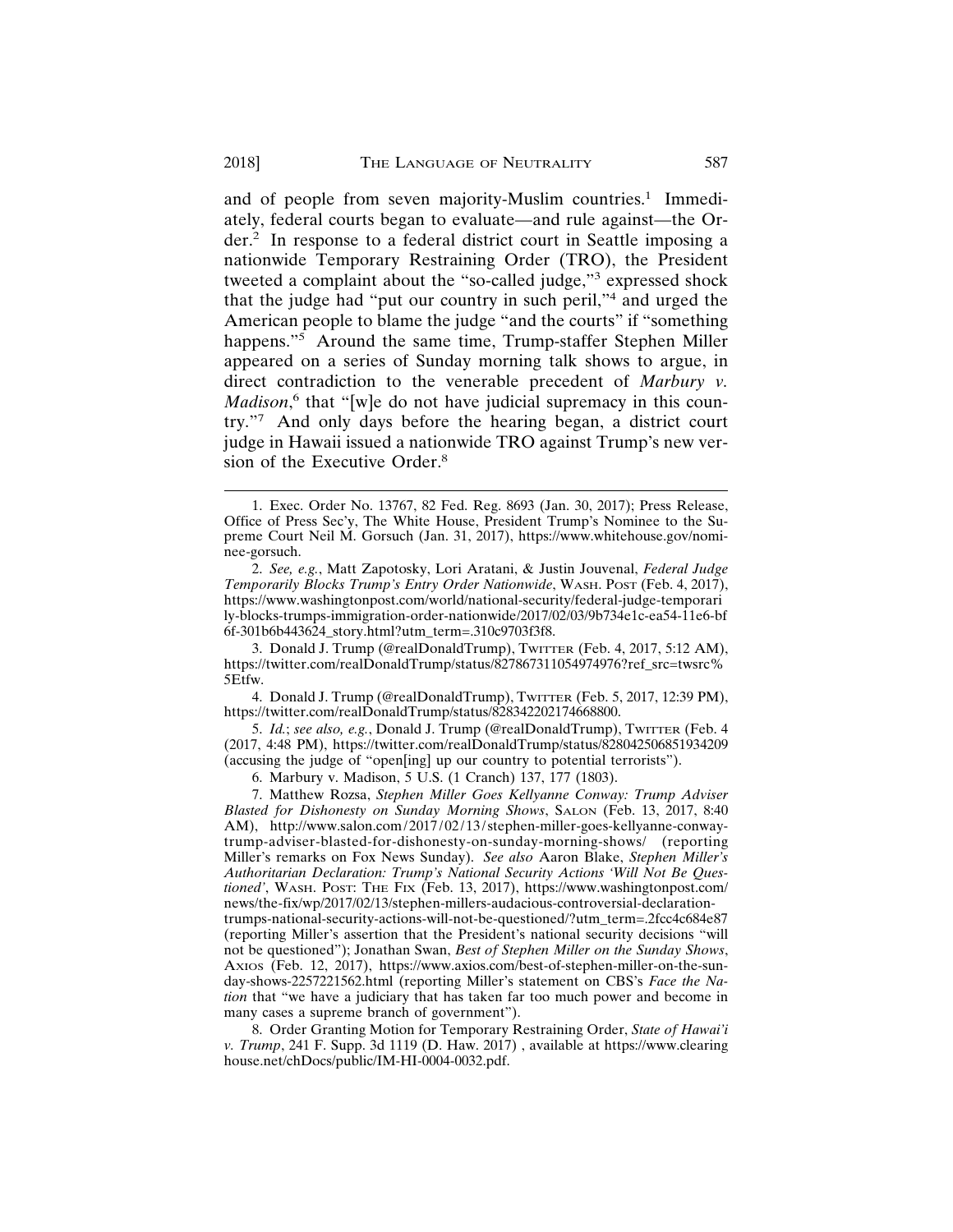Unsurprisingly under these circumstances, at Judge Gorsuch's confirmation hearing, Democratic Senators asked him about judicial independence and supremacy, executive authority, and separation of powers. Equally unsurprisingly, Gorsuch was adamant about his independence as a judge.<sup>9</sup> Although he refused to discuss any specific comments made by the President or his staffers, he reiterated a statement he had reportedly made privately to Senator Richard Blumenthal that disparaging comments about federal judges were "disheartening" and "demoralizing."10 But—also unsurprisingly—he shared no substantive views about the scope of executive authority or separation of powers, even when pressed.

Such opacity is to be expected. Indeed, conventional wisdom agrees with Elena Kagan, who—long before she herself was nominated to the Court—called the post-Bork confirmation hearings "a vapid and hollow charade."11 As Senator and then-Senate Judiciary Committee Chairman Arlen Specter put it, the hearing is a "subtle minuet" in which "nominees answer about as many questions as they think they have to in order to get confirmed."12 And while much of the criticism is aimed at the nominees, senators themselves are not immune. Observers accuse them of grandstanding for the TV cameras, $13$  and the entire confirmation process is viewed by many as overly politicized.14

Despite this conventional wisdom, recent scholarship has demonstrated both that the hearings have long involved discussion

<sup>9.</sup> At one point, for example, then-Judge Gorsuch asserted bluntly, "I am my own man" in response to Senator Al Franken's questions about White House Chief of Staff Reince Preibus's assurances to conservative activists about what kind of Justice Gorsuch would be. *Nomination of Neil Gorsuch to be Associate Justice of the U.S. Supreme Court: Hearing Before the S. Comm. on the Judiciary*, 116th Cong. (2017), 3/21/2017 Fed. News Serv. Transcripts, 2017 WLNR 8821289, at 107 [hereinafter *Gorsuch Hearing* 3/21/17].

<sup>10.</sup> Sean Sullivan, *Gorsuch Calls Attacks on Federal Judges 'Disheartening' and 'Demoralizing,'* WASH. POST (Mar. 21, 2017), https://www.washingtonpost.com /politics/2017/live-updates/trump-white-house/neil-gorsuch-confirmation-hearingsupdates-and-analysis-on-the-supreme-court-nominee/gorsuch-calls-attacks-on-fed eral-judges-disheartening-and-demoralizing/?utm\_term=.6c2427cee3fa.

<sup>11.</sup> Elena Kagan, *Confirmation Messes, Old and New*, 62 U. CHI. L. REV. 919, 941 (1995) (reviewing STEPHEN L. CARTER, THE CONFIRMATION MESS (1994)).

<sup>12.</sup> *Nomination of John G. Roberts, Jr. to be Chief Justice of the United States: Hearing Before the S. Comm. on the Judiciary*, 109th Cong. 3 (2005) [hereinafter *Roberts Hearing*] (statement of Sen. Arlen Spector, Chairman, S. Comm. on the Judiciary).

<sup>13.</sup> *See, e.g.*, Paul E. Vaglica, Note, *Step Aside, Mr. Senator: A Request for Members of the Senate Judiciary Committee to Give Up Their Mics*, 87 IND. L.J. 1791, 1805–18 (2012).

<sup>14.</sup> STEPHEN L. CARTER, THE CONFIRMATION MESS 20–22 (1994) [hereinafter CARTER, CONFIRMATION MESS].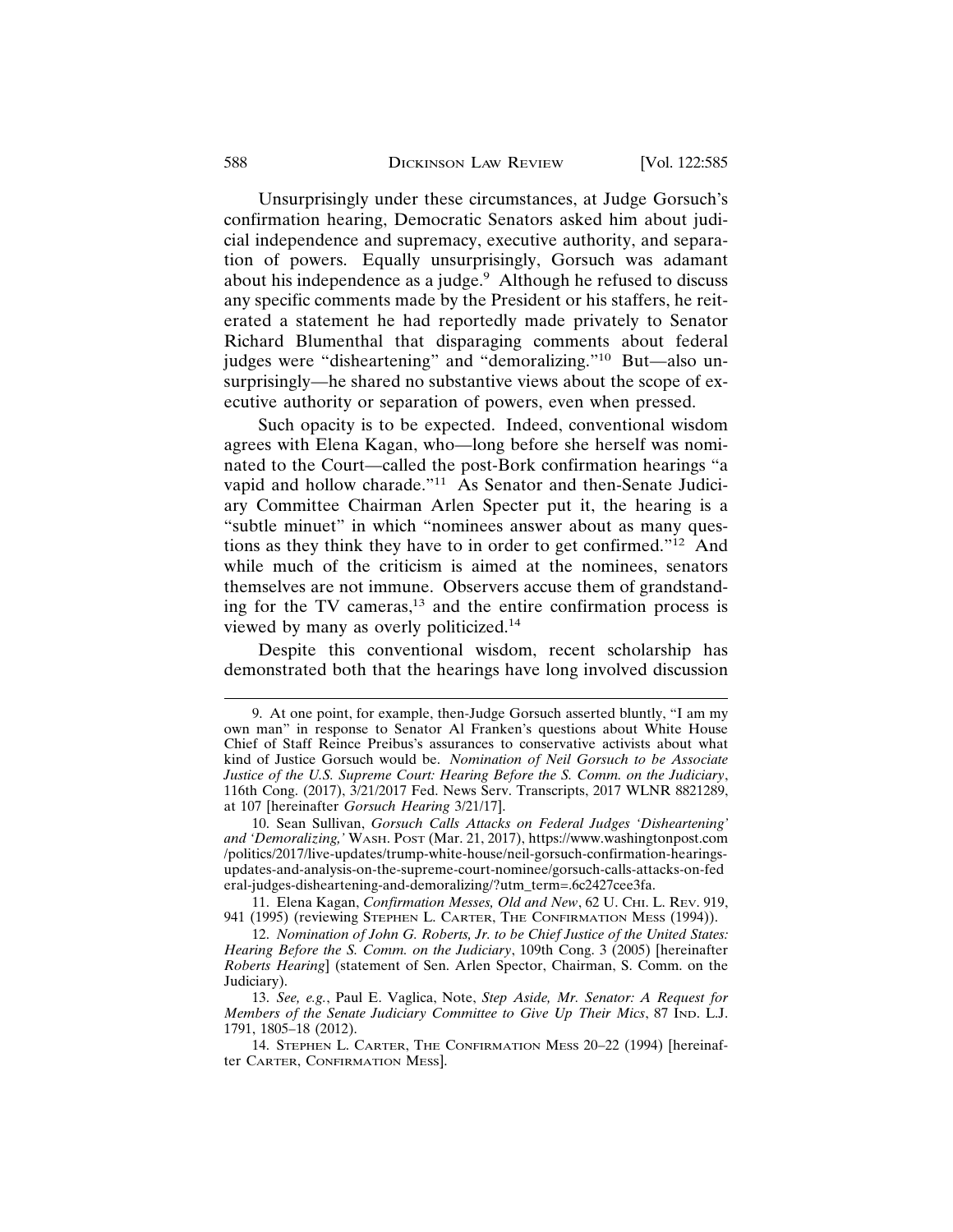of substantive legal issues<sup>15</sup> and that the nominees in fact answer most of the questions put to them by the members of the Senate Judiciary Committee.<sup>16</sup> This Article adds additional evidence to support and refine those more recent conclusions, but its focus is different. This Article focuses primarily not on what nominees and senators say about substantive issues of law or on whether nominees answer the senators' questions, but instead on the ways that nominees and senators alike describe the role of the Supreme Court and its Justices. In particular, the Article highlights language like Chief Justice Roberts's claim that as a Justice, his job would be to "call balls and strikes" like "an umpire,"<sup>17</sup> language that suggests that the questions the Supreme Court addresses have objectively correct and discernable answers and the Justices' job is simply to identify them.

At his hearing, Judge Gorsuch embraced a similar rhetoric of neutrality. Again and again, he refused to offer an opinion on precedents even as longstanding as *Brown v. Board of Education*<sup>18</sup> (although he did eventually, if circuitously, admit that he believed Brown was correctly decided)<sup>19</sup> and *Griswold v. Connecticut*,<sup>20</sup> insisting instead on describing decided cases as, for example, "a decision of the United States Supreme Court," and thus, "the law."21 He insisted that principles of *stare decisis* themselves are also "the law,"<sup>22</sup> but gave little insight into how he would apply them.<sup>23</sup> And he insisted that "I don't view my colleagues as Republican judges or Democrat judges. I view them as judges  $\dots$ ."<sup>24</sup>

<sup>15.</sup> PAUL M. COLLINS, JR. & LORI A. RINGHAND, SUPREME COURT CONFIR-MATION HEARINGS AND CONSTITUTIONAL CHANGE 11, 63–99 (2013) [hereinafter COLLINS & RINGHAND, CONFIRMATION HEARINGS]; Lori A. Ringhand & Paul M. Collins, Jr., *May It Please the Senate: An Empirical Analysis of the Senate Judiciary Committee Hearings of Supreme Court Nominees, 1939–2009*, 60 AM. U. L. REV. 589, 601–20 (2011) [hereinafter Ringhand & Collins, *May It Please the Senate*].

<sup>16.</sup> Dion Farganis & Justin Wedeking, *"No Hints, No Forecasts, No Previews": An Empirical Analysis of Supreme Court Nominee Candor from Harlan to Kagan*, 45 L. & SOC'Y REV. 525, 527, 540–42 (2011).

<sup>17.</sup> *Roberts Hearing, supra* note 12, at 55–56.

<sup>18.</sup> Brown v. Bd. of Educ., 347 U.S. 483 (1954).

<sup>19.</sup> *Nomination of Neil Gorsuch to be Associate Justice of the U.S. Supreme Court: Hearing Before the S. Comm. on the Judiciary*, 116th Cong. (2017), 3/22/ 2017 Fed. News Serv. Transcripts, at 71–72 [hereinafter Gorsuch Hearing 3/22/17].

<sup>20.</sup> Griswold v. Connecticut, 381 U.S. 479, 485–86 (1965).

<sup>21.</sup> *Id.* at 72–73.

<sup>22.</sup> *Gorsuch Hearing* 3/21/17, *supra* note 9, at 135.

<sup>23.</sup> *Gorsuch Hearing* 3/22/17, *supra* note 19, at 72–74.

<sup>24.</sup> *Id.* at 78.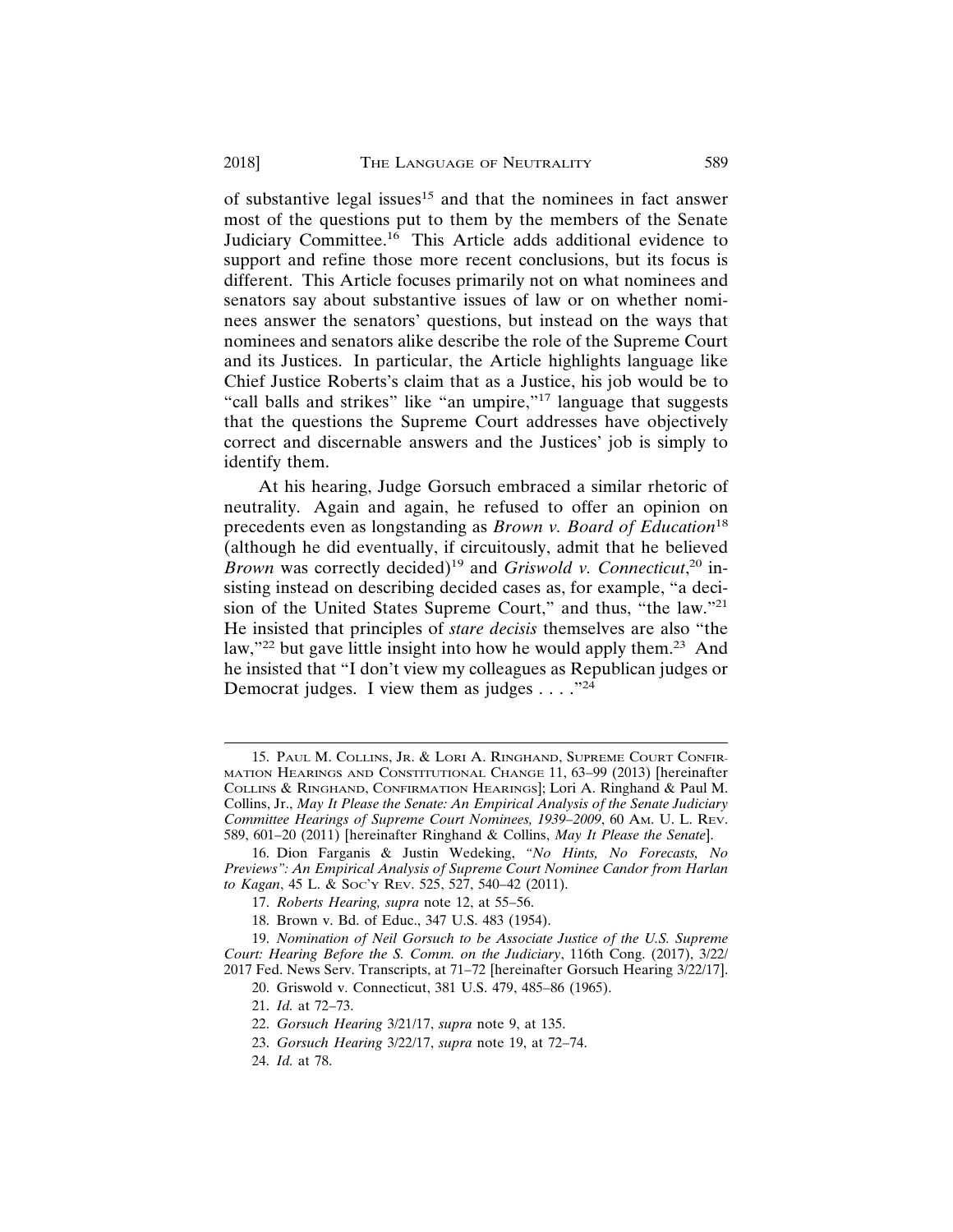But this rhetoric of neutrality dramatically mischaracterizes what the Court does.<sup>25</sup> It matters who is on the Supreme Court precisely because different Justices have different philosophies about the law and judging; the language embraced at the hearings at best, obfuscates that reality. At the same time, the rhetoric overlaps with important and uncontroversial commitments to principles of impartiality and open-mindedness. But because it so mischaracterizes the work of the Supreme Court in hard and contested cases, while precluding any meaningful discussion of the principles and methods that the Justices do use, this rhetoric may undermine the Court's legitimacy.

Part I of the Article briefly reviews the popular critiques of confirmation hearings and describes the recent empirical research calling some of that conventional wisdom into question. Part I also evaluates recent proposals to address the widespread dissatisfaction with the hearings, but concludes that these proposals are unlikely to succeed in part because they are in tension with basic political and institutional features of Supreme Court nominations.

Part II takes a step back to discuss the role of the Supreme Court—a necessary first step in determining what confirmation hearings realistically can and cannot do. This Part emphasizes that the work of the Court frequently presents difficult questions to which answers cannot be logically deduced or definitively located in objective sources. Instead, Justices must make difficult, value-laden judgments in the face of factual complexity and uncertainty, and of competing constitutional priorities and values. Depending on their judicial philosophy and approach to judging, different Justices may reach different conclusions about the same legal issue, or may reach the same conclusion but through very different reasoning. This reality does not, however, mean that the Justices are unconstrained or lawless; the law, and the norms of lawyering and judging, impose limits. Thus, Part II also considers commitments we legitimately demand of Justices—some of which can be identified as forms of neutrality.

Part III turns to the content and history of confirmation hearings. Part III relies and builds on empirical work already completed, and it also engages in a qualitative analysis of the way that

<sup>25.</sup> Gorsuch's claims of neutrality appeared particularly infuriating to Democratic senators still angry about the Republican-led Senate's refusal to even consider President Obama's nominee to replace Justice Scalia, the widely respected Judge Merrick Garland. In response to one of Gorsuch's claims that he does not see Republican or Democrat judges, for example, Senator Al Franken asked, "If that's the case, what was Merrick Garland about?" *Id.* at 55.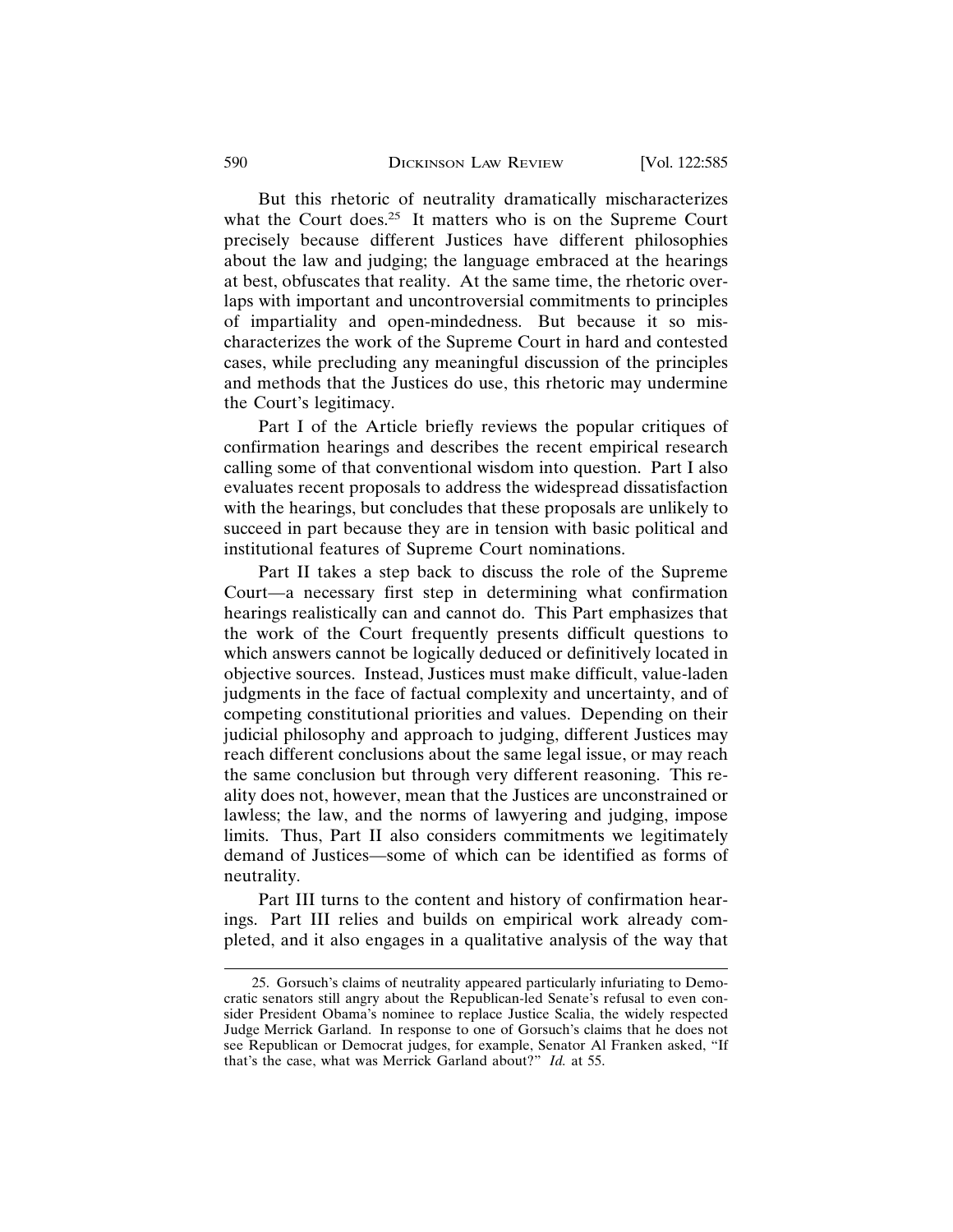nominees and senators describe the role of the Supreme Court and how those descriptions have evolved over time. More specifically, this Part divides the history of nominees' testifying at confirmation hearings into four major time periods. During the first period, from 1955 through 1968, hearings fell into one of two categories. Some of them, such as the hearings for Justices Charles Whittaker and Byron White, were brief and chummy formalities.<sup>26</sup> But in many hearings, segregationist senators took the opportunity to inveigh against *Brown v. Board of Education* and the Warren Court's criminal procedure jurisprudence. In doing so, they described the appropriate role of the Court as neutral and objective—noting, for example, that the Constitution had "a fixed and definite meaning when  $\dots$  adopted,"<sup>27</sup> complaining that the Court had improperly "taken unto itself legislative powers,"28 or that the Court was "amend[ing]" or "rewrit[ing]" Acts of Congress.<sup>29</sup> The rhetoric these senators used thus rejected any legitimate role for value-laden judgments and for evaluating competing constitutional principles.

The second major period, from 1969 through 1975, focused largely on qualifications and ethics, and during this time, discussions of jurisprudence took a back seat. The third period, however, from 1981, when Justice Sandra Day O'Connor was nominated to the Court, through Justice Stephen Breyer's hearing in 1994, was contrary to conventional wisdom—something of a golden age for confirmation hearings. Although nominees during this time often declined to disclose their views on particular legal issues, the hearings were marked by serious discussions about jurisprudence and judicial philosophy. And those discussions often acknowledged the appropriate and significant constraints of law and legal reasoning without denying that many of the questions that the Supreme Court

<sup>26.</sup> *See Nomination of Charles E. Whittaker, of Missouri, to be Associate Justice of the Supreme Court of the United States: Hearing Before the S. Comm. on the Judiciary*, 85th Cong. 32–34 (1957) [hereinafter *Whittaker Hearing*]; *Nomination of Byron R. White, of Colorado, to be Associate Justice of the Supreme Court of the United States: Hearing Before the S. Comm. on the Judiciary*, 87th Cong. 22–26 (1962) [hereinafter *White Hearing*].

<sup>27.</sup> *Nomination of William Joseph Brennan, Jr., of New Jersey, to be Associate Justice of the Supreme Court of the United States: Hearing Before the S. Comm. on the Judiciary,* 85th Cong. 36 (1957) [hereinafter *Brennan Hearing*] (statement of Sen. James O. Eastland, Chairman, S. Comm. on the Judiciary).

<sup>28.</sup> *Nomination of Abe Fortas, of Tennessee, to be Chief Justice of the United States and Nomination of Homer Thornberry, of Texas, to be Associate Justice of the Supreme Court of the United States: Hearing Before the S. Comm. on the Judiciary*, 90th Cong. 197 (1968) [hereinafter *Fortas/Thornberry Hearing*] (statement of Sen. Strom Thurmond, Member, S. Comm. on the Judiciary).

<sup>29.</sup> *Id.* at 129 (statement of Sen. Sam J. Ervin Jr., Member, S. Comm. on the Judiciary).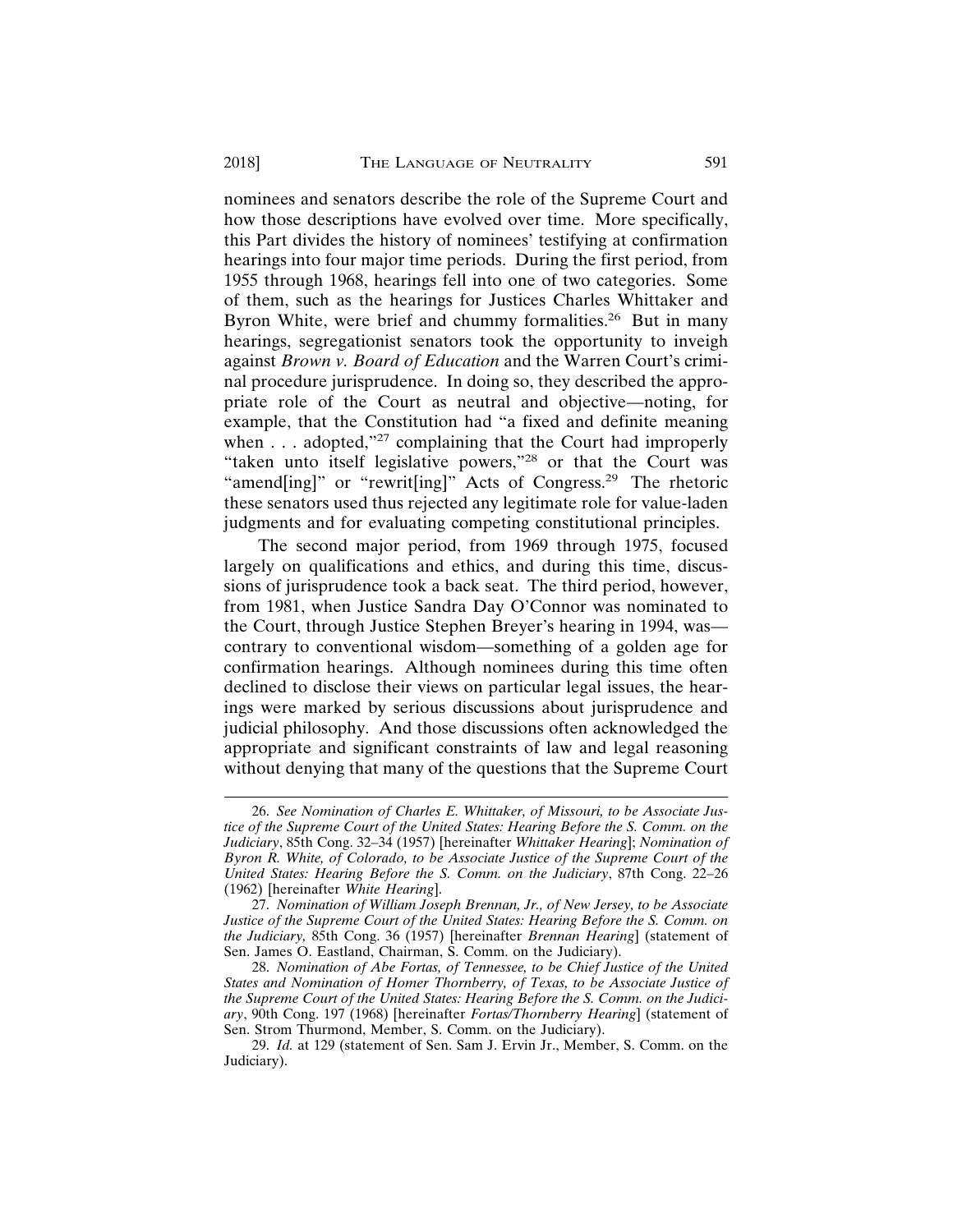decides do not have objectively correct, logically deducible answers and, instead, require the exercise of judgment within the bounds of law.

Finally, after 2000, the rhetoric of the hearings returned to claims of neutrality and objectivity—most famously with Chief Justice Roberts's analogy of the judge to an umpire calling balls and strikes.30 During this time, however, it was the nominees, more than the senators, who turned away from the more nuanced discussions of the 1980s and 1990s. Instead, they tended to describe the job of a Justice as largely examining documents and engaging in deductive reasoning to come to objectively correct answers.

Part IV turns to questions of the potential effects of these misdescriptions. More specifically, this Part points to a significant disconnect between, on the one hand, the contemporary rhetoric of neutrality that we hear about during confirmation hearings—and the expectations such rhetoric can create among the general population—and, on the other hand, the observed reality of the Supreme Court's work, with Justices who are also described as "liberal" or "conservative." Because of that disconnect, the rhetoric of neutrality can actually work to undermine the institutional legitimacy of the Court, at least for some populations. And in our current political environment, this dynamic is particularly salient for the political Right because the Right has claimed the rhetoric of neutrality as a description of its preferred approaches to (and results of) the judicial process. Just as the segregationists tried to establish that the Court in *Brown* illegitimately imposed the Justices' own political and social views, untethered to the Constitution or other legal sources, so too today, opponents of such decisions as *Roe* and *Obergefell* do the same.

Finally, Part V of the Article proposes that senators, in addition to asking nominees about their judicial philosophy and views about particular cases or issues (questions that the nominees may or may not answer)—ask nominees to acknowledge the inevitability of value-laden judgments in the work of the Court and to explain why, within some bounds, different Justices acting in good faith might well reach different conclusions. This approach is unlikely to be revelatory with respect to any particular nominee, nor is it likely to change the outcome of any particular nomination. Any effects would be both subtle and long-term, but such discussions could contribute to a more realistic public view of the Court and its work.

<sup>30.</sup> *Roberts Hearing*, *supra* note 12, at 55–56 (statement of Then-Judge John G. Roberts, Jr. J.).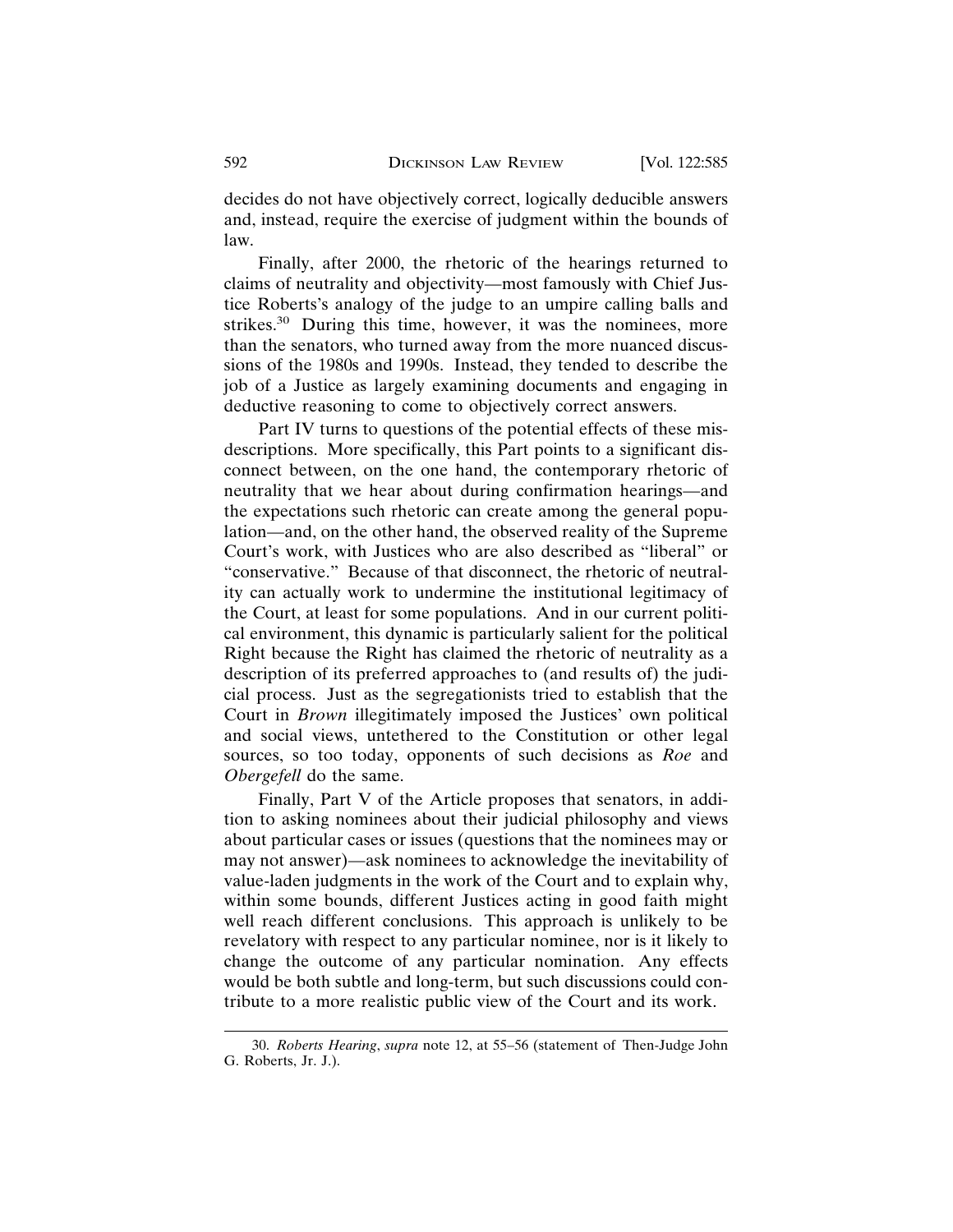#### I. CONFIRMATION MESSES

#### *A. Hearings and the Confirmation Process*

We all know the criticisms of confirmation hearings. The nominees refuse to answer questions, $31$  the senators grandstand, $32$  and the public learns nothing.<sup>33</sup> Or the process is highly politicized, and is sometimes a brutal, even dishonest, descent into efforts at personal destruction.<sup>34</sup> Focusing on the Breyer and Ginsburg hearings, for example, then-Professor Kagan complained in 1995 that the Senate, by not insisting on answers to substantive questions about law, had "abandon[ed] its role and function . . .ceas[ing] to engage nominees in meaningful discussion of legal issues,"35 and she famously described the hearings as a "vapid and hollow charade."36 On the other hand, Professor Stephen Carter has argued that we should dispense with nominee testimony altogether.<sup>37</sup> And many observers assume that at some point in the past, things were different, with Judge Robert Bork's unsuccessful nomination in 1987, a turning point.<sup>38</sup>

36. *Id.* at 941. Not surprisingly, several senators reminded Kagan of this characterization during her hearing. *See, e.g.*, *Nomination of Elena Kagan to be an Associate Justice of the Supreme Court of the United States: Hearing Before the S. Comm. on the Judiciary*, 111th Cong. 7 (2010) [hereinafter *Kagan Hearing*] (statement of Sen. Jeff Sessions, Member, S. Comm. on the Judiciary); *id.* at 9 (statement of Sen. Herb Kohl, Member, S. Comm. on the Judiciary).

37. Stephen L. Carter, Opinion, *Let the Nominee Stay Home*, N.Y. TIMES (May 9, 2009), http://www.nytimes.com/2009/05/10/opinion/10carter.html. *See also* Stephen L. Carter, Opinion, *Disorder in the Court*, N.Y. TIMES (July 3, 2005), http:/ /www.nytimes.com/2005/07/03/opinion/disorder-in-the-court.html.

38. *See, e.g.*, Kagan, *supra* note 11, at 921 (citing CARTER, *supra* note 14) (noting that Carter's critique of confirmation hearings arises from his negative views about the Bork hearings); *id.* at 929–30; Nina Totenberg, *Robert Bork's Supreme Court Nomination 'Changed Everything, Maybe Forever'*, NAT'L PUBLIC RADIO: ALL THINGS CONSIDERED (Dec. 19, 2012, 4:33 PM), http://www.npr.org/sections/its allpolitics/2012/12/19/167645600/robert-borks-supreme-court-nomination-changedeverything-maybe-forever [hereinafter Totenberg, *Bork's Nomination*] (quoting Tom Goldstein, founder and publisher of SCOTUSblog, as saying that the Bork hearings "legitimized scorched-earth ideological wars over nominations at the Supreme Court").

<sup>31.</sup> Kagan, *supra* note 11, at 920.

<sup>32.</sup> *See, e.g.*, Vaglica, *supra* note 13, at 1805–18.

<sup>33.</sup> Kagan, *supra* note 11, at 926–27 (lamenting Justice Ginsburg's and Justice Breyer's refusals to answer certain questions at their hearings); *see also* Edward M. Kennedy, Outlook, *Roberts and Alito Misled Us*, WASH. POST. (July 30. 2006), http://www.washingtonpost.com/wp-dyn/content/article/2006/07/28/AR2006072801 489.html (criticizing Chief Justice Roberts and Justice Alito for not candidly discussing their views at their confirmation hearings).

<sup>34.</sup> CARTER, CONFIRMATION MESS, *supra* note 14, at 11.

<sup>35.</sup> Kagan, *supra* note 11, at 920.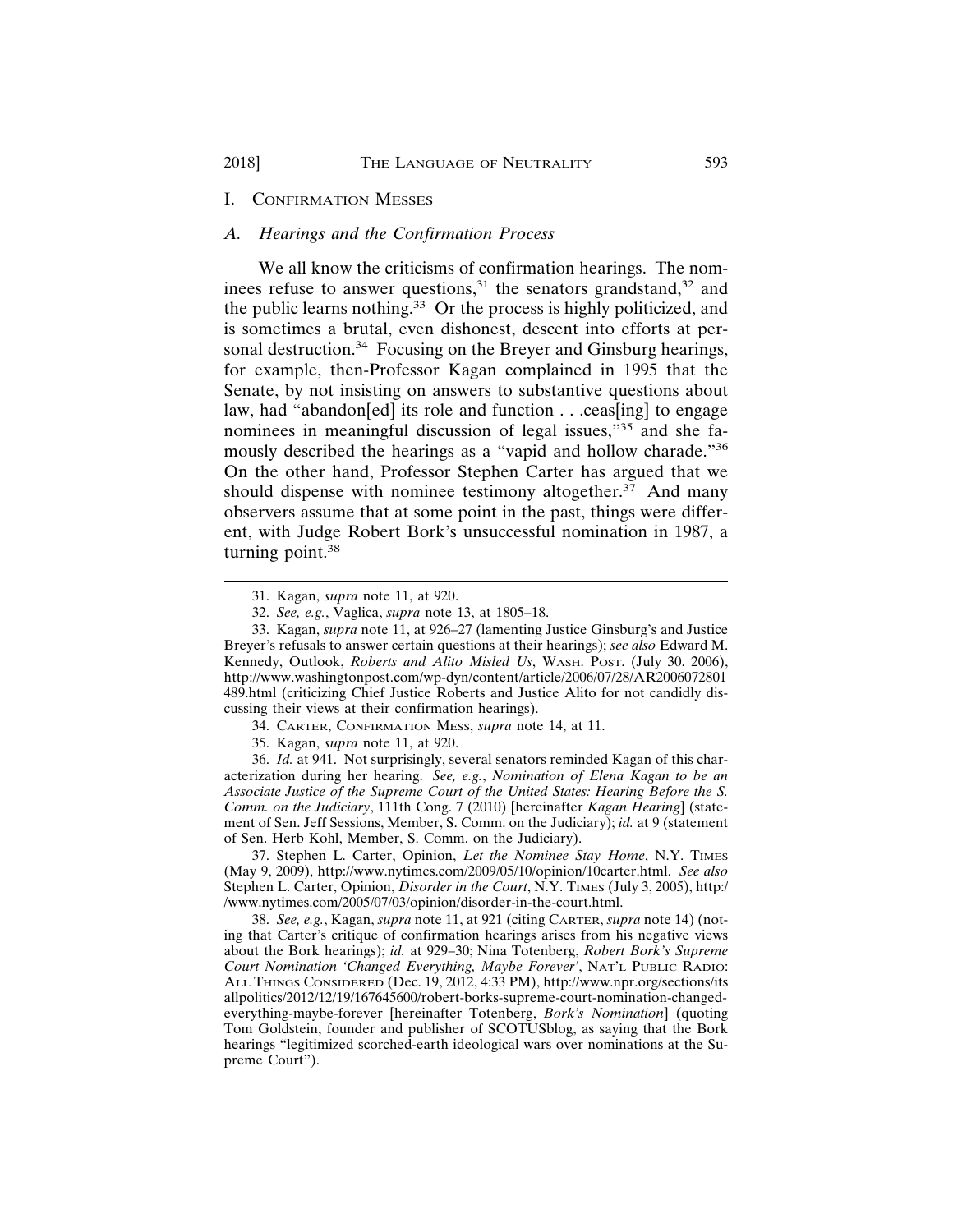Recently, however, empirical scholars have begun to go beyond these broad claims to investigate the actual content of the hearings, particularly the exchanges between the senators and the nominees. These scholars have concluded that the conventional wisdom about the evolution of the hearings is flawed. Lori Ringhand and Paul Collins, for example, found that senators have long asked questions of the nominees addressing substantive areas of law and that both the proportion and absolute number of such questions have increased over time.39

Ringhand and Collins further argue that these substantive discussions perform an important democratic function, albeit one that does not focus primarily on the particular nominee. Instead, they claim that the hearings contribute to "ratifying the current constitutional consensus."40 For example, they chart the role that *Brown v. Board of Education* has played in the confirmation hearings over time.<sup>41</sup> In *Brown*'s immediate aftermath, southern senators excoriated the case and its reasoning as illegitimate.42 But over time, *Brown* "shift[ed] from a contested case into one sitting in the center of our constitutional canon."43 A nominee who rejected *Brown* today would likely be unconfirmable.<sup>44</sup> The significance of the hearings, then, rests on their ability "to validate a gradually, but regularly shifting[,] constitutional consensus."45 This work calls into question the claim that nothing of substance happens during the hearings.

Ringhand and Collins acknowledge of course that nominees sometimes claim "the 'privilege' against answering . . . questions that [the nominees] believe raise issues likely to come before them if they are seated on the High Court."46 But such refusals to answer are less common than many assume. Two other researchers, Dion Farganis and Justin Wedeking, examined the extent to which nominees actually answer the senators' questions. Farganis and Wedeking found that, contrary to popular perception, a willingness to

<sup>39.</sup> COLLINS & RINGHAND, CONFIRMATION HEARINGS, *supra* note 15, at 11, 63–99; Ringhand & Collins, Jr., *May It Please the Senate*, *supra* note 15, at 598–604.

<sup>40.</sup> COLLINS & RINGHAND, CONFIRMATION HEARINGS, *supra* note 15, at 4. 41. *Id.* at 162–76.

<sup>42.</sup> *Id.* at 163–65; *see also infra*, 32–36 & nn. 126–42.

<sup>43.</sup> COLLINS & RINGHAND, CONFIRMATION HEARINGS, *supra* note 15, at 173.

<sup>44.</sup> *See, e.g.*, COLLINS & RINGHAND, CONFIRMATION HEARINGS, *supra* note 15, at 176; Geoffrey R. Stone, *Understanding Supreme Court Confirmations*, 2010 SUP. CT. REV. 381, 390 (describing a desire to overrule *Brown* as so far outside the legal mainstream that it should preclude confirmation).

<sup>45.</sup> COLLINS & RINGHAND, CONFIRMATION HEARINGS, *supra* note 15, at 265.

<sup>46.</sup> COLLINS & RINGHAND, CONFIRMATION HEARINGS, *supra* note 15, at 235, 235 n.14.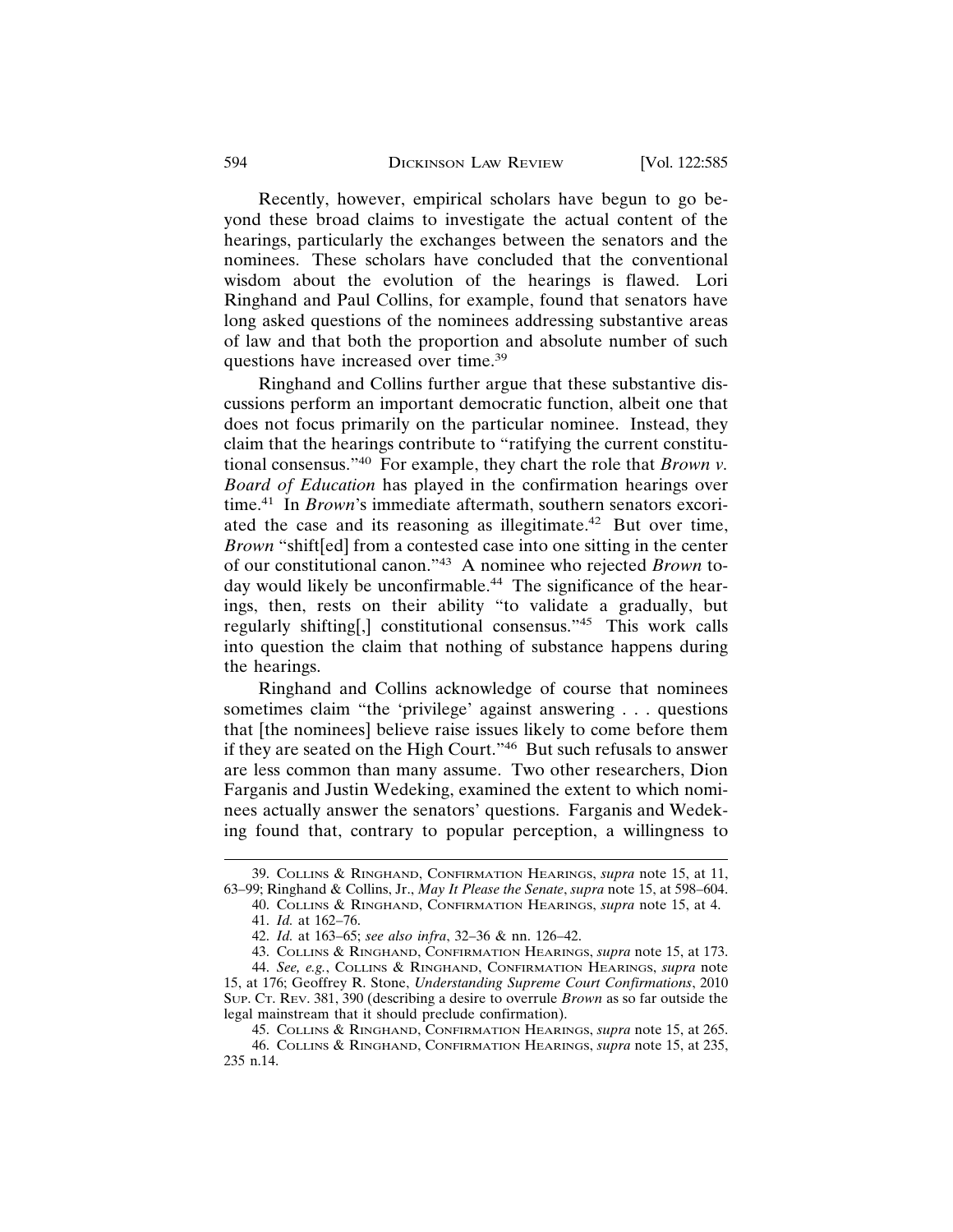respond, which they call "candor," has remained more or less constant over time.47 And Ringhand and Collins, using somewhat different methodology, reach similar results.<sup>48</sup>

On the other hand, the Supreme Court nomination and confirmation process is unquestionably politicized.49 Popular wisdom attributes this politicization to the defeat of Robert Bork's nomination, but there is evidence to suggest that the Bork nomination was less seminal in this regard than often claimed.<sup>50</sup> Rehnquist's nomination to be Chief Justice, for example, which predated Bork, exhibited a substantial increase in the number and nature of substantive questions about a nominee's views.<sup>51</sup> And Professor Carter begins his book on confirmation hearings by describing "the most vicious confirmation fight in our history"—the attempts by segregationists to defeat Thurgood Marshall's nomination.52

Regardless, the politicization is more intense than ever. As Geoffrey Stone details, the first four nominations of the new millennium—Roberts, Alito, Sotomayor, and Kagan—were all signifi-

50. Farganis & Wedeking, *supra* note 16, at 532.

51. Frank Guliuzza, Daniel J. Reagan, & David M. Barrett, *The Senate Judiciary Committee and Supreme Court Nominees: Measuring the Dynamics of Confirmation Criteria*, 56 J. POL. 773, 785 (1994) (finding "no obvious shift" in nature of questions asked at confirmation hearings between the pre-Bork and post-Bork eras); Ringhand & Collins, *May It Please the Senate, supra* note 15, at 598–99. The Bork hearings were particularly lengthy and substantive, however. Kagan, *supra* note 11, at 940; Ringhand & Collins, *May It Please the Senate*, *supra* note 15, at 598.

52. CARTER, CONFIRMATION MESS, *supra* note 14, at 3.

<sup>47.</sup> Farganis & Wedeking, *supra* note 16, at 527, 540–42. They observe a decrease in candor from Bork through the Kagan hearings, but they attribute that decrease not to a change in nominees' willingness to answer questions but to the fact that senators are asking more probing questions. *Id.* at 552. Moreover, levels of candor have ebbed and flowed over time, with two earlier periods of similar downward trends. *Id.* at 540–41.

<sup>48.</sup> COLLINS & RINGHAND, CONFIRMATION HEARINGS, *supra* note 15, at 255–57.

<sup>49.</sup> *See, e.g.*, JAMES L. GIBSON & GREGORY A. CALDEIRA, CITIZENS, COURTS, AND CONFIRMATIONS: POSITIVITY THEORY AND THE JUDGMENTS OF THE AMERICAN PEOPLE 1 (2009) [hereinafter GIBSON & CALDEIRA, CITIZENS, COURTS] (noting that "the preferences of the mass public have been influential in determining who goes on the Supreme Court"); *id.* at 2 (noting increased politicization of nomination process); Lee Epstein et al., *The Changing Dynamics of Senate Voting on Supreme Court Nominees*, 68 J. POL. 296, 297 (2006); Lee Epstein, Jeffrey A. Segal, & Chad Westerland, *The Increasing Importance of Ideology in the Nomination and Confirmation of Supreme Court Justices*, 56 DRAKE L. REV. 609, 615 (2008); Stone, *supra* note 44, at 453; Adam Liptak, *John Roberts Criticized Supreme Court Confirmation Process, Before There Was a Vacancy*, N.Y. TIMES (Mar. 21, 2016), https://www.nytimes.com/2016/03/22/us/politics/john-roberts-criticized-supreme-court-confirmation-process-before-there-was-a-vacancy.html.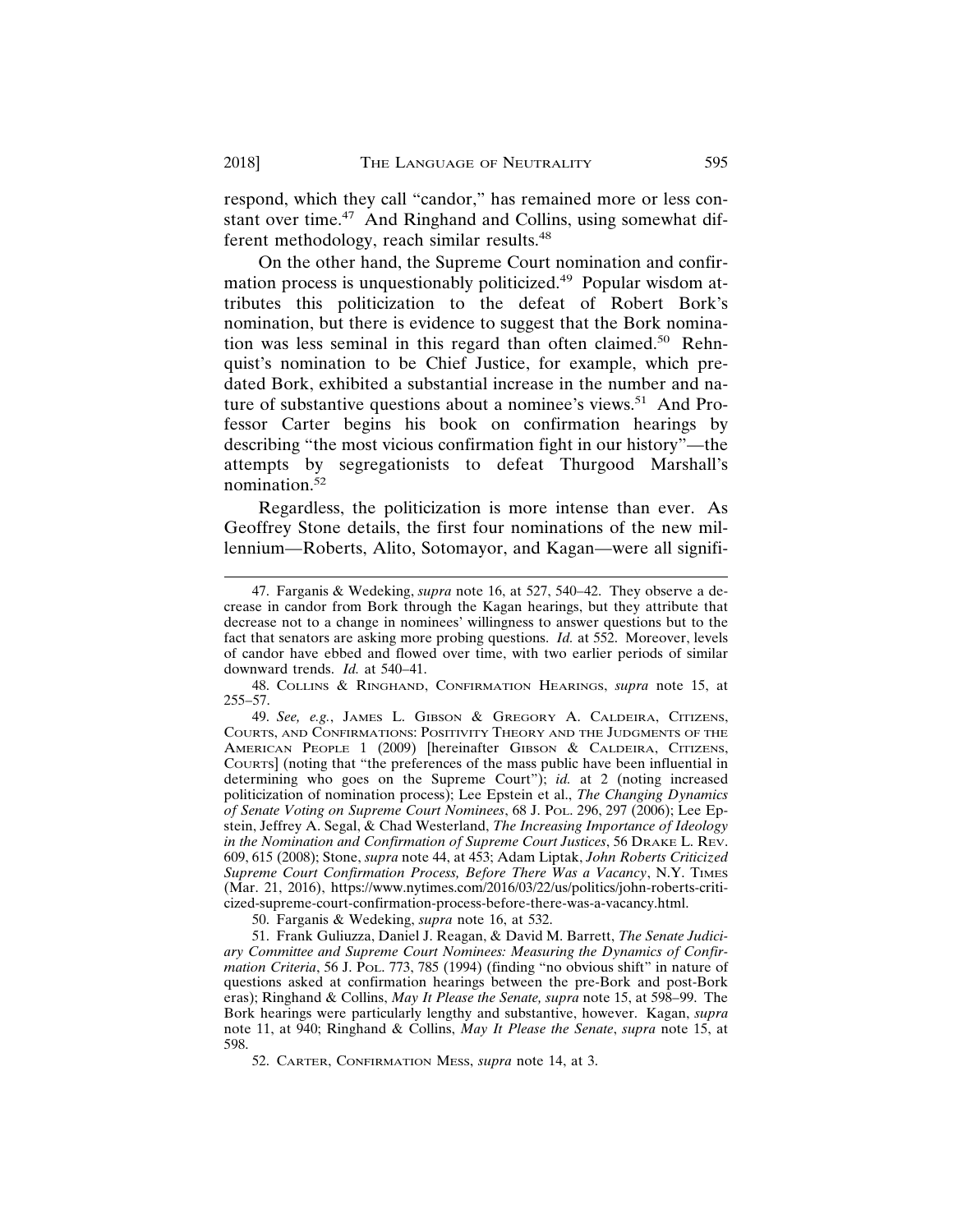cantly more contested than the nominees' levels of qualifications and ethics—and for Sotomayor and Kagan, their moderation—suggest they should have been based on historical comparisons.<sup>53</sup> Sotomayor and Kagan received an average of 34 negative votes, while prior nominees with similar characteristics had an average of four.<sup>54</sup> Alito was confirmed with 42 votes against him.<sup>55</sup>

Chief Justice Roberts agrees. Alito, Sotomayor, and Kagan should have "sailed through," and the "party line[]" votes against them don't "make any sense."56 As Stone puts it, senators apparently "believe that the stakes in Supreme Court nominations have increased."57 The Republican refusal to consider President Barack Obama's nomination of widely respected D.C. Circuit Judge Merrick Garland almost a year before his presidency ended certainly supports this view,<sup>58</sup> as does the nearly unanimous Democratic filibuster of Justice Gorsuch, followed by the Republican invocation of the "nuclear option," eliminating the filibuster altogether for Supreme Court Justices.59

#### *B. Proposed Fixes*

Just as there is no shortage of criticism of the confirmation hearings, so too are there plenty of commentators making recommendations about how to fix them. These commentators can be placed into three broad categories: the minimalists, the burden-ofproofers, and the debaters.

#### *1. The Minimalists.*

The minimalists argue that the Senate should primarily evaluate the nominee's qualifications and ethics, largely avoiding their judicial philosophy and approach to judging, and in particular avoiding discussions of specific issues or cases.<sup>60</sup> These commentators see the purpose of the confirmation hearings—indeed the Sen-

<sup>53.</sup> Stone, *supra* note 44, at 453.

<sup>54.</sup> *Id.*

<sup>55.</sup> Liptak, *supra* note 49.

<sup>56.</sup> *Id.* (quoting Chief Justice Roberts).

<sup>57.</sup> Stone, *supra* note 44, at 445.

<sup>58.</sup> Burgess Everett & Glenn Thrush, *McConnell Throws Down the Gauntlet: No Scalia Replacement Under Obama*, POLITICO (Feb. 13, 2016), http://www.politi co.com/story/2016/02/mitch-mcconnell-antonin-scalia-supreme-court-nomination-219248.

<sup>59.</sup> Wilson Andrews et al., *How Senators Voted on the Gorsuch Filibuster and the Nuclear Option*, N.Y. TIMES (Apr. 6, 2017), https://www.nytimes.com/interac tive/2017/04/06/us/politics/gorsuch-supreme-court-vote.html.

<sup>60.</sup> *See, e.g.*, CARTER, CONFIRMATION MESS, *supra* note 14, 121,161–62 (arguing that the hearings should focus almost exclusively on qualifications, with a mini-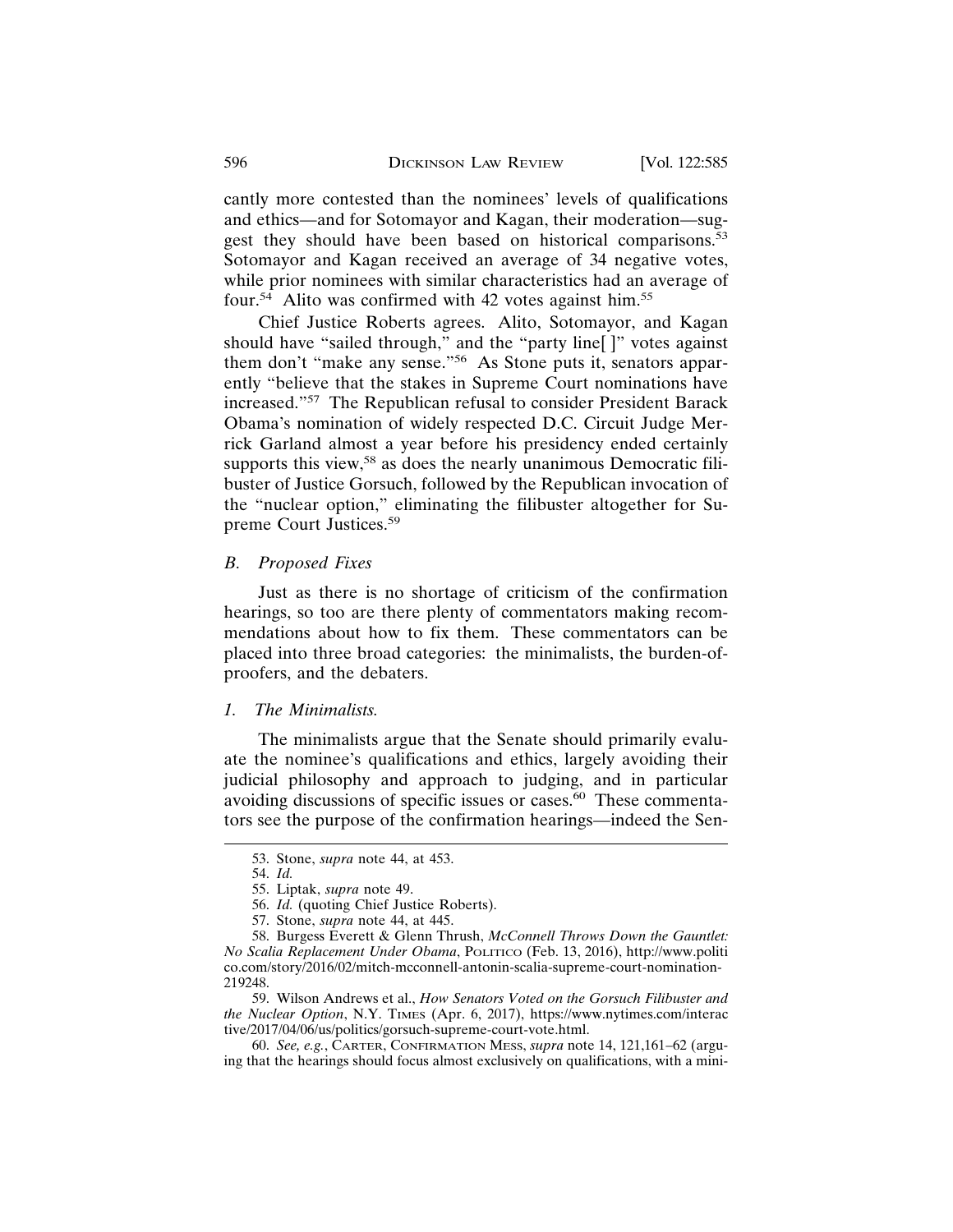ate's primary role in providing "advice and consent" to Supreme Court appointments—as limited to "ensuring the qualifications of the nominees." Although one can argue (and many have) about the historical accuracy and theoretical desirability of this approach,61 as a practical matter, it is impossible. Given the types of questions that the Supreme Court addresses, it blinkers reality to expect senators not to take a nominee's judicial philosophy into account, just as the President does.<sup>62</sup> Even if the senators cannot extract information from the nominees themselves, information about the nominees' ideology can come from their prior political and professional activities. Regardless of desirability, a nominee's judicial philosophy is of enormous importance and, therefore, is and will continue to be an inevitable focus of the confirmation process, however much some nominees may attempt to avoid discussing it.

#### *2. The Debaters.*

In contrast, some commentators embrace a focus on the nominees' judicial philosophy. These commentators—the debaters—argue that discussions of "the values embodied in the Constitution and the proper role of judges in giving effect to those values" during confirmation hearings are important and appropriate democratic checks in the judicial appointment process.63 To the debaters, the Bork hearings are not a cautionary tale so much as an example of the democratic process in action.64 Justice Kagan herself made this argument 15 years before her own nomination, observing with approval that during Judge Bork's hearing, "[c]onstitutional law be-

63. Kagan, *supra* note 11, at 934. *See also id.* at 935–36, 940–42; Nina Totenberg, *The Confirmation Process and the Public: To Know or Not to Know*, 101 HARV. L. REV. 1213 (1988) [hereinafter Totenberg, *Confirmation Process*]; Linda Greenhouse, *2,691 Decisions*, N.Y. TIMES (July 13, 2008), http://www.ny times.com/2008/07/13/weekinreview/13linda.html?pagewanted=all [hereinafter, Greenhouse, *2,691 Decisions*].

64. *See, e.g.*, Kagan, *supra* note 11, at 940; Totenberg, *Confirmation Process*, *supra* note 63, at 1220 (describing the Bork hearings as "the first time the process worked properly"); Greenhouse, *2,691 Decisions*, *supra* note 63 ("Through televised hearings that engaged the public to a rare degree, the debate became a national referendum on the modern course of constitutional law.").

mal check against extremism); Ronald D. Rotunda, *The Role of Ideology in Confirming Federal Court Judges*, 15 GEO. J. LEGAL ETHICS 127 (2001).

<sup>61.</sup> *See, e.g.*, Stone, *supra* note 44, at 414; Ringhand & Collins, *May It Please the Senate*, *supra* note 15, at 594.

<sup>62.</sup> *See, e.g.*, Epstein, Segal, & Westerland, *supra* note 49 at 611–12 (describing President Nixon's ideological concerns when nominating William Rehnquist) (citing JOHN W. DEAN, THE REHNQUIST CHOICE 16 (2001) (quoting memorandum from Assistant Attorney General William H. Rehnquist to Attorney General John N. Mitchell (May 29, 1969))).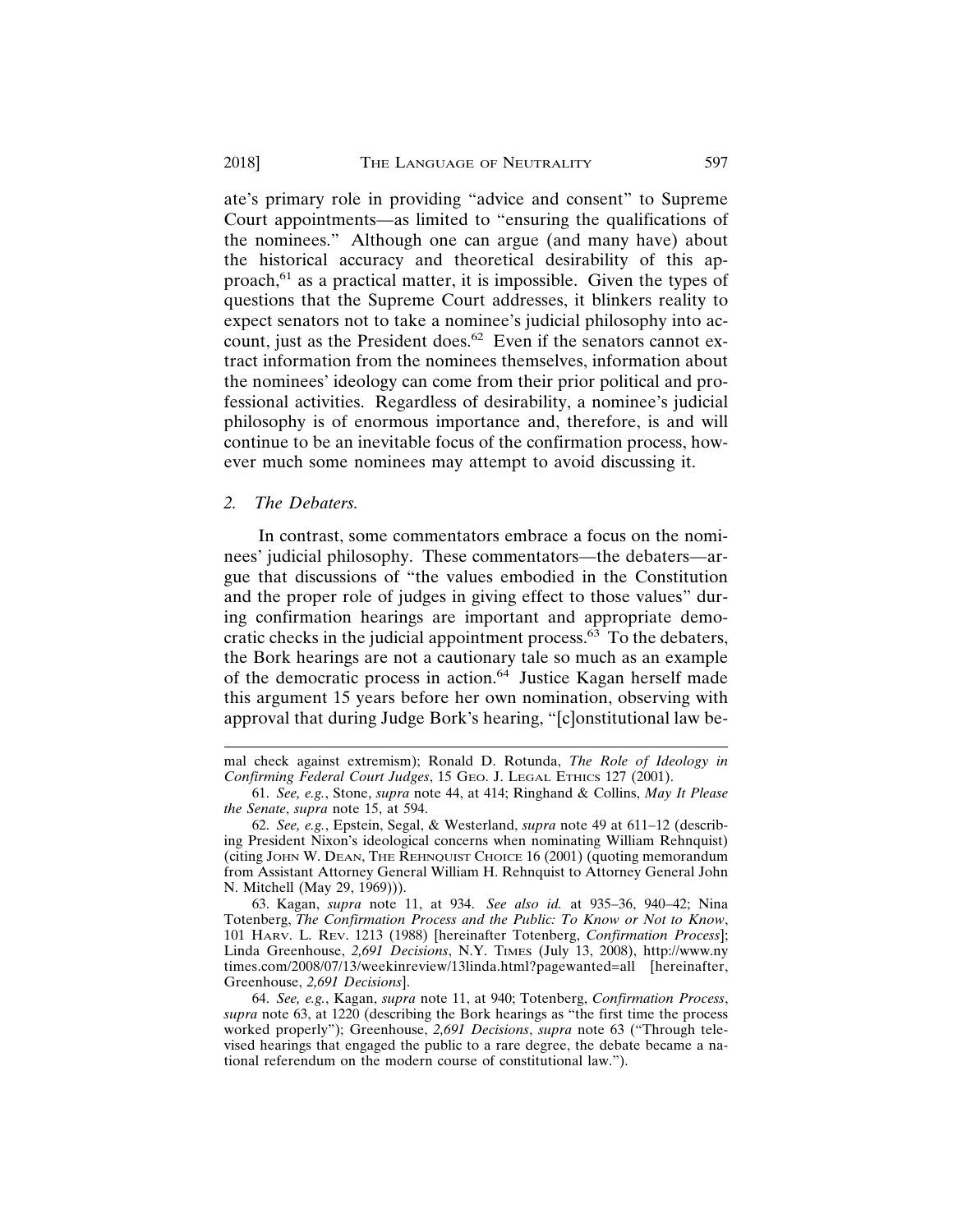came . . . not a project reserved for judges, but an enterprise to which the general public turned its attention and contributed."<sup>65</sup>

But as Farganis and Wedeking have shown, although nominees are willing to answer many substantive questions, there is much they are unwilling to say. Senators and members of the public may want to have a robust debate over how potential Justices would do their jobs and about how they would decide or consider any number of legal questions, but the nominees do not. Since the early 1980s, nominees have increasingly declined to answer questions about matters that "could come before the court,"<sup>66</sup> even though those are the questions that the senators and the public most want answers to. All of the nominees have strong incentives to say as little as possible about anything remotely controversial.

Justice Kagan, herself, is a good example. At her hearing, Senator Lindsey Graham reminded her that she had criticized "the way the Senate conducted these hearings."67 He asked, "[a]re we improving or going backwards? And are you doing your part?"<sup>68</sup> Then-Solicitor General Kagan responded by complimenting the senators on "exercising your constitutional duties extremely well."<sup>69</sup> But when Graham asked if it was only previous nominees who had been "too cagey,"70 Kagan acknowledged that "it just feels a lot different from here" than from her prior vantage point.<sup>71</sup> And indeed, she was not appreciably more candid than were Roberts, Alito, or Sotomayor.72

There is little a nominee could say about his or her judicial philosophy or ideology, much less about his or her views about particular legal issues, that would not, at best, cause controversy, and at worst, cost them the nomination. Indeed, such controversy would likely arise even if the questions were only about cases that the Supreme Court has already decided, as Reva Siegel and Robert

<sup>65.</sup> Kagan, *supra* note 11, at 940.

<sup>66.</sup> Farganis & Wedeking, *supra* note 16, at 555.

<sup>67.</sup> *Kagan Hearing*, *supra* note 11, at 138 (statement of Sen. Lindsey Graham, Member, S. Comm. on the Judiciary).

<sup>68.</sup> *Id.*

<sup>69.</sup> *Id.* (statement of Elena Kagan, Solic. Gen. of the United States).

<sup>70.</sup> *Id.* (statement of Sen. Lindsey Graham, Member, S. Comm. on the Judiciary).

<sup>71.</sup> *Id.* (statement of Elena Kagan, Solic. Gen. of the United States). The exchange was very good-natured, as is evident from the video. *See* UsSenLindseyGraham, *Senator Graham Questions Supreme Court Nominee Elena Kagan*, YOUTUBE (Jun. 29, 2010), https://www.youtube.com/watch?v=4ac0AcPQLt4.

<sup>72.</sup> *See* Farganis & Wedeking, *supra* note 16, at 541 fig.3.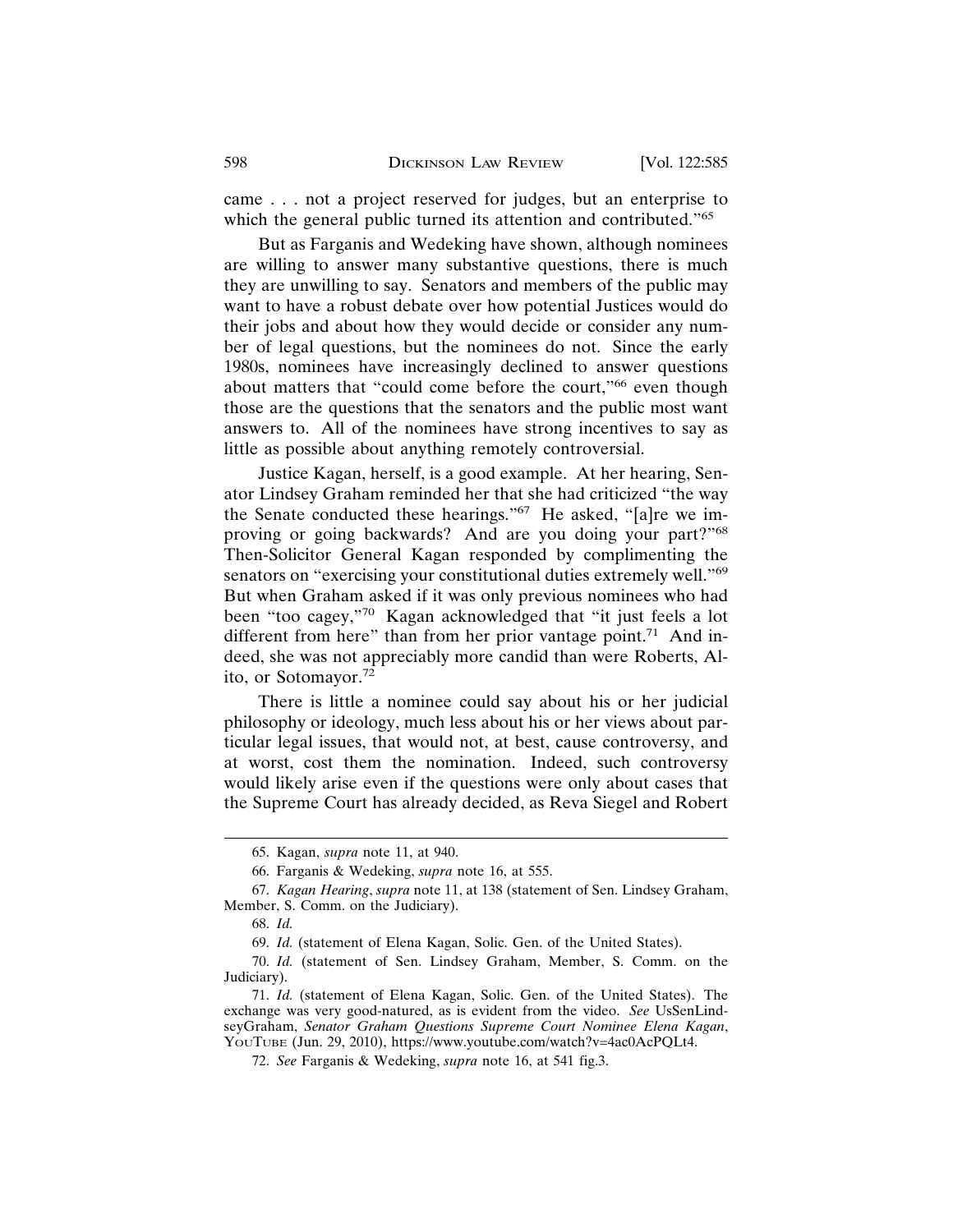Post have suggested.73 Supreme Court nominees are extremely intelligent, talented lawyers. $74$  They will likely continue to handle the hearings in the way they think makes their confirmation most likely—by saying as little as possible about their views on controversial legal questions.

#### *3. The Burden-of-Proofers.*

Due to the concerns about nominee evasiveness, some commentators have proposed that the senators place a burden of proof on the nominee. In other words, these commentators argue, the senators should announce that they will not vote for the nominees who do not establish that their ideological commitments are within some bounds. These commentators, of course, do not agree with what those bounds might be. Christopher Eisgruber, for example, argues that Americans prefer moderates on the Supreme Court and so proposes that the senators place a burden of proof on the nominee to establish that he or she is a moderate, voting against nominees who fail to do so.75 Geoffrey Stone, on the other hand, argues that the burden of proof should be placed on the nominee to establish that he or she is within the mainstream of legal thought.<sup>76</sup> Unlike Eisgruber, Stone argues that the Court benefits from having "among its members Justices who think boldly as well as carefully."<sup>77</sup> He, therefore, proposes a very capacious understanding of "the mainstream of legal thought," under which a nominee should fail "*only if most liberals and most conservatives would"* consider the nominee outside the mainstream.78 But regardless of their disagreement about the appropriate standard, both Eisgruber and Stone want senators to engage in some investigation of nominees' ideology and impose some kind of burden of proof on the nominee.

<sup>73.</sup> *See* Robert Post & Reva Siegel, *Questioning Justice: Law and Politics in Judicial Confirmation Hearings*, 115 YALE L.J. POCKET PART 38 (2006).

<sup>74.</sup> Of course, they don't have to be lawyers—see U.S. CONST. art. II, § 2, cl. 2—but today not being a lawyer would almost certainly be disqualifying.

<sup>75.</sup> CHRISTOPHER EISGRUBER, THE NEXT JUSTICE, 11–14 (2007). Steven Goldberg argues that Senators should distinguish between "ideology," which is inevitable, and "agenda," which is not. Steven H. Goldberg, *Putting the Supreme Court Back in Place: Ideology Yes; Agenda No*, 17 GEO. J. LEG. ETHICS 175, 192 (2004).

<sup>76.</sup> Stone, *supra* note 44, at 390.

<sup>77.</sup> *Id.* at 460. Stone goes on to explain that "[i]t is in the clash of stronglyheld opposing ideas that the Court is best able to engage the often complex and vexing issues that are central to its mission." *Id.*

<sup>78.</sup> *Id.* at 390 (emphasis in the original). Stone adds that Bork, who stated that he agreed with the dissents in a number of landmark cases but not that he would overrule those cases, was within the mainstream under this definition. *Id.*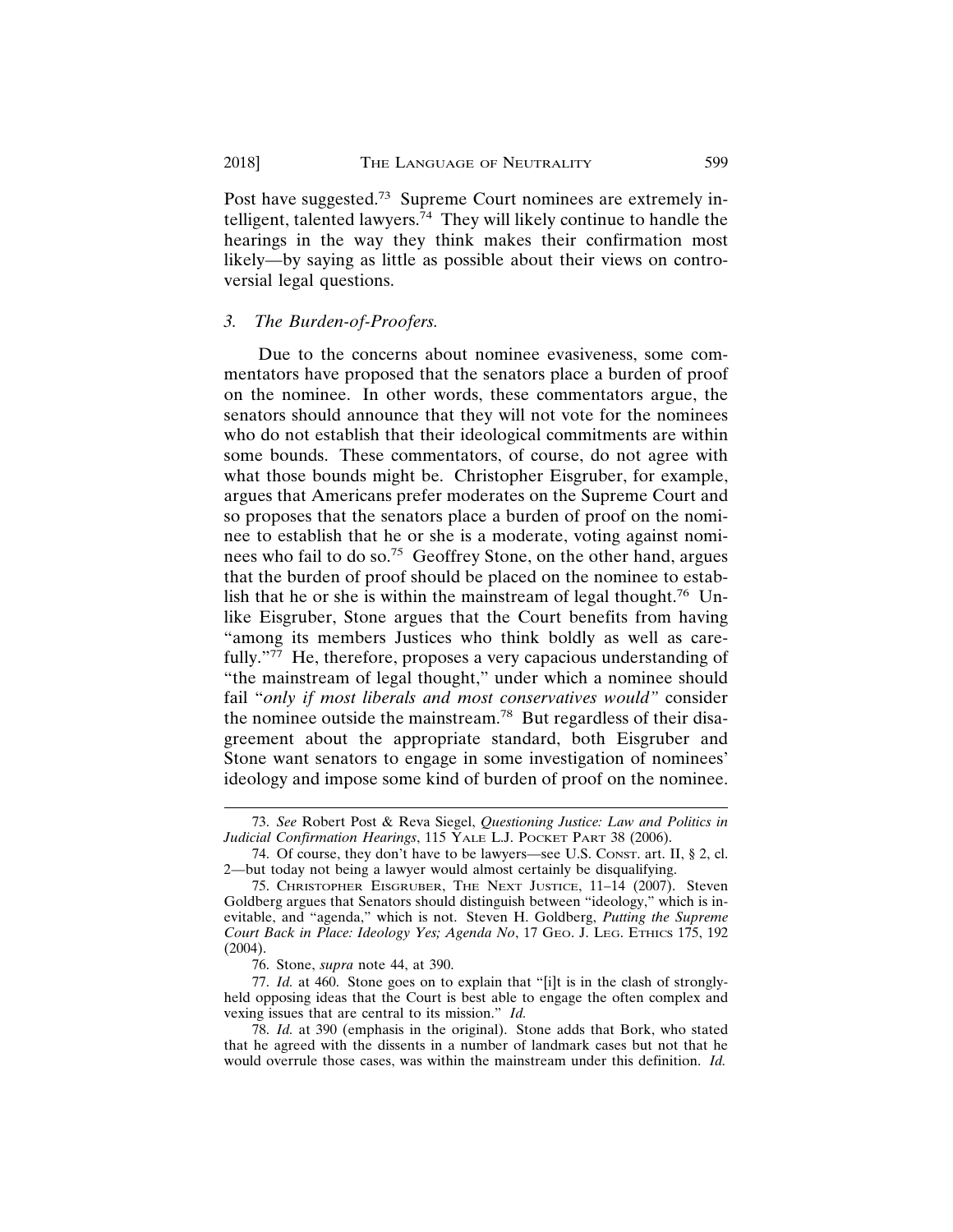Even if theoretically appealing, however, Eisgruber and Stone's proposals are politically impractical in today's highly polarized political environment. Democratic senators will not hold Democratic nominees to any particular burden of proof; vice versa for Republicans. In other words, today, members of the President's party will virtually always vote to confirm.79 Moreover, the terms of any test of moderation or mainstream legal thought are largely in the eye of the beholder. Without long-term bipartisan consensus and insistence on such burdens of proof, announcing them would be largely rhetorical and is unlikely to significantly change either the immediate incentives of the nominees or the nature of the discussions at the hearings.<sup>80</sup>

<sup>79.</sup> *See* Stone*, supra* note 44, at 416 (showing that since the Bork nomination, senators have voted in favor of nominees of presidents of their party at a rate of 99%). This was not always as true as it is today. *Id.* For example, Southern Democrats voted against Thurgood Marshall and some Democrats voted against cloture for Justice Fortas's nomination to be Chief Justice, both nominated by Democratic President Lyndon Johnson. S*ee* 113 Cong. Rec. 24656 (Aug. 30, 1967), available at https://www.senate.gov/reference/resources/pdf/240\_1967.pdf (listing "yea" and "nay" votes on Marshall nomination); HENRY J. ABRAHAM, JUSTICES, PRESI-DENTS, AND SENATORS: A HISTORY OF U.S. SUPREME COURT APPOINTMENTS FROM WASHINGTON TO BUSH II 229–30 (5th ed. 2008) (describing Southern Democratic opposition to Marshall); *id.* at 227–28 (detailing demise of Fortas nomination, including defection of Democratic Senator Richard B. Russell. And some Republicans voted against Nixon's ill-fated nominations of Carswell and Haynsworth. *See* 115 Cong. Rec. 35396 (Nov. 21, 1969), available at https://www.senate .gov/reference/resources/pdf/154\_1969.pdfhttps://www.senate.gov/reference/resour ces/pdf/154\_1969.pdf (listing "yea" and "nay votes on Haynsworth nomination); 116 Cong. Rec. 10769 (Apr. 8, 1970), available at https://www.senate.gov/reference/ resources/pdf/122\_1970.pdf (listing "yea" and "nay" votes on Carswell nomination).

<sup>80.</sup> Indeed, this reality has played out in recent Supreme Court nominations. When Justices Sotomayor and Kagan were nominated, for example, some Republicans and other conservatives complained that they were outside the mainstream. *See, e.g.*, Robert Farley, *Schumer Claims No One Questioned That Sotomayor Was Out of the Mainstream*, POLITIFACT (Apr. 13, 2010, 12:19 PM), http://www.poli tifact.com/truth-o-meter/statements/2010/apr/13/charles-schumer/schumer-claimsno-one-questioned-sotomayor-was-out/ (quoting Republican complaints that Sotomayor was "'out of the mainstream' of legal thought"); Ben Smith, *Conservatives Target Sotomayor; Kagan; Wood*, POLITICO (May 1, 2009, 9:40 AM) (noting complaints that Kagan, then one of Obama's potential nominees, was outside the mainstream). Likewise, some Democratic senators insisted that Gorsuch meet the burden of establishing that he is "within the legal mainstream." *See, e.g.*, Mark Abadi, *Chuck Schumer Blasts Trump's Supreme Court pick, setting up lengthy Senate Battle*, BUS. INSIDER (Jan. 31, 2017, 9:18 PM), http://www.businessinsider.com/ chuck-schumer-neil-gorsuch-supreme-court-trump-2017-1. But of course, all of these nominees were confirmed with the unanimous support of the party of the nominating president.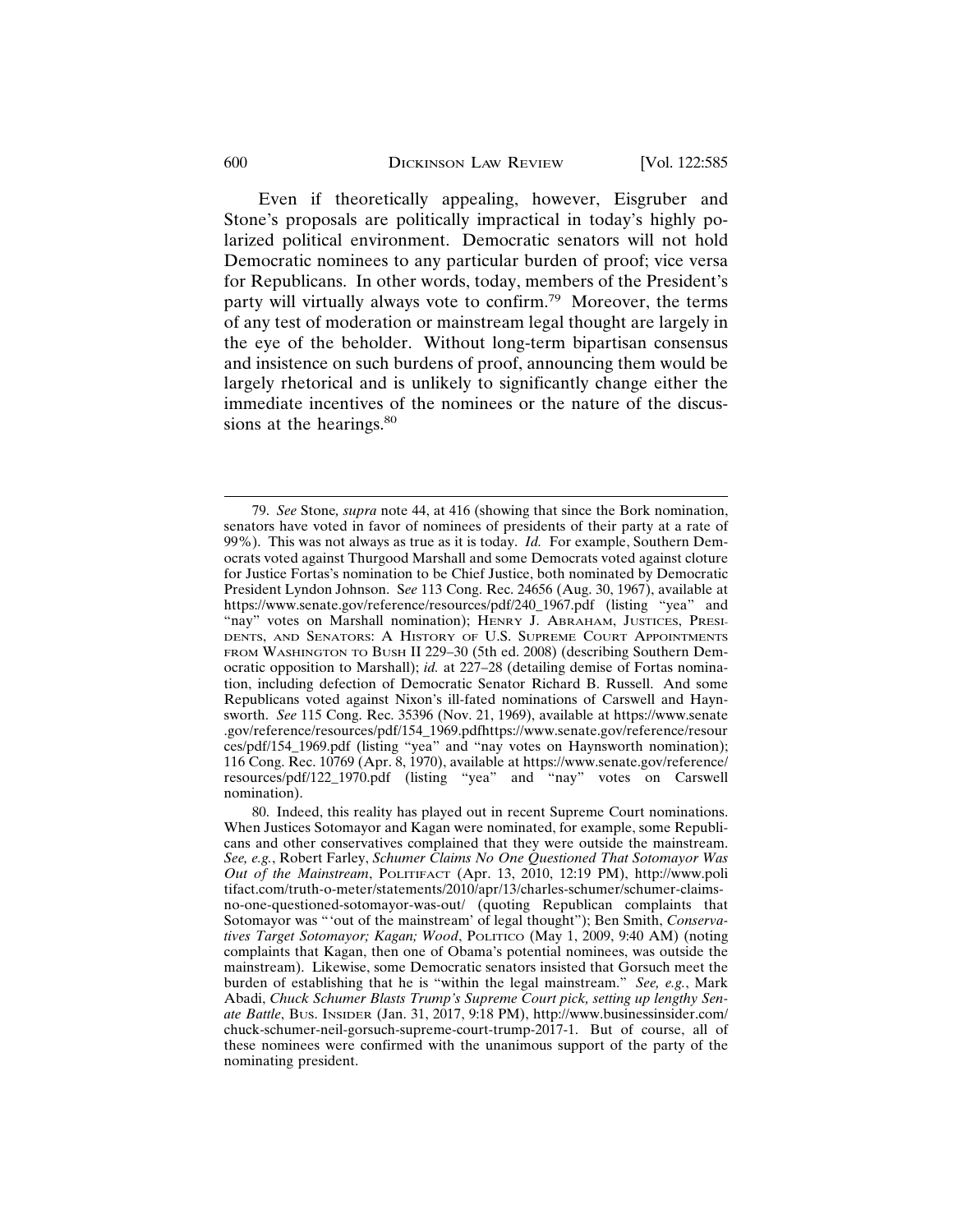#### \*\*\* \*\*\* \*\*\*

Although recent scholarship demonstrates that confirmation hearings have historically been more substantive than many believe, they are the subject of enormous dissatisfaction. And most proposals to address that dissatisfaction are impractical at best. But frustrating as that may be, the hearings are here to stay and, as Ringhand and Collins have shown, can serve important functions in our democracy. A focus on what they realistically can accomplish, therefore, might lead to a different set of recommendations. The next Part begins that analysis.

#### II. NEUTRALITY AND IDEOLOGY AT THE HEARINGS

Any meaningful analysis of how confirmation hearings can and should function must consider what we expect from the nominees once they become Supreme Court Justices. On the one hand, we expect them, like all judges, to be impartial and open-minded. We expect them to recognize the limits of the judicial role—which is why nominees of both parties regularly and appropriately avow that they will apply the law, not make it. $81$  And we expect them to accept the constraints of legal texts, doctrine, and reasoning as an essential part of the job.

But on the other hand, as individuals who have already had successful careers in law, politics, and/or academia, Supreme Court nominees come with attitudes and perspectives that inform their judicial philosophy. As then-Justice Rehnquist put it, "[p]roof that a Justice's mind at the time he joined the Court was a complete *tabula rasa* in the area of constitutional adjudication would be evidence of lack of qualification, not lack of bias."82 Moreover, the nominee's judicial philosophy, or general approach toward judging, will be central to the job of being a Supreme Court Justice. The cases do not decide themselves; they could not be decided by a computer; discretion and judgment are essential parts of the job. Indeed, it is for this very reason that Supreme Court appointments are so hardfought and high-stakes. Especially at the Supreme Court, Justices must exercise discretion and judgment. But we must also try to

<sup>81.</sup> *See, e.g.*, *Nomination of Stephen G. Breyer to be Associate Justice of the Supreme Court of the United States: Hearing before the S. Comm. on the Judiciary*, 103rd Cong. 119 (1994) [hereinafter *Breyer Hearing*] (statement of Stephen G. Breyer, J.); *Nomination of Hon. Sonia Sotomayor, to be an Associate Justice of the Supreme Court of the United States: Hearing before the S. Comm. on the Judiciary*,111th Cong, 59 (2009) [hereinafter *Sotomayor Hearing* (statement of Sonia Sotomayor, J.).

<sup>82.</sup> Laird v. Tatum, 409 U.S. 824, 835 (1972) (Rehnquist, J.).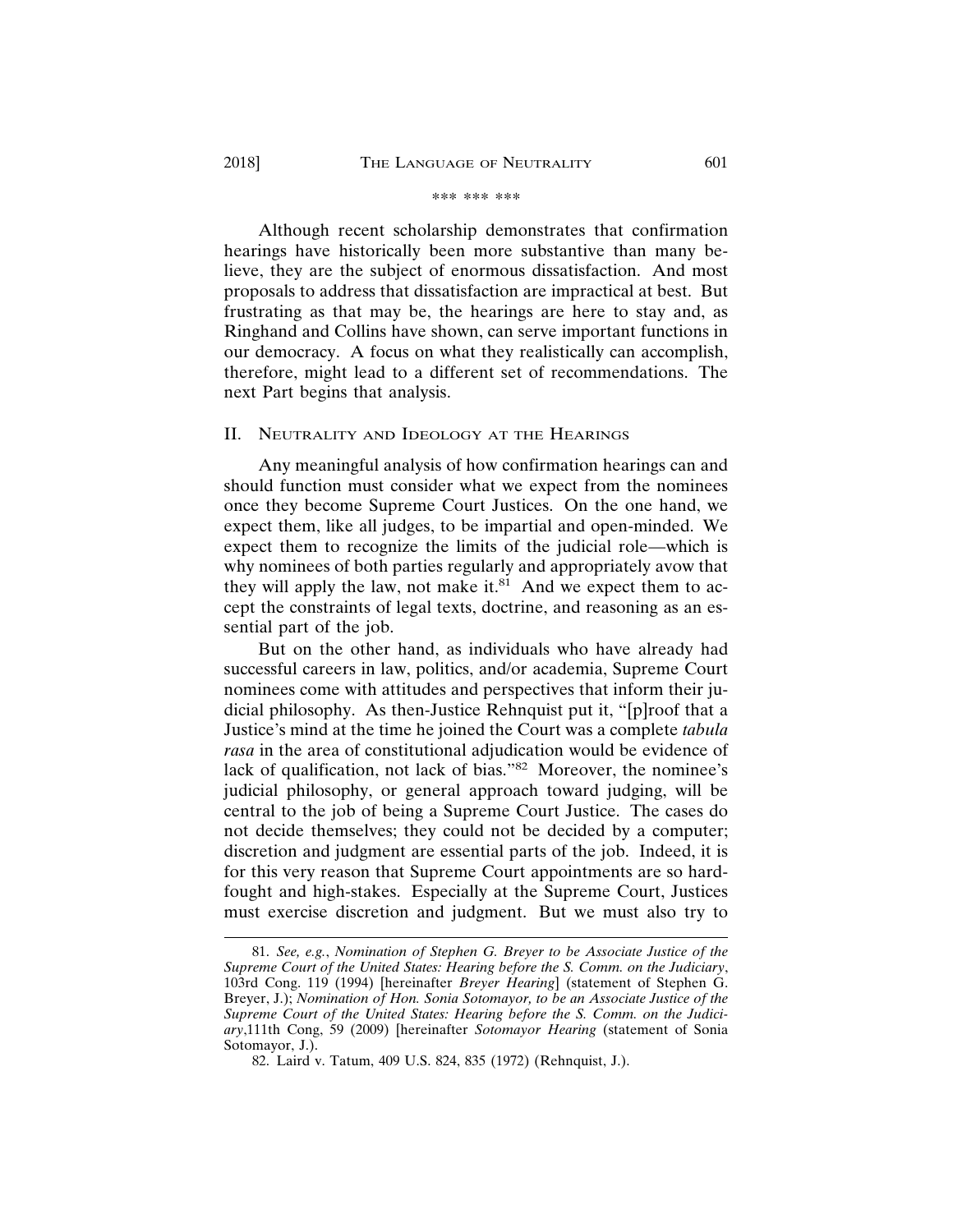identify *inappropriate* ideological commitments, bias, and overreach, and acknowledge appropriate judicial impartiality and openmindedness. This Part takes on those tasks.

#### *A. The Inevitability of Discretion, Judgment, and Ideology*

Chief Justice Roberts's invocation of the umpire obscured important aspects of what a Supreme Court Justice does. While there are cases with relatively straightforward resolutions, as a general matter, such cases do not end up in the Supreme Court. Instead, the Court confronts cases that require the Justices to, for example, apply constitutional provisions or precedents in new, unforeseen, and sometimes very complex circumstances, and to weigh competing legal and constitutional principles. In such cases, there is no clear ball or strike to call. Instead, the Justices must bring to bear their own philosophies about the Constitution, the roles of, and interaction between, different parts of government, and the nature of fundamental rights. At the same time, Justices must understand and have a deep respect for the law and the constraints it imposes on the work they do. The law may rule out certain outcomes altogether, and it always requires that the Justices provide reasoned explanations for their decisions; it imposes frameworks of analysis and can render certain facts essential or, conversely, irrelevant.

Examples abound of cases in which there is not a logically deducible, "correct" resolution that can be gleaned from the legal materials, even when those legal materials are crucial to the analysis. In the recent case of *Whole Women's Health v. Hellerstedt*, 83 for example, the Court had to decide how to apply the "undue burden" test of *Planned Parenthood of Southeastern Pennsylvania v. Casey*<sup>84</sup> to a set of restrictions on abortion access unlike any it had previously considered. No deductive reasoning could lead to an answer in this case. Instead, the Court not only had to apply the undue burden test in the context of a very detailed—and unique—evidentiary record, but more importantly, it had to decide how the balance struck in *Casey*, which upheld abortion restrictions justified by the State's interest in protecting fetal life, was relevant to restrictions that were instead justified by claims of protecting women's health. Agree with the majority, which struck down the Texas laws, or agree with the dissent (and I agree with the majority), the case required the Justices to consider how much deference to give to the Texas legislature, how broadly or narrowly to read *Casey*, and how

<sup>83.</sup> Whole Woman's Health v. Hellerstedt, 136 S. Ct. 2292 (2016).

<sup>84.</sup> Planned Parenthood v. Casey, 505 U.S. 833, 878 (1992) (plurality opinion).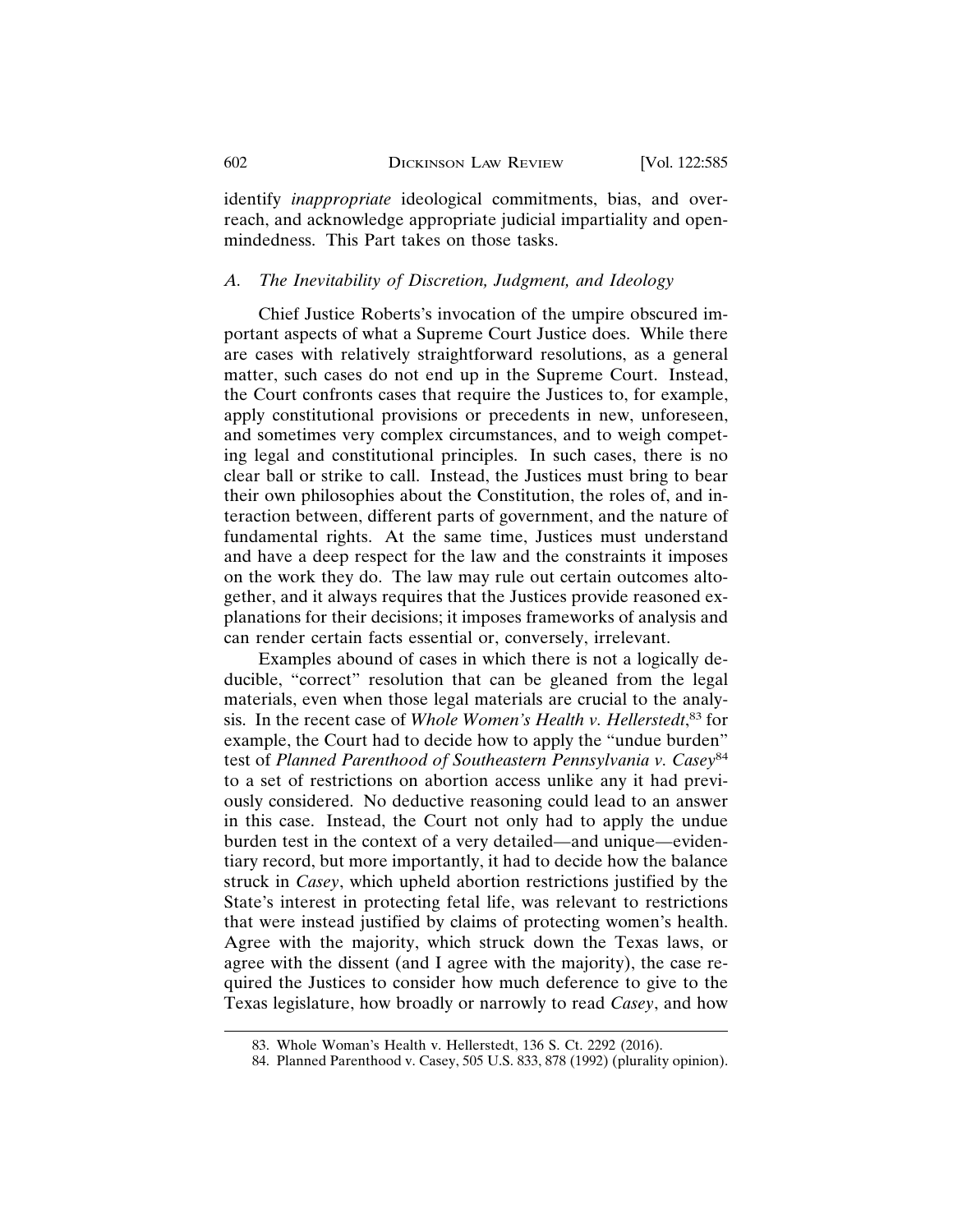those considerations interacted with the facts of the case, all in the context of a particularly contentious area of law. Those determinations required the exercise of judgment.

Indeed, Chief Justice Roberts implicitly conceded at his confirmation hearing that abortion rights present questions of law that do not have objectively "correct" answers. Asked whether he thought there were "intellectually honest approach[es]" on both sides of Roe v. Wade,<sup>85</sup> he acknowledged that "reasonable people can disagree about that decision."86 He was right. All of the questions that a Justice must consider in evaluating *Roe* are deeply value-laden. What does the word "liberty" in the Fourteenth Amendment mean?87 Does it encompass a woman's control over her own body? To the exclusion of other considerations? Should the understanding of those who drafted and enacted the Fourteenth Amendment, assuming it can be discerned, take precedence over current views and jurisprudence about women's autonomy? If one does not agree with the original reasoning of *Roe v. Wade*, are there other constitutional principles—such as equality—that preclude the government from preventing a woman from terminating a pregnancy?<sup>88</sup> And even if a Justice believes that *Roe* was wrongly decided on any grounds, he or she must consider, as Justices Kennedy, O'Connor, and Souter famously did in their joint opinion in *Casey*, whether there are nonetheless important reasons not to overrule it outright.

To answer these questions, a Justice must consider the constitutional significance of women's bodily autonomy, the importance of the state's interest in protecting fetal life, the role of courts in making those judgments, and the societal and institutional effects of overruling a case as significant as *Roe*. Some of these questions involve predictive judgments about the world, and some are less about factual predictions than they are about constitutional principles and values: the relative role of the Courts and the legislatures,

<sup>85.</sup> Roe v. Wade, 410 U.S. 113 (1973).

<sup>86.</sup> *Roberts Hearing*, *supra* note 12, at 206 (statement of John G. Roberts, J.).

<sup>87.</sup> U.S. CONST., amend. XIV, § 1. *See, e.g.*, Suzanna Sherry, *The Classical Constitution and the Historical Constitution: Separated at Birth*, 8 N.Y.U. J.L. & LIBERTY 991, 999–1004 (2014) (discussing RICHARD A. EPSTEIN, THE CLASSICAL LIBERAL CONSTITUTION: THE UNCERTAIN QUEST FOR LIMITED GOVERNMENT (2014), and arguing that *Roe* is consistent with Epstein's concerns about the burdens of economic regulation).

<sup>88.</sup> *See, e.g.*, *Nomination of Ruth Bader Ginsburg, to be Associate Justice of the Supreme Court of the United States: Hearing Before the S. Comm. on the Judiciary*, 103d Cong. 205–08 (1993) [hereinafter *Ginsburg Hearing*] (statement of Ruth Bader Ginsberg, J.) (discussing equality principles and religious freedom as additional bases supporting constitutional recognition of a woman's right to choose whether to bear a child).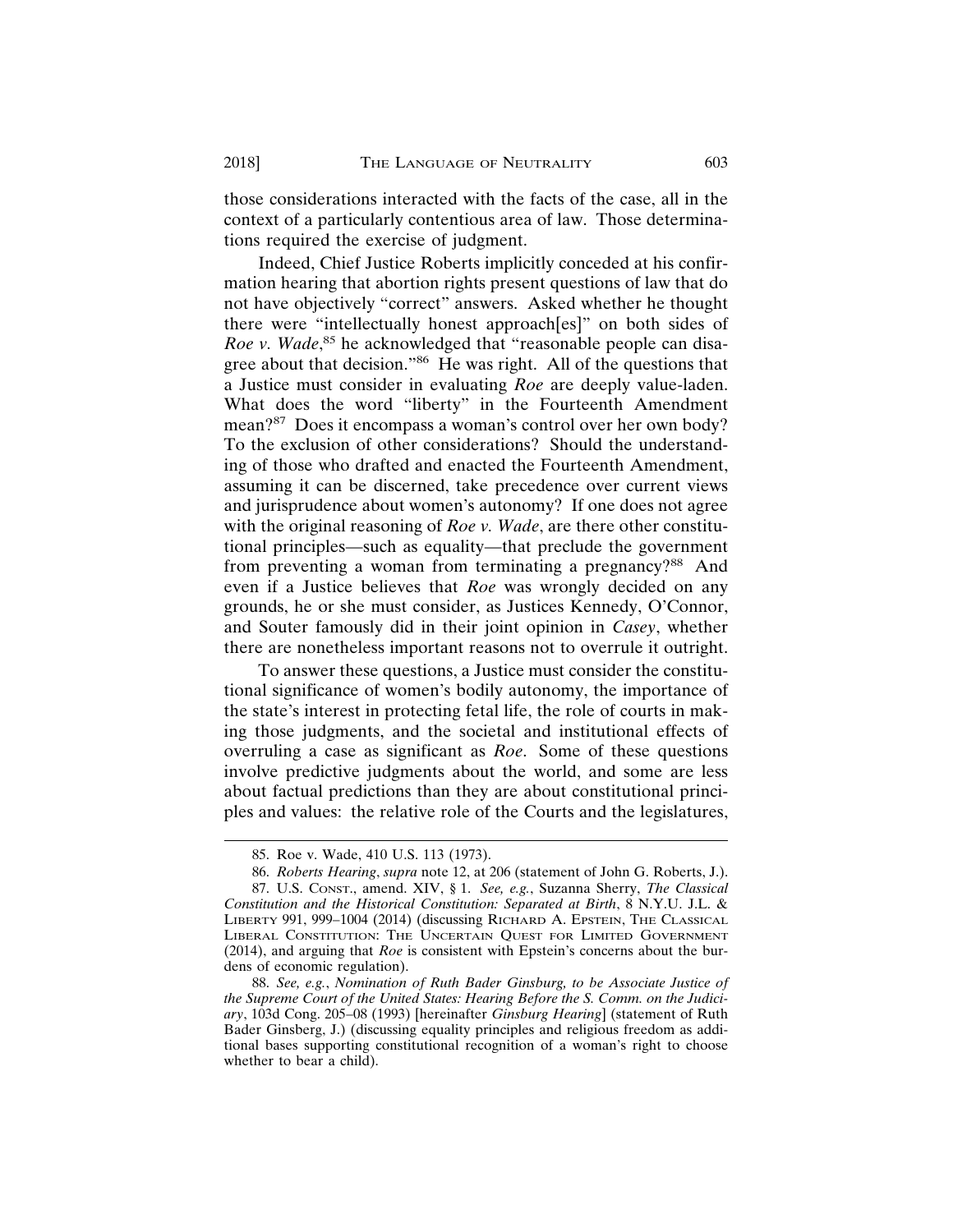the significance of fetal life, and whether control of her body is an essential part of a woman's liberty.

Nor do such questions end with abortion. What of access to contraception, which the Supreme Court held more than 40 years ago in *Griswold v. Connecticut*89 that states could not prohibit? The text of the Constitution does not discuss birth control or even explicitly mention the types of privacy and self-determination that a ban on birth control would implicate. Even a Justice who believes, like Judge Bork, that this silence suggests no constitutional protection beyond the minimum requirement of rationality,<sup>90</sup> would have to grapple with the value-laden considerations of *stare decisis* before deciding whether to overrule Griswold.<sup>91</sup>

Even less hot-button areas of law are no different. Consider, for example, *United States v. Alvarez*, 92 in which the Supreme Court held that the Stolen Valor Act, which criminalized misrepresentations about whether someone had received military decorations and medals, violated the First Amendment.<sup>93</sup> Six Justices reached that

92. United States v. Alvarez, 567 U.S. 709, 729–30 (2012) (plurality opinion). 93. *Id.*

<sup>89.</sup> Griswold v. Connecticut, 381 U.S. 479, 485–86 (1965).

<sup>90.</sup> *See, e.g.*, *Nomination of Robert Bork, to be Associate Justice of the Supreme Court of the United States: Hearing Before the S. Comm. on the Judiciary*, 100th Cong. 114–18 (1987) [hereinafter *Bork Hearing*] (statement of Robert Bork, J.). Bork did not outright deny that there was constitutional protection for access to birth control for married couples. Rather, he said that he had not heard an argument that would lead him to so conclude. *Id.* at 116.

<sup>91.</sup> Some argue that originalism and textualism allow a judge to reach conclusions without having to make value-laden judgments. *See, e.g.*, Michael W. Mc-Connell, *Active Liberty: A Progressive Alternative to Textualism and Originalism*, 119 HARV. L. REV. 2387, 2415 (2006) (reviewing STEPHEN G. BREYER, ACTIVE LIBERTY (2005)) (arguing that textualism-originalism "is not an ideological position, but one that safeguards the distinction between law and politics" and that "in principle the textualist-originalist approach supplies an objective basis for judgment that does not merely reflect the judge's own ideological stance"). *See also, e.g.*, John O. McGinnis, *The Good Justice is Just a Judge by Another Name*, LI-BRARY L. & LIBERTY (July 10, 2017) (arguing that Supreme Court cases can and should be addressed through "formalism"). Problems of *stare decisis* alone rebut this proposition. *Cf. Nomination of Judge Antonin Scalia, to be Associate Justice of the Supreme Court of the United States: Hearing before the S. Comm. on the Judiciary*, 99th Cong. 46 (1986) [hereinafter *Scalia Hearing*] (discussing the "practical exercise" and "difficult question" of determining which precedents, even if wrong in the first place, "are so woven in the fabric of law that mistakes made are too late to correct, and which are not"); *Bork Hearing*, *supra* note 90, at 128–29 (statement of Robert Bork, J.) (discussing factors relevant to a decision to overrule precedent). But in fact, originalism and textualism do not and cannot live up to their promise of objectivity and judicial restraint. Establishing that proposition is beyond the scope of this Article, but fortunately, others have already done so. *See, e.g.*, STEPHEN BREYER, ACTIVE LIBERTY: INTERPRETING OUR DEMOCRATIC CON-STITUTION (2005); Thomas B. Colby & Peter J. Smith, *Living Originalism*, 59 DUKE L.J. 239 (2009)*.*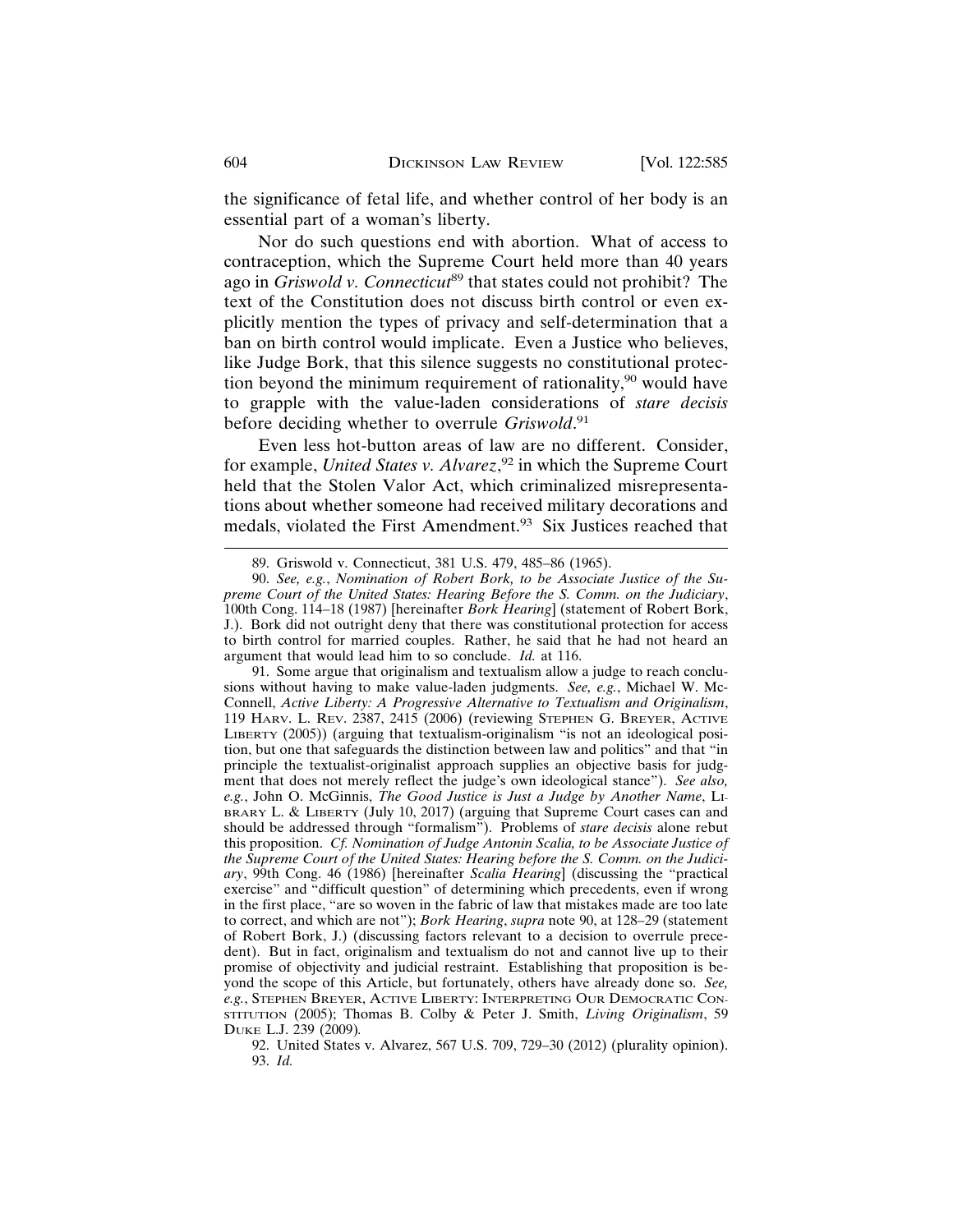conclusion, but there was a plurality opinion with four Justices, a concurrence in the judgment with two Justices, and three Justices who dissented. The disagreements between these opinions illustrate the ways that the Court must exercise judgment and weigh competing interests.

The *Alvarez* plurality held that the statute outlawed contentbased speech, requiring the government to meet a particularly "exacting" standard to justify the law and concluding that the government had failed to show that the statute was "actually necessary"<sup>94</sup> to meet its compelling interest in "protecting the integrity of the Medal of Honor."95 Specifically, the plurality noted that "the [g]overnment has not shown, and cannot show, why counterspeech would not suffice to achieve its interest."96 Justice Breyer, joined by Justice Kagan, on the other hand, agreed with the outcome but took a less categorical approach, applying only intermediate scrutiny and suggesting ways that the statute could be rewritten or narrowed to survive constitutional challenge.<sup>97</sup> The two groups of Justices in the majority, then, were not in agreement about how to evaluate the burden the statute imposed. And the dissenters, who found the law justified by the government interests at stake, believed that the false statements at issue "inflict real harm."98 They expressly disagreed both with the two other opinions' view that there were effective alternatives to protect the government's legitimate interests in maintaining the integrity of military honors and with the concurrence's concern that the false statements at issue should be protected prophylactically so as to avoid chilling other kinds of speech and to ward off an overbearing government.<sup>99</sup>

The determinations and judgments that the Justices made in *Alvarez* simply cannot be deduced from the text of the Constitution or from the bodies of case law interpreting it. That the Justices in *Alvarez* disagreed with each other does not mean, however, that law played no role. Law structured the analysis of all three opinions, it required the Justices to take into account certain types of considerations, and it led even the dissenters to suggest that their conclusion could not easily be generalized to other contexts because it was based in part on the unique nature of the interest at stake.<sup>100</sup>

<sup>94.</sup> *Id.* at 715.

<sup>95.</sup> *Id.*

<sup>96.</sup> *Id.* at 726.

<sup>97.</sup> *Id.* at 730–38 (Breyer, J*.*, concurring in judgment).

<sup>98.</sup> *Id.* at 739 (Alito, J., dissenting)

<sup>99.</sup> *Id.* at 744–45, 750–52.

<sup>100.</sup> *Id.* at 753–54.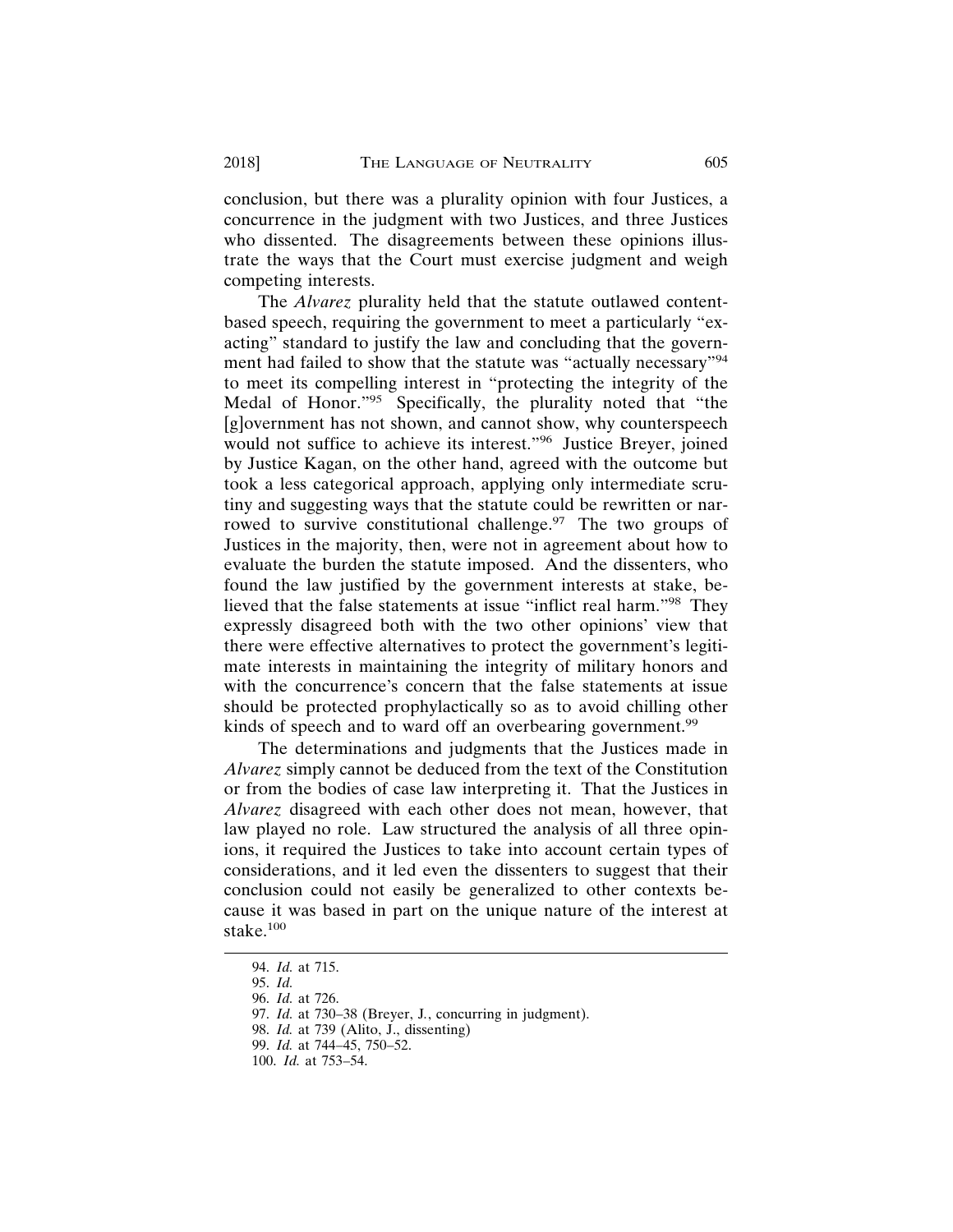#### 606 DICKINSON LAW REVIEW [Vol. 122:585

Sometimes legal texts themselves explicitly call for value-laden judgments. For instance, the Fourth Amendment itself provides: "The right of the people to be secure in their persons, houses, papers, and effects, against *unreasonable* searches and seizures, shall not be violated  $\dots$ ."<sup>101</sup> When a judge (at any level of the judicial system) decides what is reasonable in a unique factual situation, he or she is exercising judgment and discretion. And it is likely that in exercising that judgment and discretion, a judge's overall sense of how the police do their jobs, what ordinary people's expectations of privacy are, and the likelihood and consequences of criminal conduct going undetected will all play a role.102 In other words, the judge must make a value-laden assessment of a very specific factual situation. And as the rich body of Supreme Court precedent in the Fourth Amendment context attests, there are a seemingly infinite number of factual contexts in which these assessments must be made.

Nor are such value-laden determinations or predictions about the world unique to constitutional law. Consider, for example, the question that faced the courts in *Brown v. Plata.*103 In that case, a three-judge district court found that prison overcrowding in California violated the Eighth Amendment and ordered that some prisoners be released. As required by the Prison Litigation Reform Act, in crafting this order, the district court gave "substantial weight to any adverse impact on public safety or the operation of a criminal justice system caused by the relief."<sup>104</sup> The Supreme Court upheld the order. In his dissent, Justice Scalia objected to the majority's deference to the district court's factual findings on the public safety issue:

But the idea that the three District Judges in this case relied solely on the credibility of the testifying expert witnesses is fanciful. *Of course* they were relying largely on their own beliefs about penology and recidivism. And *of course* different district judges, of different policy views, would have "found" that rehabilitation would not work and that releasing prisoners would increase the crime rate. I am not saying that the District Judges rendered their factual findings in bad faith. I am saying that it is

<sup>101.</sup> U.S. CONST., amend. IV (emphasis added). *See also* STEPHEN G. BREYER, MAKING OUR DEMOCRACY WORK: A JUDGE'S VIEW 160 (2010) (explaining why the language of Fourth Amendment requires judges to consider "values and proportionality" when applying it).

<sup>102.</sup> Compare, for example, the majority and dissenting opinions in Utah v. Strieff, 136 S. Ct. 2056 (2016).

<sup>103.</sup> Brown v. Plata, 563 U.S. 493 (2011).

<sup>104. 18</sup> U.S.C. § 3626(A)(1)(a) (2012).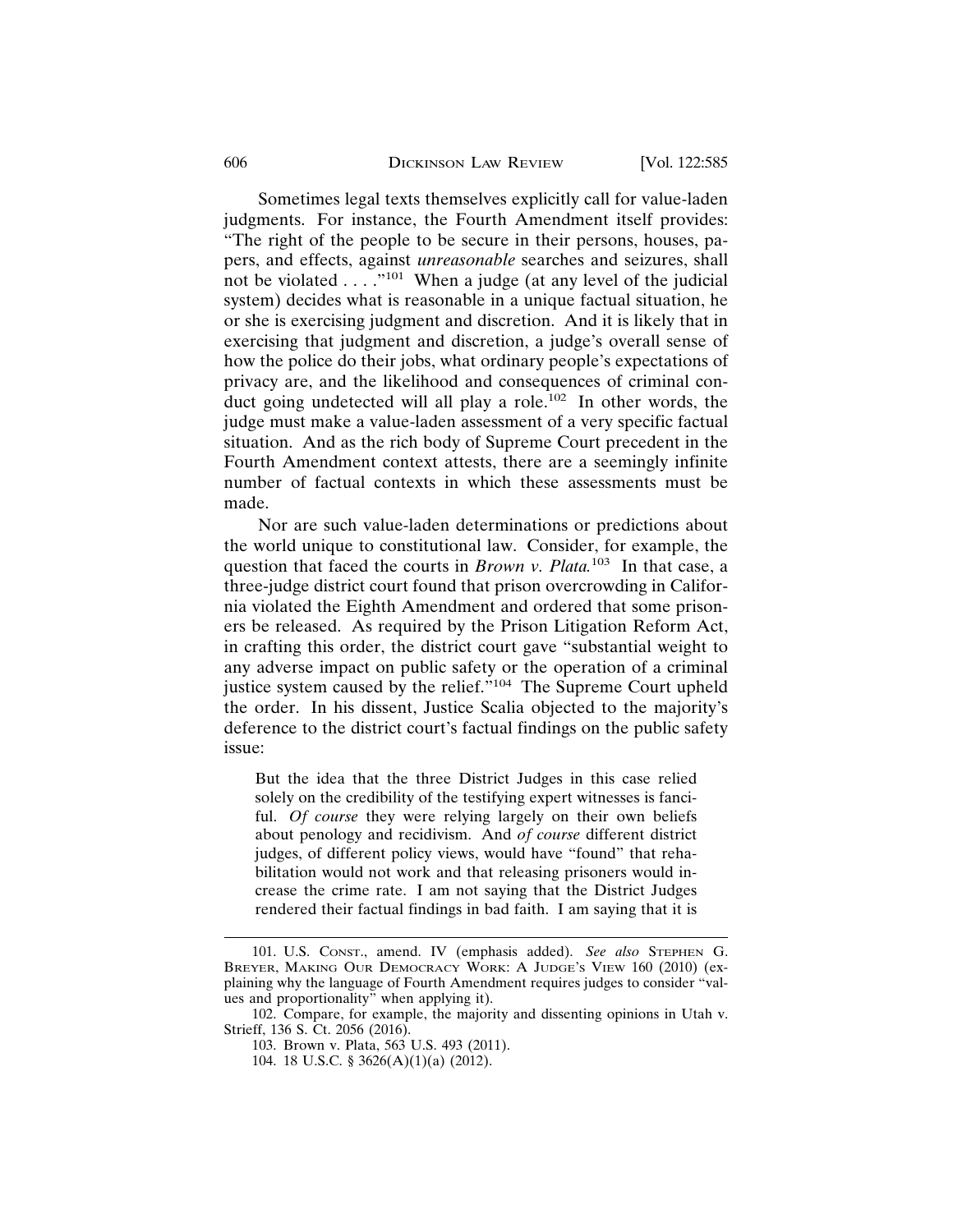impossible for judges to make "factual findings" without inserting their own policy judgments, when the factual findings *are* policy judgments.105

Whether one agrees with the majority or with the dissent in *Plata*, Justice Scalia is correct about the nature of the policy judgments that are essential to the case. And what he says is also true of an enormous amount of the work of judges in general and Supreme Court Justices in particular.106 Given the significance for the entire country of the decisions the Supreme Court makes, it is little wonder that the senators and the American people want to know about the nominees' judicial philosophy, their overall approach to considering hard questions and balancing competing interests.

#### *B. Proper and Improper Ideological Commitments, Impartiality, and Open-Mindedness*

#### *1. Ideology, or Judicial Philosophy, or Subjectivity.*

Despite the reality that value-laden judgments are part of the job, Justices operate within important constraints and their discretion is not unbounded. All nominees understand that although the Court may decide cases in open areas, it is also constrained by all of the traditional sources of law, such as text and precedent. We expect all judges and Justices to accept and uphold the Constitution and our system of government. Such allegiance is inconsistent with an ideological commitment to an incompatible world view and political agenda, such as Marxism. Nor is nakedly partisan decisionmaking appropriate. One of the most persistent critiques of *Bush v. Gore*107 is that the Justices voted as they did because they wanted Bush (or Gore) to win the election, a clearly inappropriate basis for a ruling.

Similarly, nominees are sometimes asked to disavow other types of behaviors or approaches to judging that we can all agree would be improper. Senators have sometimes asked Supreme Court nominees to disavow any role in their judging for "personal philosophy"108 or "personal notions."109 To at least some senators

<sup>105.</sup> *Plata,* 563 U.S. at 557 (Scalia, J., dissenting) (emphasis in original).

<sup>106.</sup> For an extensive and illuminating discussion of this reality and its implications with particular attention to *Plata,* see Dan L. Kahan, *The Supreme Court 2010 Term: Foreword: Neutral Principles, Motivated Cognition, and Some Problems for Constitutional Law*, 125 HARV. L. REV. 1 (2011).

<sup>107.</sup> Bush v. Gore, 531 U.S. 98 (2000).

<sup>108.</sup> *See, e.g.*, *Nominations of William H. Rehnquist, of Arizona, and Lewis F. Powell, Jr., of Virginia, to be Associate Justices of the Supreme Court of the United States: Hearing Before the S. Comm. on the Judiciary,* 92d Cong. 18–19 (1993)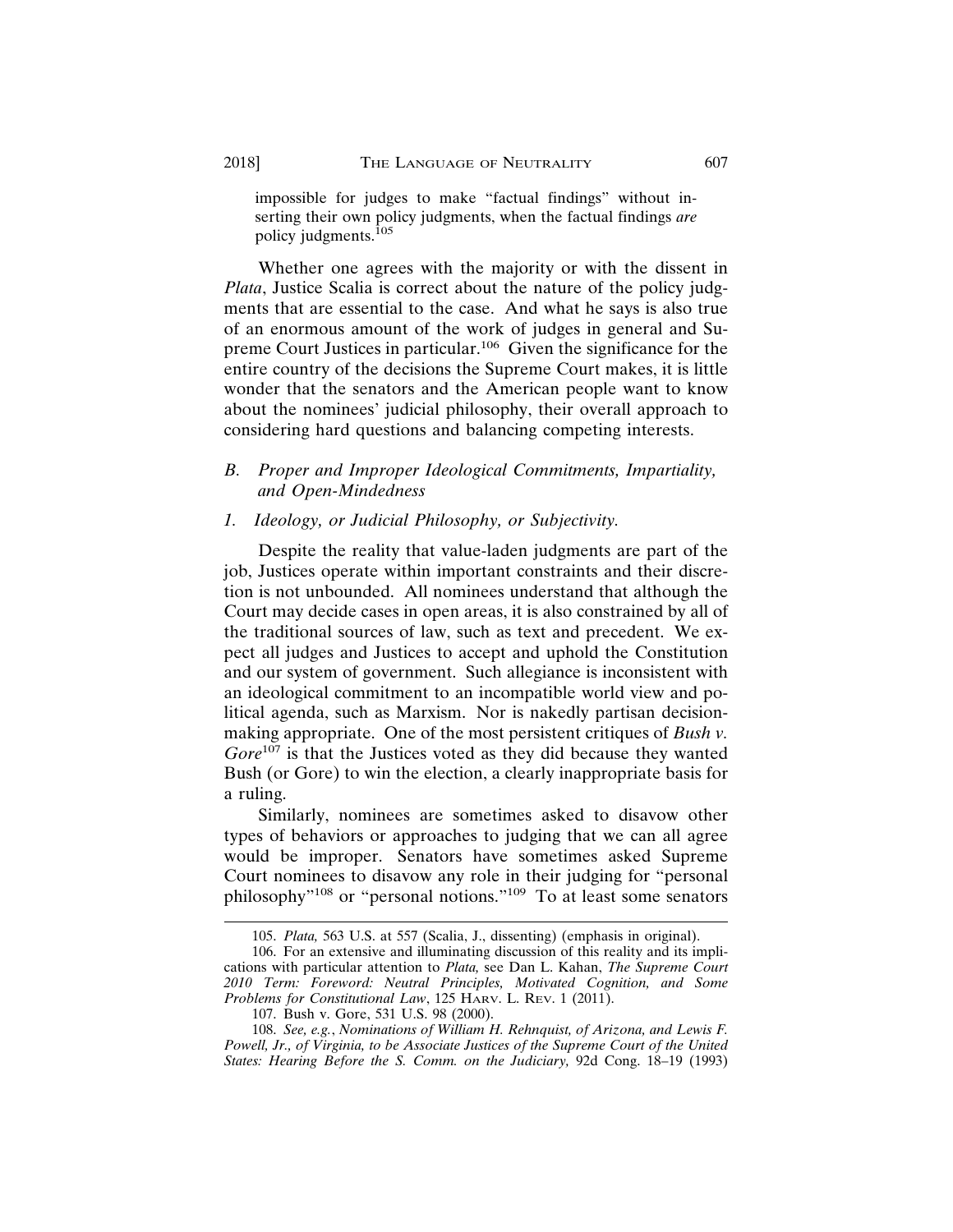and nominees, these concerns were understood as an insistence that personal sympathies for one party or one type of party could not be the basis of a constitutional decision. At his 1971 confirmation hearing, for example, William Rehnquist himself explained that he believed some of the Warren Court Justices (and their law clerks) had been motivated by their "sympathi[es] with the plight of unpopular groups, such as Communists."110 At its most extreme, and most clearly improper, if a Justice believes that the government generally has too much power in relation to criminal suspects, he might vote in favor of all criminal defendants even in the absence of legal support for those outcomes. Conversely, it would be just as improper for a Justice who believed that criminality had run amok to vote against all criminal defendants regardless of the law.

But the line between legitimate and illegitimate subjectivity or ideology in judicial decision-making is not always so bright. The presence or absence of illegitimate ideological decision-making is often in the eyes of the beholder.<sup>111</sup> Whatever it is called, however, ideology is an inevitable and legitimate component of what the Supreme Court does.<sup>112</sup>

#### *2. Impartiality and Open-Mindedness*

Although we should acknowledge that value judgments and ideology play a role in judicial decision-making, we can and do legitimately demand certain types of neutrality. Judges must evaluate each claim before them without regard for the identity of the parties. As Justice Kagan explained in her confirmation hearings, Chief Justice Roberts's umpire analogy aptly captures this form of neutrality.<sup>113</sup> Just as we do not want an umpire to be secretly rooting for one team over another—and allowing that preference to affect his calls—so we expect the same of judges. $114$  Justice Sotomayor emphasized this type of neutrality repeatedly in her

<sup>[</sup>hereinafter *Rehnquist/Powell Hearing*] (statement of Sen. John L. McLellan, Member, S. Comm. on the Judiciary).

<sup>109.</sup> *Id.* at 22 (statement of Sen. Sam J. Ervin, Jr., Member, S. Comm. on the Judiciary).

<sup>110.</sup> *Id.* at 28.

<sup>111.</sup> *See* discussion, *infra* Part IV.

<sup>112.</sup> Some may choose to use different, perhaps less charged, language, to describe this aspect of the judicial role. Judge Posner, for example, likes the terms "open area" and "legal uncertainty." RICHARD A. POSNER, HOW JUDGES THINK 9, 11 (2010). He uses more controversial language, however, when he describes judges as "occasional legislators" and calls the Supreme Court as a "political court." *Id.* at 78–92, 269–323.

<sup>113.</sup> *Kagan Hearing*, *supra* note 11, at 202.

<sup>114.</sup> *Id.*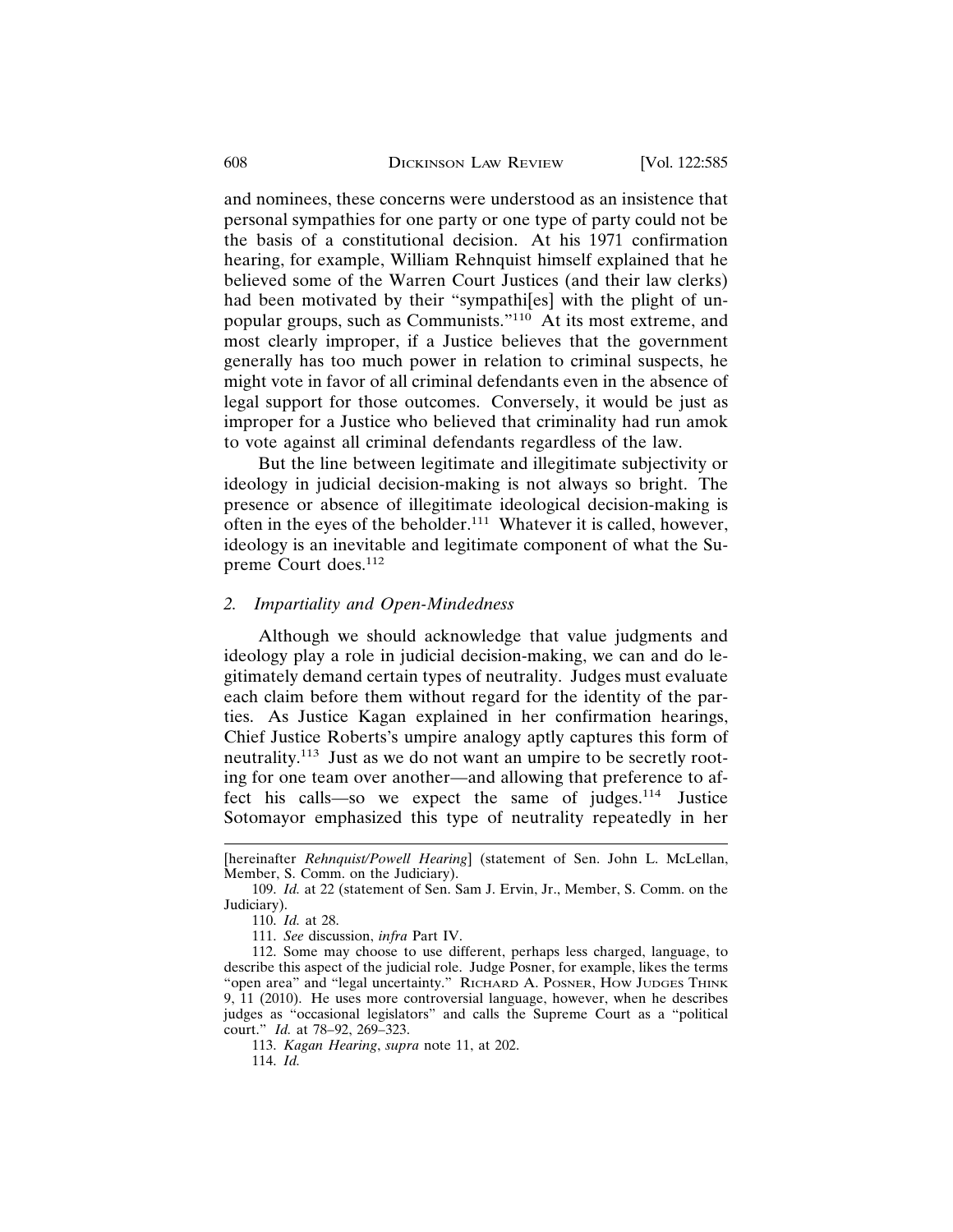confirmation hearings. As senators asked her again and again to explain her remark that "a wise Latina" judge might reach a better decision than some other judges, then-Judge Sotomayor insisted again and again that her personal sympathies or prejudices had no bearing whatsoever on her rulings in cases.<sup>115</sup> No response other than such assurances would have been appropriate. Indeed, virtually every nominee makes such claims.116 We can call this form of neutrality "impartiality."

In addition, a good judge is one who is willing to consider new arguments, to consider the possibility that his or her initial impression of a case might be wrong. Many nominees describe their approach to judging in these terms. Rehnquist and Souter, for example, emphasized that they were "open-minded"117 and "willing to listen."118 Then-Judge Alito described his decision-making process as "putting out of my mind any personal thoughts that I had on the matter and thinking about—listening to all the arguments and reading the briefs . . . and only at the end of that reach a conclusion about the issue."119 This open-mindedness may be in some tension with a judge's pre-existing judicial philosophy, but it is an important tension. In his 1986 confirmation hearings to be Chief Justice, then-

117. *Nomination of Justice William Hubbs Rehnquist to be Chief Justice of the Supreme Court of the United States: Hearing Before the S. Comm. on the Judiciary*, 99th Cong. 205 (1986) [hereinafter *Rehnquist Hearing II*].

118. *Nomination of David H. Souter to be Associate Justice of the Supreme Court of the United States: Hearing Before the S. Comm. on the Judiciary*, 101st Cong. 177 (1990) [hereinafter *Souter Hearing*].

<sup>115.</sup> *See Sotomayor Hearing*, *supra* note 81, at 66, 70–73, 124–26, 392–93.

<sup>116.</sup> *See, e.g.*, *Nomination of Abe Fortas, of Tennessee, to be an Associate Justice of the Supreme Court of the United States: Hearing Before the S. Comm. on the Judiciary*, 89th Cong. 50 (1965) [hereinafter *Fortas Hearing I*] (promising that his relationship with the President could never "in any way enter into any judgment that [he] might make"); *Nomination of George Harrold Carswell, of Florida, to be Associate Justice of the Supreme Court of the United States: Hearing Before the S. Comm. on the Judiciary*, 91st Cong. 17 (1970) [hereinafter *Carswell Hearing*].

<sup>119.</sup> *Nomination of Samuel A. Alito, Jr. to be Associate Justice of the Supreme Court of the United States: Hearing Before the S. Comm. on the Judiciary*, 109th Cong. 386 (2006) [hereinafter *Alito Hearing*]; *see also id.* at 404–05 (describing judicial decision-making process in more detail). *See also, e.g.*, *Nomination of Clement F. Haynsworth, Jr., of South Carolina, to be Associate Justice of the Supreme Court of the United States: Hearing Before the S. Comm. on the Judiciary*, 91st Cong. 76–77 (1969) [hereinafter *Haynsworth Hearing*] (declining to comment on issues that might come before the Court "where I haven't read the briefs or haven't heard the lawyers and in a field, too, which I think I should approach with an open mind when the case comes up, and not on the basis of some expression of a prior opinion"); *Fortas Hearing I*, *supra* note 116, at 53–54 (discussing possible implications of recent one-man-one-vote precedent); *id.* at 57; *Roberts Hearing*, *supra* note 12, at 238 (promising to "confront issues in [the abortion] area as any other area, with an open mind, in light of the arguments, in light of the record, after careful consideration of the views of my colleagues on the bench").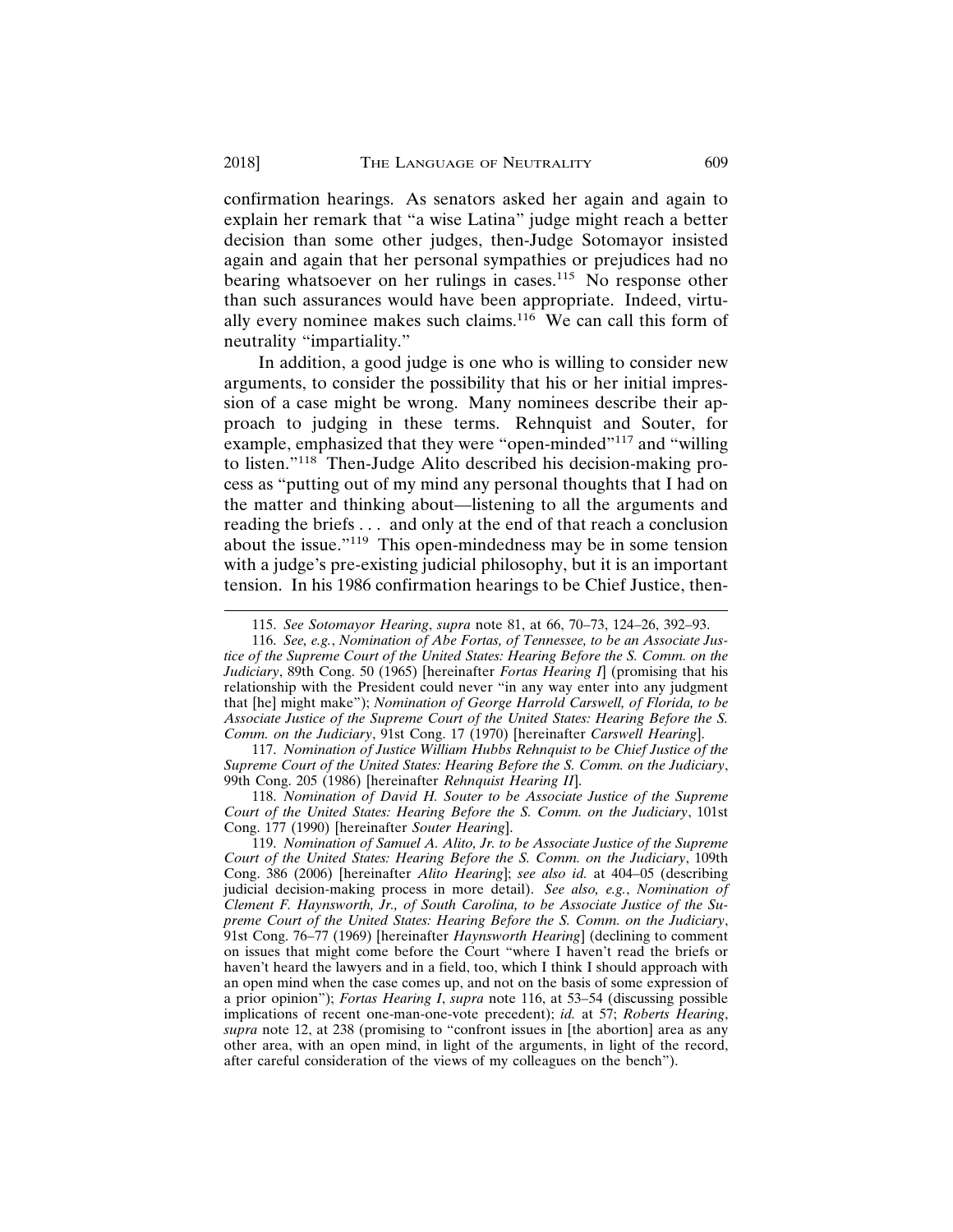Justice Rehnquist distinguished elegantly between the impartiality and open-mindedness that we demand and the reality that judicial philosophy inevitably plays a role in judging:

You know, that is not to say that I do not have ideas, which I have certainly followed; *I have a sense of what I think the Constitution means*. But it certainly is not a sense that is, fixed on concrete and all. I am one of the few members of our Court who can present both exhibit A and exhibit B in support of open-mindedness. On two separate instances since I have been on the Court, I have written opinions for the Court overruling earlier opinions that I have written, which is certainly some testimony to openmindedness.<sup>120</sup>

Here too, the umpire analogy can be helpful. An umpire should not decide before the pitch is thrown that this particular pitcher always throws balls in this situation. Each pitch must be evaluated on its own terms. Likewise, Justices must be willing to keep an open mind as they evaluate the facts and legal arguments in each case.

#### III. CONFUSING NEUTRALITY

Impartiality, open-mindedness, and disavowal of improper ideological commitments can all be seen as forms of neutrality, as can the vision of judging that the umpire metaphor most vividly evoked—seeking a single, objectively correct answer. The history of confirmation hearings is integrally tied to this latter, and, as already demonstrated, inaccurate vision of judging, especially on the Supreme Court. This Part explores that history, with a focus on the ways the nominees and senators alike have described the role of the Supreme Court Justice.<sup>121</sup>

Since 1955, the Senate Judiciary Committee has held confirmation hearings on 31 separate nominees, all of whom testified in per-

<sup>120.</sup> *Rehnquist Hearing II*, *supra* note 117, at 205 (emphasis added).

<sup>121.</sup> Statistics reported in this Part are drawn both from my own coding project, described in Carolyn Shapiro, *Claiming Neutrality and Confessing Subjectivity in Supreme Court Confirmation Hearings*, 88 CHI.-KENT L. REV. 455, 465–68 (2013) [hereinafter Shapiro, *Claiming Neutrality*], and from analysis of the dataset created by Ringhand and Collins. All reported statistics are significant at (at least) a p>.05 level and were generated using Stata12. As described in *Claiming Neutrality*, I recruited law students who coded the colloquies between senators and nominees through 2010. "Within each round, law students were instructed to identify . . . whether the nominee made claims that judging is a neutral or objective enterprise and whether he or she acknowledged the inevitable role of subjectivity." *Id.* at 466. The students also coded the senators' comments and questions in the same way. I then consolidated the data into 332 unique senator-nominee pairs. *Id.*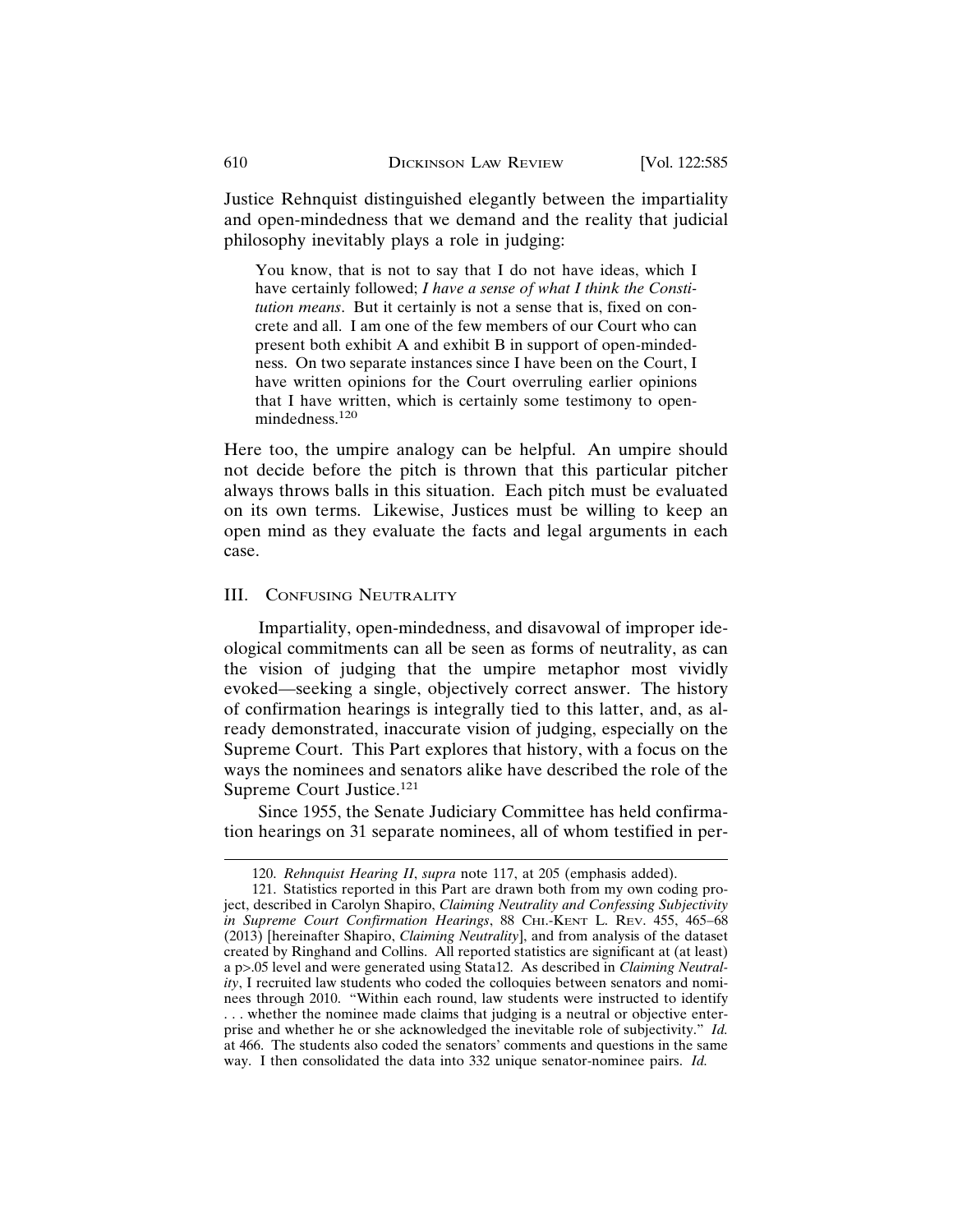son.<sup>122</sup> Out of these 31 nominees, ten were nominated by a Democratic president and 21 by a Republican president, and all but five were confirmed.123 Although Republican presidents have made twice as many nominations as Democratic presidents, almost all of the nominations, by either party, were considered by a Senate under Democratic control. All ten of the Democratic nominees were made to Democratic-controlled Senates, and only five Republican nominees were made to a Republican Senate.124 Table I provides basic information on the nominees.

These 31 hearings can be loosely grouped into four time periods:

- 1. The Segregationists' Last Stand, 1955–1968 (Harlan-Fortas/Thornberry)
- 2. Ethics, Background, and Qualifications, 1969–1975 (Burger-Stevens)
- 3. The Golden Age, 1981–1994 (O'Connor-Breyer)
- 4. The Age of the Umpire, 2005–2017 (Roberts-Gorsuch).<sup>125</sup>

During the first period, rhetoric implying that there are objectively correct answers to difficult constitutional questions dominated the senators' substantive discussions. During the second period, this

<sup>122.</sup> Two individuals were nominated twice: Rehnquist and Fortas each appeared both when appointed to be an Associate Justice and later when nominated for Chief Justice. I count each nomination separately.

<sup>123.</sup> The failed nominations were Fortas in his bid to be Chief Justice, Thornberry, who was being nominated for Fortas's Associate Justice spot, Haynsworth, Carswell, and Bork. There have also been a few failed nominations—notably Douglas Ginsburg and Harriet Miers—where the nomination was withdrawn before a hearing could be held. These nominations are not considered in this Article.

<sup>124.</sup> These nominees were O'Connor, Scalia, Rehnquist (when nominated for Chief Justice), Roberts, and Alito. Note, then, that we have no examples of Democratic nominees being nominated to a Republican Senate. *See* Stone, *supra* note 44, at 386. Had he been given a hearing, Merrick Garland would have been the first such nominee.

<sup>125.</sup> These four periods are not scientifically determined, but there are solid bases for the distinctions. Periods Three and Four each begin after a number of years—and at least one complete four-year presidential term—during which there were no Supreme Court nominations. Six years (and the entire Carter presidency) passed between Justice Stevens's nomination in 1975 and Justice O'Connor's in 1981. And even more dramatically, between Justice Breyer's nomination in 1994 and Chief Justice Roberts's in 2005, 11 years went by, along with Bill Clinton's second term and George W. Bush's first. The division between Periods One and Two is somewhat more subjective, as there was no comparable chronological break. But there was a clear shift in tone following Justice Fortas's resignation under an ethical cloud and the transition in the presidency from President Johnson, a Democrat, to President Nixon, a Republican.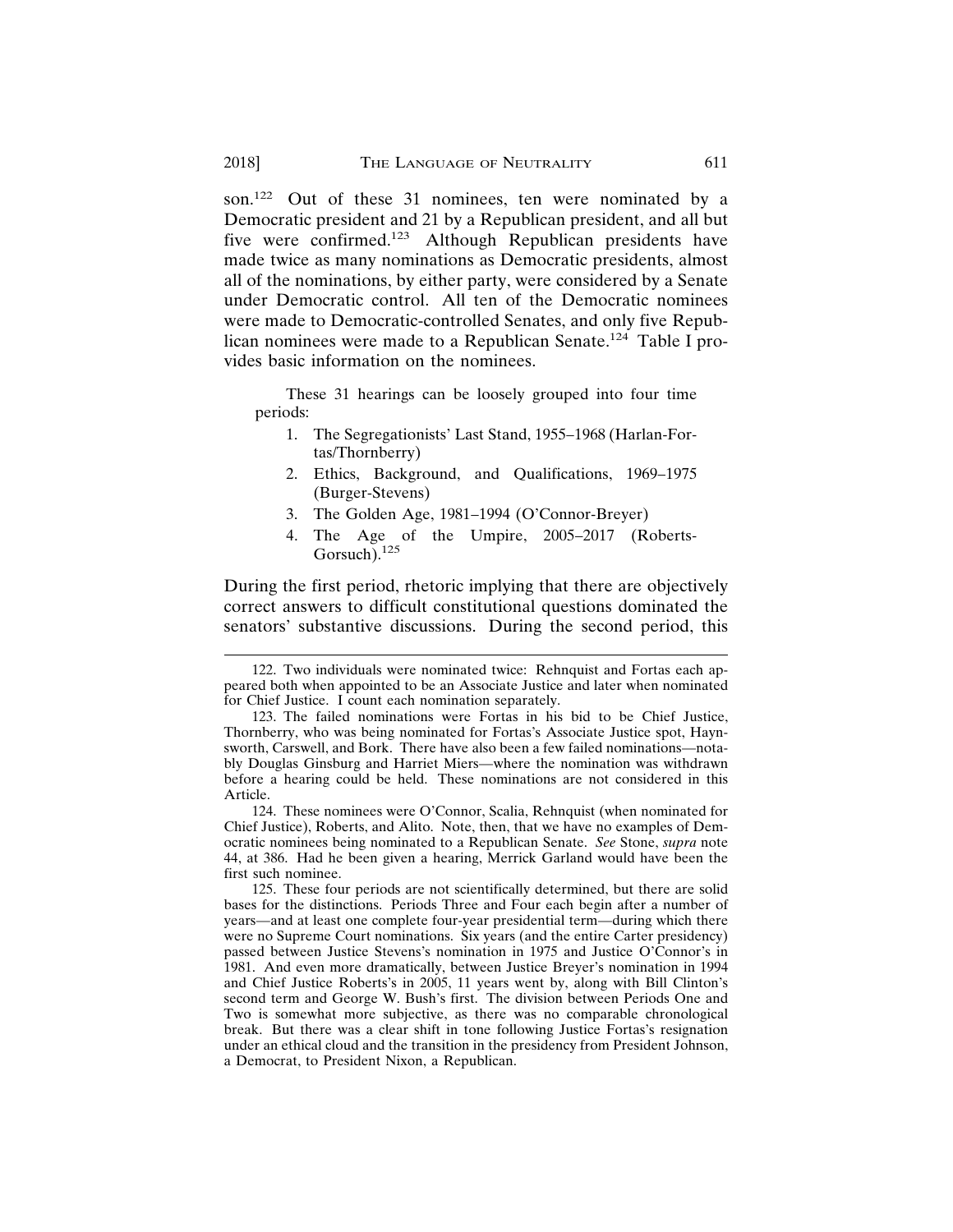rhetoric faded. The third period provided surprisingly robust and candid discussions of judicial philosophy, although the nominees unsurprisingly maintained commitments to impartiality, open-mindedness, and the constraints of the judicial role. In the fourth period, however, the umpire analogy came to the fore, and the nominees at least as much as the senators—came to embrace this inaccurate description of the job they were seeking. Put another way, in these hearings, nominees often made commitments to appropriate neutrality, while providing little-to-no insight into their judicial philosophies. As a result, the impression that emerges is that there are logically deducible correct answers and little-to-no room for discretion. And in the most recent hearing, Justice Gorsuch embraced this formalistic description of the job with particular fervor.

#### *A. Period One: The Segregationists' Last Stand, 1955–1968*

Only after the Supreme Court decided *Brown v. Board of Education* did it become standard practice for every nominee to personally testify before the Senate Judiciary Committee. This timing is no coincidence. In those early years, the hearings were dominated by ardent segregationists, including the committee chair, Senator James Eastland of Mississippi and his colleagues Senator John Mc-Clellan of Arkansas and Senator Sam Ervin of North Carolina. And by the mid-1960s, they were joined by Senator Strom Thurmond of South Carolina.126 These four senators alone asked almost 65 percent of all of the questions posed to the nominees between the first hearing after *Brown* until Chief Justice Burger's confirmation hearings in 1969. If what Ringhand and Collins describe as "hearing administration and chatter" is omitted, $127$  leaving only questions that could plausibly be related to substance, they asked 70 percent of the questions.128 Indeed, most senators said nothing at all.

<sup>126.</sup> Eastland, McClellan, and Ervin were all Democrats. Thurmond, although originally a Democrat, had become a Republican by the time he joined the committee.

<sup>127.</sup> According to Ringhand and Collins, this category includes "[h]earing [a]dministration and [c]hatter; [c]haracter and [b]ackground, [e]thics of [n]ominee; [d]iscussion of [m]edia [c]overage or [s]pin [a]bout the [h]earings of the [n]ominee; [d]iscussions of [p]re-[h]earing [c]onversations or [c]oaching or [c]ontact [b]etween the [n]ominee and [e]xecutive [o]fficials or [o]thers." Ringhand & Collins, *May It Please the Senate*, *supra* note 15, at 638 app. B.

<sup>128.</sup> I initially found these results counterintuitive. Because Eastland was the chair, I assumed that omitting chatter would reduce the percentage of questions asked by segregationists. I suspect that the opposite is the case because many of the questions asked by the other senators were non-substantive: general declarations of support for the nominee, for example, or simply passing on the opportu-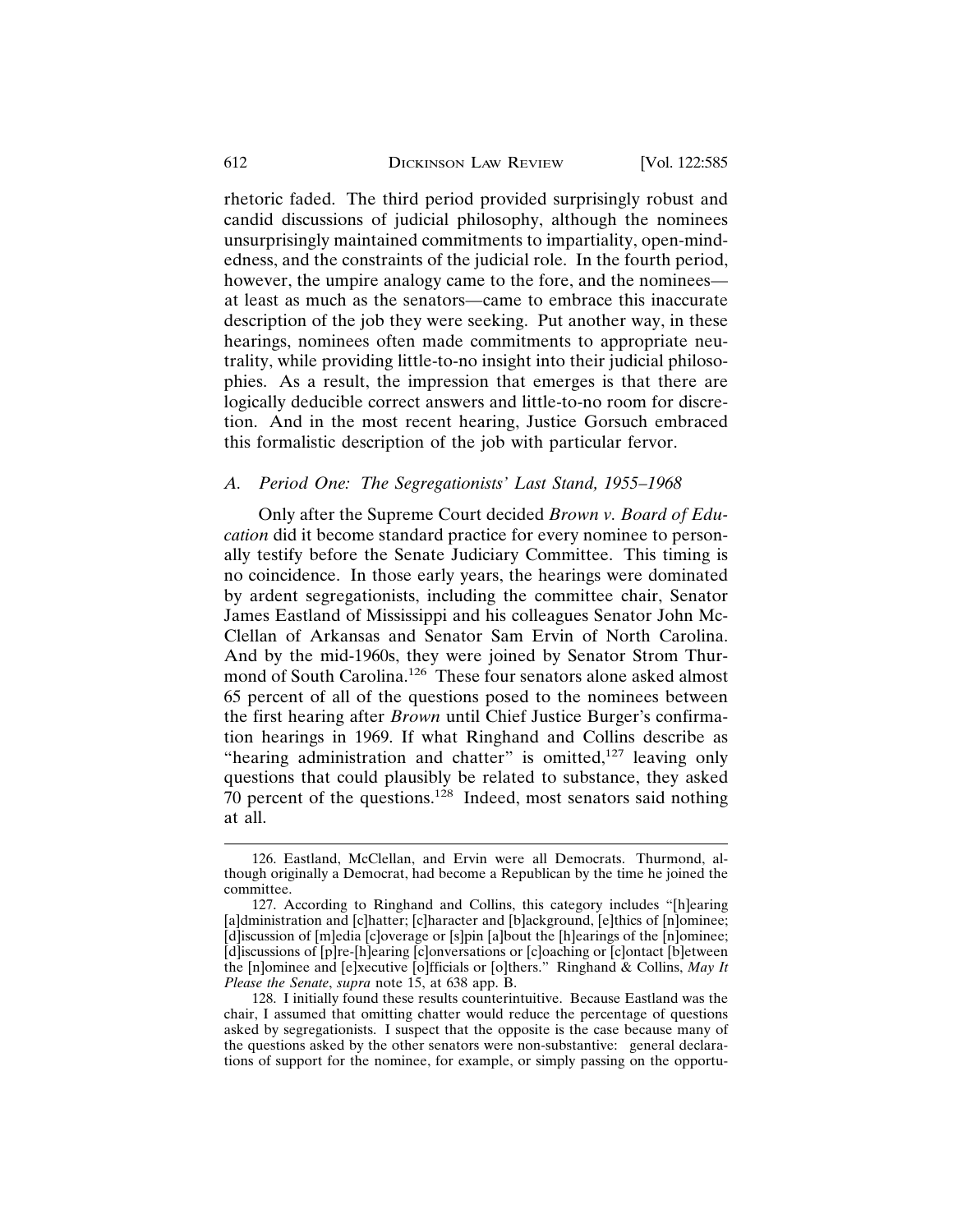The segregationist senators were deeply unhappy about *Brown*, and they seized the opportunity presented by the hearings to emphasize their view that *Brown* was illegitimate. During Potter Stewart's 1959 confirmation hearing, for example, Senator Ervin made a lengthy speech condemning *Brown* as "a most unfortunate decision from the standpoint of law, [c]onstitutional law in the United States."129 As the 1960s wore on, complaints about *Brown* itself gave way to complaints about the Warren Court's criminal procedure jurisprudence.130 Both before and after the shift away from *Brown,* however, these senators presented a remarkably consistent vision of the appropriate role of the Supreme Court, and that vision was couched in the language of neutrality and objectivity.

More specifically, these senators repeatedly argued that the Constitution's meaning was fixed when it was ratified. As Senator Ervin put it in his diatribe at the Stewart hearing, the Court "should have turned the clock back to 1868 when the [Fourteenth] Amendment was ratified"<sup>131</sup> to consider what the ratifiers and drafters thought and did with respect to segregation in schools.132 When the Supreme Court "updated" the Constitution (as these senators claimed it had in *Brown*) or overruled constitutional precedent (likewise), it was imposing the policy preferences of unelected Justices on the rest of the country, making the Constitution itself meaningless or illegitimately amending it.133 The legislative power is vested only in Congress, and the judicial branch should not "legislate from the bench." Judicial restraint requires recognizing all of

130. *See* COLLINS & RINGHAND, CONFIRMATION HEARINGS, *supra* note 15, at 167–68 (describing the evolution of discussions of *Brown* during the 1960s).

nity to ask questions. Moreover, although Eastland, McClellan, Ervin, and Thurmond were the most active questioners, they were not the only unhappy southerners on the committee. All told, segregationists asked 69 percent of the questions overall and more than 73 percent of the substantive questions.

<sup>129.</sup> *Nomination of Potter Stewart to be Associate Justice of the Supreme Court of the United States: Hearing Before the S. Comm. on the Judiciary*, 86th Cong. 124–30 (1959) [hereinafter *Stewart Hearing*]. It was apparently a speech his colleagues had heard before. Senator Ervin announced that he "want[ed] to talk a little bit about the *Brown* case so folks can understand our position." *Id.* at 124. At this point, Senator Dirksen interjected with sarcasm that is apparent even from the cold transcript: "Sam, I haven't heard you talk about the Brown decision." *Id.*

<sup>131.</sup> *Stewart Hearing*, *supra* note 129, at 124.

<sup>132.</sup> *Id.* at 125–28.

<sup>133.</sup> *See, e.g.*, *id.* at 130; *Fortas Hearing I*, *supra* note 116, at 55 (statement of Sen. Sam J. Ervin, Jr., Member, S. Comm. on the Judiciary) (describing as "dangerous . . . the fact that judges can take the due-process clause and make it mean almost anything they want it to mean").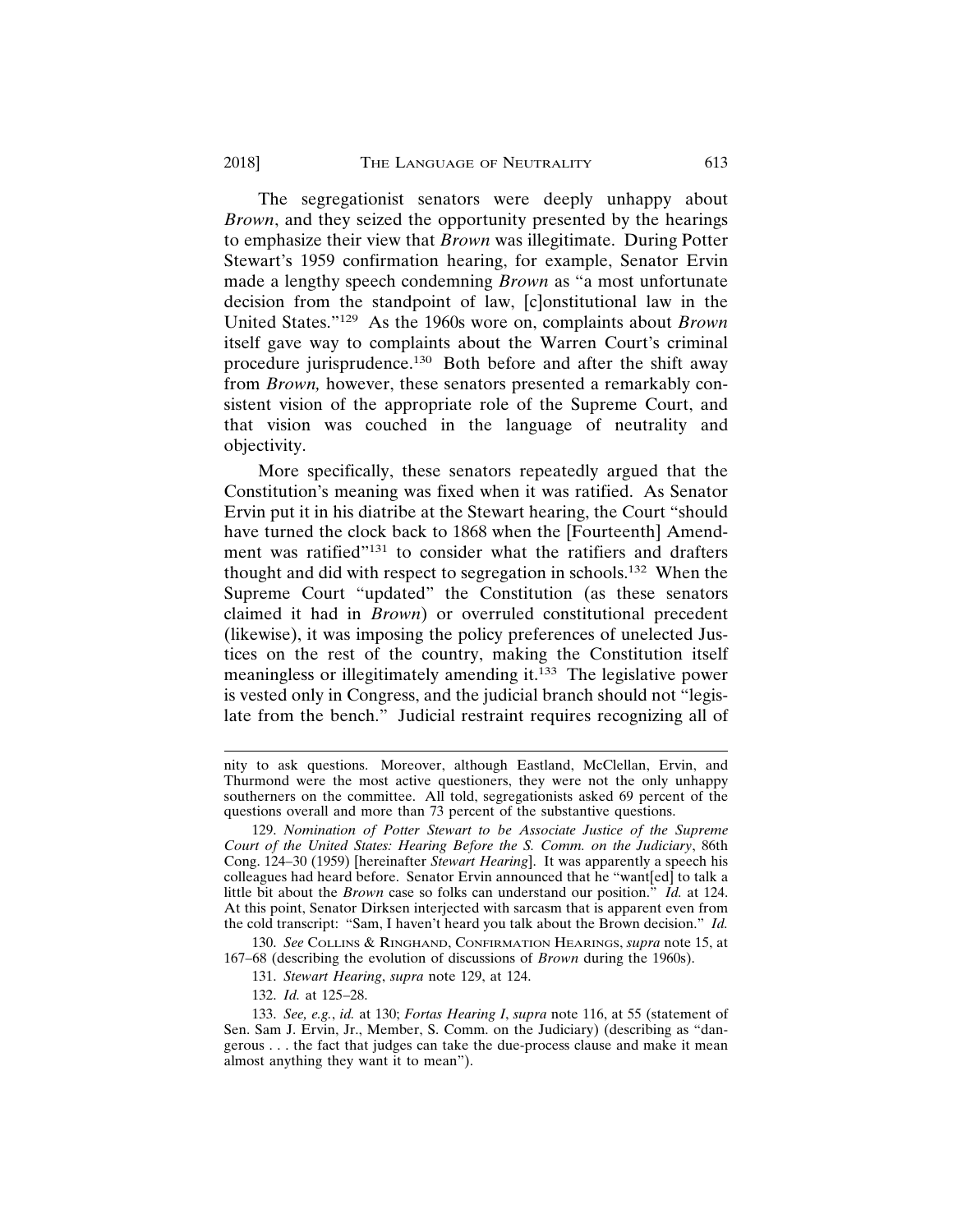the above and acting accordingly. As Senator Ervin put it during Justice Marshall's confirmation hearings,

the road to destruction of constitutional government in the United States is being paved by the good intentions of the judicial activists, who, all too often, constitute a majority of the Supreme Court. A judicial activist, in my book, is a man . . . who is willing to add to the Constitution things that are not in it, and to subtract from the Constitution things which are in it.<sup>134</sup>

These statements are not particularly surprising. Indeed, there is a long tradition of such complaints by commentators, politicians, activists, academics, and dissenting judges who are unhappy with Supreme Court decisions and complain about activist Justices.<sup>135</sup> Nor do these complaints always come from the Right. But a few things about this rhetoric are worth noting.

First, the rhetoric implies that there are objectively correct answers to constitutional questions, that finding those answers requires discerning the framers' intent, and that all other interpretations—or approaches to interpretation—are lawless and activist. Although no senator or nominee would attack *Brown* on these grounds today, that rhetoric is likely to be familiar to the modern reader.

Second, the Warren Court's opponents sometimes framed their questions so that there really was no right answer other than to agree. In other words, they couched their claims about the exclusive validity of a particular jurisprudential approach (and by extension, the invalidity of many of the holdings of the Warren Court), in language that also referenced improper considerations. Consider, for example, a question posed to Justice Harlan<sup>136</sup> by Senator Eastland, chairman of the committee—a question he said had been

<sup>134.</sup> *Nomination of Thurgood Marshall, of New York, to be an Associate Justice of the Supreme Court of the United States: Hearing Before the S. Comm. on the Judiciary*, 90th Cong. 155–56 (1967) [hereinafter *Marshall Hearing*].

<sup>135.</sup> *See, e.g.*, Adam Liptak, *How Activist is the Supreme Court?*, N.Y. TIMES (Oct. 12, 2013), http://www.nytimes.com/2013/10/13/sunday-review/how-activist-isthe-supreme-court.html?pagewanted=all; THOMAS M. KECK, THE MOST ACTIVIST SUPREME COURT IN HISTORY: THE ROAD TO MODERN JUDICIAL CONSERVATIV-ISM (2004).

<sup>136.</sup> Harlan faced opposition, particularly by Southerners, who "contend[ed] that he was 'ultra-liberal,' hostile to the South, [and] dedicated to reforming the Constitution by 'judicial fiat.'" ABRAHAM, *supra* note 79, at 206. *See also* Norman Dorsen, *The Selection of Supreme Court Justices*, 4 INT'L J. CONST. L. 652, 658 (2006) (noting that "the segregationist chairman of the Senate Judiciary Committee, James Eastland, delayed the confirmation of Justice Harlan for several months in 1955 because of the (correct) assumption that, as a Justice, Harlan would support civil rights"). Harlan's pride that his grandfather had authored the famous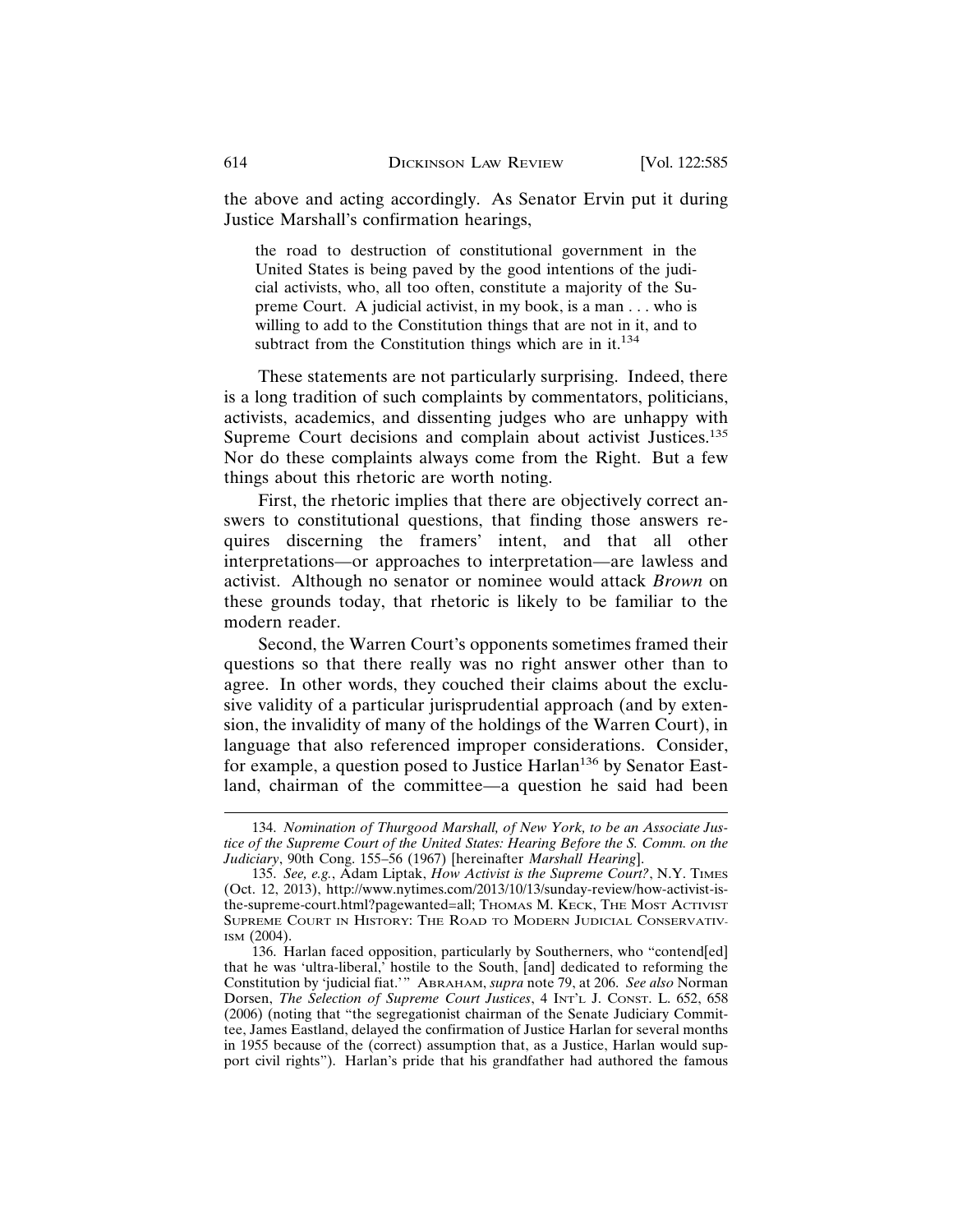given to him by another, unnamed senator: "Do you believe the Supreme Court of the United States should change established interpretations of the Constitution to accord with the economic, political, or sociological views of those who from time to time constitute the membership of the Court?"137

There is, of course, only one appropriate answer to the question as posed, and Justice Harlan gave that answer. He unsurprisingly pledged to set aside his "personal predilections so far as it is possible to do so and to decide issues before him according to the law and the facts and the Constitution."<sup>138</sup> The rhetoric of these early hearings thus conflated rejection of a judicial activism no nominee could or should defend—the right to change the meaning of the Constitution at whim—with a particular approach to constitutional interpretation—the (purported) originalism promoted by the segregationists. And the nominees did not generally explain that the two ideas could be distinguished.

Third, not all the nominees during this period were subjected to the same types or amounts of questioning. Some received the full force of the segregationists' displeasure with the Warren Court. As already mentioned, Senator Ervin seized the occasion of Justice Stewart's hearing to make a speech about *Brown*. Justice Marshall's hearing was especially notable in terms of both its length and its hostility. In particular, during Marshall's hearing, Senator Thurmond was at his most vocal, and his questioning was "venemous."<sup>139</sup> Other nominees who were challenged at some length to disclaim judicial activism and commit to not legislate from the bench, for example, included Justices Harlan, Brennan, and Goldberg. And in 1968, when Chief Justice Earl Warren announced his retirement and President Johnson nominated Associ-

dissent in *Plessy v. Ferguson*, 163 U.S. 537 (1896), could not have helped his standing with the segregationists. *See* ABRAHAM, *supra* note 79, at 206-07.

<sup>137.</sup> *Nomination of John Marshall Harlan, of New York, to be Associate Justice of the Supreme Court of the United States: Hearing Before the S. Comm. on the Judiciary*, 84th Cong. 140 (1955) [hereinafter *Harlan Hearing*].

<sup>138.</sup> *Id.* at 141. Eastland responded: "Of course, I knew you would answer it that way." He then followed with two other questions: Did Justice Harlan believe that the Court could change "established interpretations" of the Constitution, given the difficulty of amending it through the means delineated in, and "is the legislative power as effectually denied to the courts of the United States by the Constitution as it is to the Executive?" *Id.* As Justice Harlan drily noted about the last question, the question "ought to carry its own answer[s]." *Id.*

<sup>139.</sup> COLLINS & RINGHAND, CONFIRMATION HEARINGS, *supra* note 15, at 169. Among other things, Thurmond quizzed Marshall on historical trivia in an apparent attempt to humiliate him. *See Marshall Hearing*, *supra* note 134, at 161–72.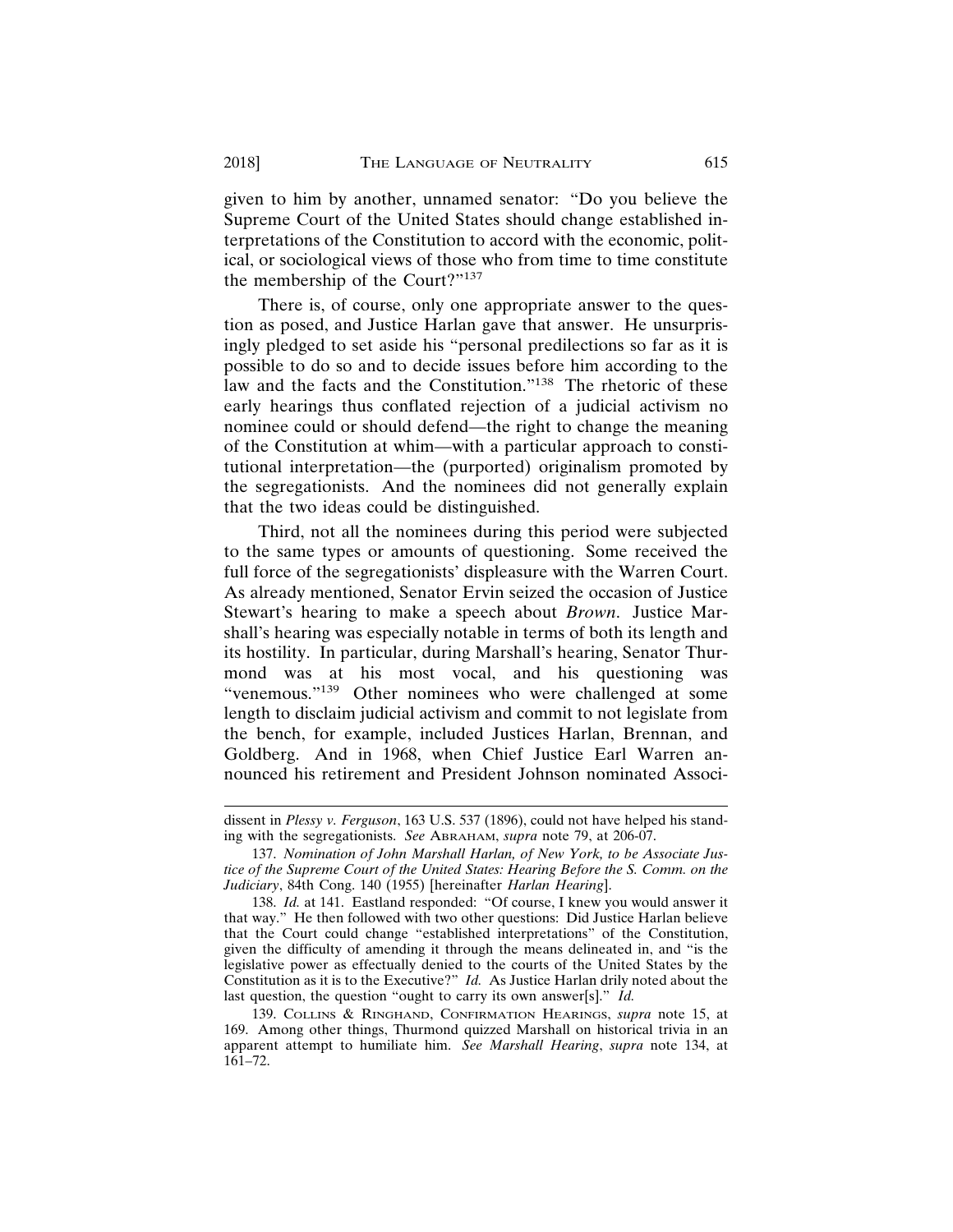ate Justice Abe Fortas to take his place,  $140$  the hearing for Fortas's elevation was, in many ways, a classic example of the segregationists' approach. As a member of the Warren Court since 1965, Fortas was an appealing target for unhappy senators. Senators Ervin and Thurmond, for example, gave lengthy exegeses about what they deemed wrong with the Warren Court jurisprudence.<sup>141</sup> Ervin complained about the Court "rewrit[ing] an act of Congress . . . which clearly violated the constitutional provision vested in the power of the legislating Congress [sic]."142 Thurmond asked Fortas repeatedly to explain his votes in various Supreme Court opinions including, for example, *Harper v. State Board of Elections*, 143 which held that poll taxes violate the Equal Protection Clause.144 Fortas refused to respond to questions about specific cases.<sup>145</sup>

But other nominees received different treatment. Justice Charles Whittaker's 1957 testimony takes up exactly three pages of transcript and consists largely of biographical information—some of it clearly designed to charm (he rode a pony to high school "through 6 miles of mud night and morning  $\ldots$  ")<sup>146</sup>—along with some mild questioning about his decisions in a case brought by a frustrated attorney who appeared before the Committee to testify against Whittaker's appointment.<sup>147</sup> Justice White received similar treatment in 1962. The transcript of his committee appearance takes up four-and-a-half transcript pages.<sup>148</sup> And ironically in light of his treatment at his second hearing, Abe Fortas's hearing in 1965 to become an Associate Justice was extremely short. Including the testimony of other witnesses, the entire hearing lasted less than three hours, and there was virtually no discussion of judicial philosophy.149

144. *Id.*

<sup>140.</sup> At the same time, Johnson also nominated Fifth Circuit Judge Homer Thornberry for the Associate Justice seat that Fortas would be vacating.

<sup>141.</sup> *Fortas/Thornberry Hearing*, *supra* note 28, at 126–68 (statements of Senator Sam J. Ervin, Jr., Member, S. Comm. on the Judiciary); *id.* at 180–224, 231–47 (statements of Senator Strom Thurmond, Member, S. Comm. on the Judiciary).

<sup>142.</sup> *Id.* at 129.

<sup>143.</sup> Harper v. Virginia State Bd. of Elections, 383 U.S. 663 (1966).

<sup>145.</sup> *Fortas/Thornberry Hearing*, *supra* note 28, at 181–82, 189.

<sup>146.</sup> *Whittaker Hearing*, *supra* note 26, at 32.

<sup>147.</sup> *Id.* at 32–33. In another quirk of the early hearings, this witness, Fyke Farmer, interjected several times during Whittaker's own testimony. *Id.* at 33.

<sup>148.</sup> *White Hearing*, *supra* note 26, at 22–26.

<sup>149.</sup> *Fortas Hearing I*, *supra,* note 116, at 1–57. The most substantive discussions involved some questions about Fortas's views on balancing the interests of the accused and the interests of society and about whether he believed that the recent decision in *Reynolds v. Sims*, 377 U.S. 533 (1964), establishing the one-person-one-vote principle, called into question the allotment of two senators per state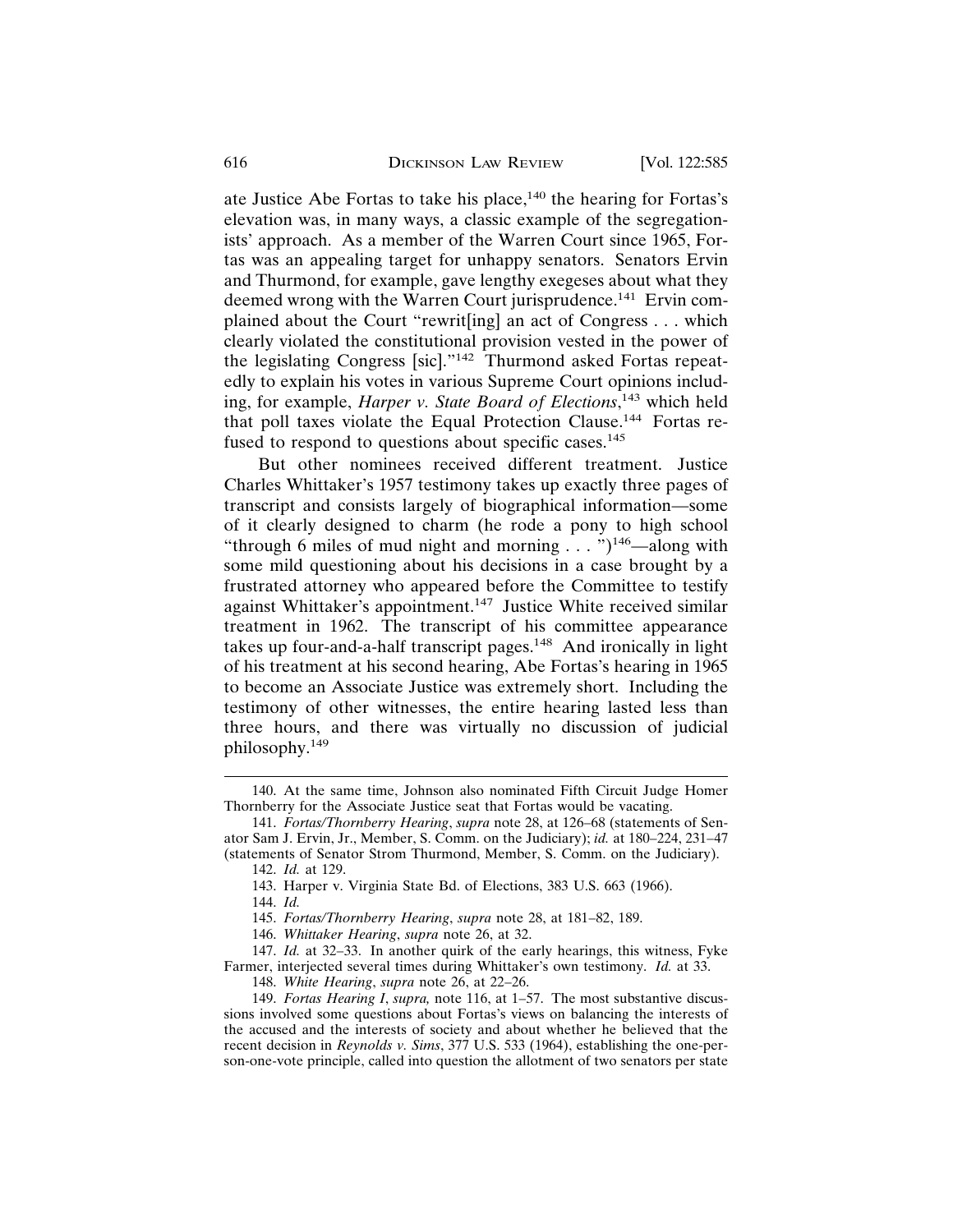#### 2018] THE LANGUAGE OF NEUTRALITY 617

Finally, during this period of time, there was remarkably little effort by other senators, or even by the nominees themselves, to articulate or discuss a different view. Such efforts existed,<sup>150</sup> but overall, between 1955 and 1968, there was only an 18 percent chance of a senator acknowledging room for judgment and subjectivity in colloquy with any particular nominee, compared to a 33 percent chance in all other periods combined. Some of the nominees did articulate an alternative view—Justice Goldberg, for example, explained that while a judge "would be derelict in [his] duty if [he] construed the Constitution to be such a broad document that anything is permitted," still, "reasonable men may differ, and they do, about interpretation" of the Constitution.151 Overall, however, nominees, too, were less than half as likely to acknowledge the room for judgment during Period One than in the rest of the peri-

ods combined.152

regardless of population. *Id.* at 51–54 (statements of Senator Hiram L, Fong, Member, S. Comm. on the Judiciary, Senator Sam J. Ervin, Jr., Member, S. Comm. on the Judiciary, and Abe Fortas).

<sup>150.</sup> *See, e.g.*, *Nomination of William Joseph Brennan, Jr., of New Jersey, to be Associate Justice of the Supreme Court of the United States: Hearing Before the S. Comm. on the Judiciary*, 85th Cong. 39 (1957) [hereinafter *Brennan Hearing*] (statement of Sen. Arthur V. Watkins, Member, S. Comm. on the Judiciary) (arguing that a judge should decide a constitutional issue "in the best light [he] ha[s] and the best intelligence according to [his] conscience"); *id.* at 38, 40 (statements of Senator Alexander Wiley, Member, S. Comm. on the Judiciary) (arguing that "[t]he Constitution is a living thing, it is not meant to be a dead thing," and that " $[i]$ t is meant to keep America alive in the changing world in which we live . . . [i]t is meant to be a vital dynamic thing to preserve our rights"). Just as it may surprise some of today's readers that the most ardent proponents of originalism were Democrats, it may be surprising that both Senator Watkins and Senator Wiley were Republicans.

<sup>151.</sup> *Nomination of Arthur J. Goldberg, of Illinois, to be Associate Justice of the Supreme Court of the United States: Hearing Before the S. Comm. on the Judiciary*, 87th Cong. 27 (1962) [hereinafter *Goldberg Hearing*]. *See also, e.g.*, *id.* at 26 (noting that the Framers wisely "drafted the Constitution . . . in broad terms so that new conditions could be taken into account"); *Stewart Hearing, supra* note 129, at 16 (describing how much "the power over interstate commerce which was given in that document to the Federal Government, has in detail and specifically quite a different meaning from what the framers of that document could ever imagine that it could have because that was written before there were automobiles, before there steam boats, certainly before there were airplanes, or atomic energy," and noting that "[t]he genius of the framers is that [the Commerce Clause] . . . is applicable to changing [sic] and growing society").

<sup>152.</sup> *Cf. Shapiro, Claiming Neutrality*, *supra* note 121, at 468 (reporting that nominees became more likely to acknowledge subjectivity in judging over time, at least before 2000).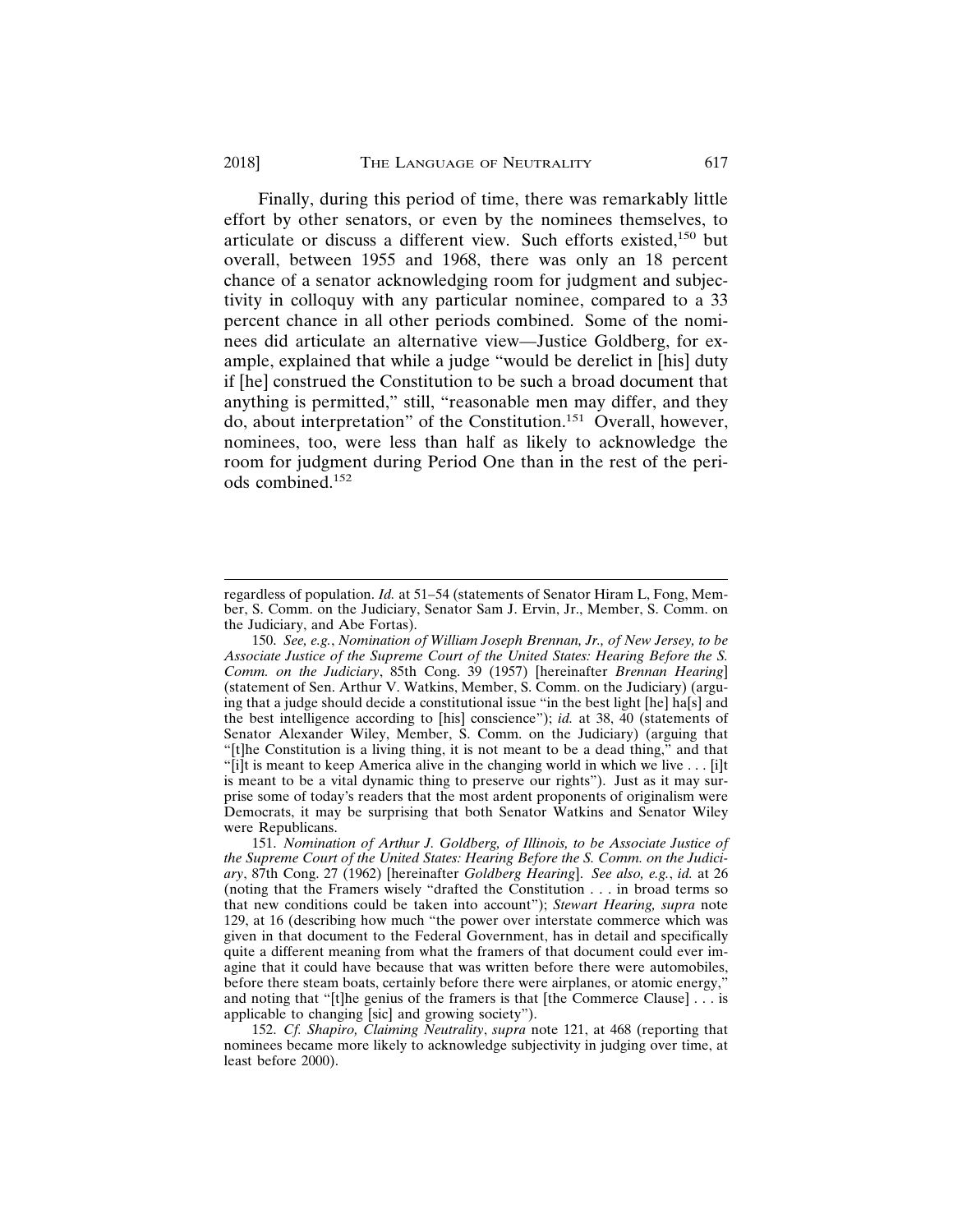#### *B. Period Two: Ethics, Background, and Qualifications, 1969–1975*

Justice Fortas's 1968 nomination to become Chief Justice turned out to be highly controversial in part for reasons other than his jurisprudence—specifically because of ethical concerns. The very first questions he was asked at his confirmation hearing were about his conduct while a Justice: had he inappropriately helped people get jobs in the Executive Branch, and had he inappropriately consulted with the President on matters that would or could come before the Court.153 Ultimately, Justice Fortas's nomination for Chief Justice fell to a filibuster in the Senate,<sup>154</sup> and about a year later, under an ethical cloud, he resigned from the Court altogether.155

Additionally, President Nixon's 1969 nomination of Clement Haynsworth to fill Abe Fortas's vacated Associate Justice seat raised its own concerns about ethics, in particular Judge Haynsworth's recusal practices and business interests.<sup>156</sup> During that hearing, more than 80 percent of the senators who spoke raised questions related to ethics and background—almost twice the average of all other confirmation hearings—and almost 80 percent of the questions asked of Haynsworth involved such matters.157 Haynsworth's nomination was defeated by a vote of 55 to 45.<sup>158</sup>

The Haynsworth and Fortas nominations set an important precedent.159 Indeed, senators continue to see the investigation of a

155. The ethical concerns included "revelations concerning his relationship with [a] convicted financier." ABRAHAM, *supra* note 79, at 10.

156. COLLINS & RINGHAND, CONFIRMATION HEARINGS, *supra* note 15, at 130.

157. *Id*.

158. Congressional concern about ethics was not Haynsworth's only problem. He was also seen as a foe of civil rights, demonstrating the reality that a consensus was forming around *Brown*. *Id.* at 171, 171 n.61. *See also* ABRAHAM, *supra* note 79, at 11 (noting opposition to Haynsworth due to "allegedly anti-civil libertarian and anti-civil rights stands").

159. In the immediate aftermath of Haynsworth's defeat, some senators were explicit about their view that previous experience meant that they should at least make some basic ethics inquiries part of the confirmation process. *See, e.g.*, *Carswell Hearing*, *supra* note 116, at 28 (statement of Sen. Edward M. Kennedy, Member, S. Comm. on the Judiciary) (asking about recusal decisions and noting that the committee had "gone through . . . in great depth and with substantial impact this whole question with a previous nominee"); *id.* at 32-33 (statement of Sen. Edward M. Kennedy, Member, S. Comm. on the Judiciary) (noting that "[t]he most serious

<sup>153.</sup> *Fortas Hearing I*, *supra* note 116, at 103–105 (colloquy with Senator James O. Eastland, Chairman, S. Comm. on the Judiciary). *See also id.* at 164–68 (similar questioning from Senator Ervin).

<sup>154.</sup> Judge Thornberry's nomination was therefore not considered further, and he never received a vote.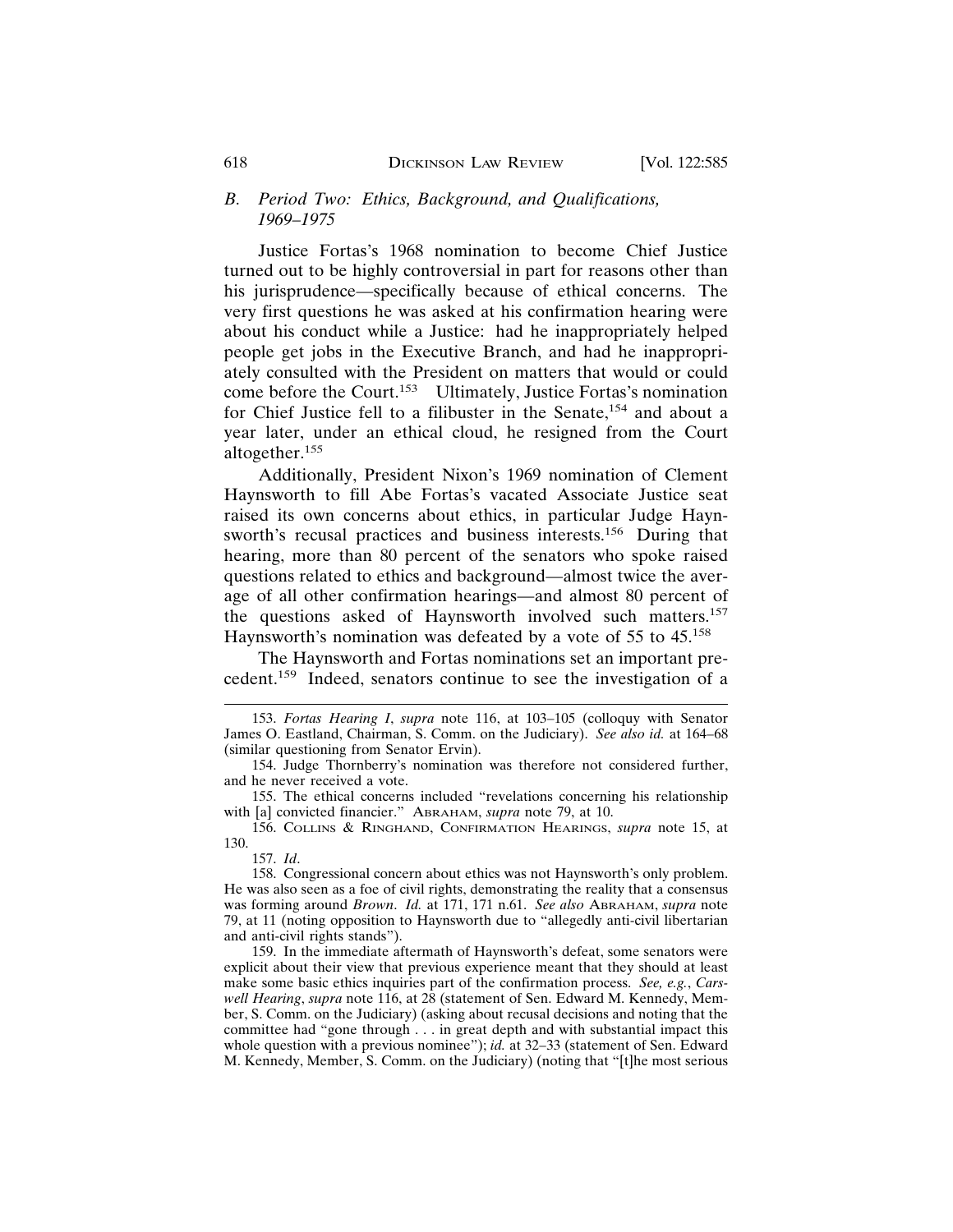nominee's ethics and background as an important part of their job, and that continues to this day.160 Not every nominee, however, is subjected to the same amount of questioning about their ethical background. Rather, the senators appear to be alert to ethical concerns and are presumably prepared to probe those issues if they arise.161 Likewise, after Nixon's next nominee, Judge G. Harold Carswell of Florida, turned out both to have endorsed white supremacy as a younger man and to be a mediocre judge at best, $162$ qualifications and background became and have remained a central issue for the Committee.

Notable for purposes of this Article, however, is that while ethics and background became a more significant focus of attention during Period Two, the tenor of the hearings changed in other ways as well. Although the segregationists remained on the Judiciary Committee, they asked only about 27 percent of the questions during Period Two, as opposed to nearly 70 percent in Period One. While individual senators were as likely to assert neutrality at least once per hearing during the two periods, the overall shift towards a focus on ethics and the proportional decrease in the participation of the segregationists meant that the use of the hearings as an opportunity to complain about the Warren Court largely dissipated.<sup>163</sup> Overall, then, there was less emphasis on the "objective" version of judging that the segregationists pushed during Period One.

The first and last hearings during this period help demonstrate the contrast with and transition from Period One. The first hearing was for Chief Justice Burger, who President Nixon nominated in 1969 to replace Chief Justice Warren. His hearing occurred in June,

problem we had during the last confirmation proceeding [Haynsworth] was the question of standards for a judge's disqualifying himself in certain cases").

<sup>160.</sup> The likelihood of a senator asking about ethics and background was about the same in Period Two as in Period Three, but that likelihood diminished in Period Four. There are several possible explanations for that change. For example, post-2000 nominees may have been vetted more extensively by the executive branch, for example, making such inquiries less necessary by the time the nominee has his or her hearing.

<sup>161.</sup> This is evident as much from the numbers of questions asked about ethics and background than the percentage of senators asking. According to the Ringhand/Collins database, which those authors shared with me, *see supra* note 119, Justice Breyer, for example, was asked 144 questions about ethics, while Justice Ginsburg was asked only 33. Justice Alito was asked 222, but Chief Justice Roberts was asked only 91. *See also* COLLINS & RINGHAND, CONFIRMATION HEARINGS, *supra* note 15, Appendix (describing coding methodology).

<sup>162.</sup> ABRAHAM, *supra* note 79, at 11–12.

<sup>163. &</sup>quot;By the late 1960s, *Brown* was widely accepted by the public and embraced by constitutional theorists." COLLINS & RINGHAND, CONFIRMATION HEARINGS, *supra* note 15, at 171.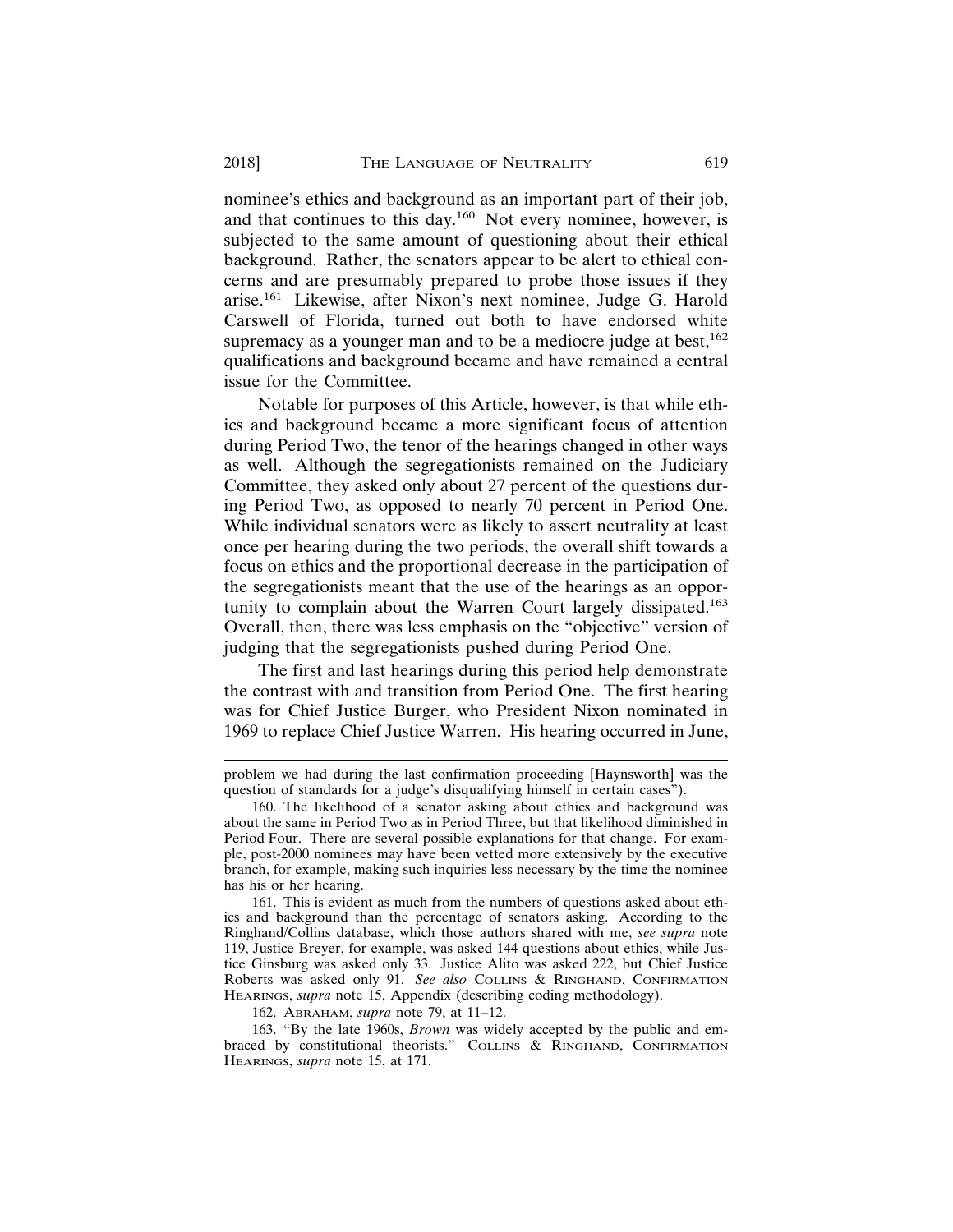1969, months after Fortas's ill-fated nomination was withdrawn, and less than a month after his resignation. But Burger's hearing also occurred before the President nominated Judge Haynsworth to replace Justice Fortas.

At Burger's hearing, unlike the recent Fortas hearing, the Marshall hearing, and numerous others during the post-*Brown* years, the segregationist senators did not hold forth on and challenge the nominees about their views of *Brown* or the Warren Court. Senator Ervin did not ask any questions at all and instead announced his belief that Burger had already "manifested his devotion to the Constitution and devotion to the law."164 Senator Thurmond, likewise, asked no questions and made a statement of support similar to Ervin's.165 And the other previously vocal segregationists engaged with Burger about judicial philosophy only marginally more, asking a tiny number of easily-answered questions.166 Overall, these previously oppositional senators were pleased with the Burger nomination—and indeed said so explicitly.

But if the tone of the hearing was different from many of those that had come before, it was also unlike those that came afterwards. Unlike the Haynsworth hearings, there were virtually no questions about Burger's ethical conduct or about his qualifications.167 By

<sup>164.</sup> *Nomination of Warren E. Burger, of Virginia, to be Chief Justice of the United States: Hearing Before the S. Comm. on the Judiciary*, 91st Cong. 7 (1969) [hereinafter *Burger Hearing*].

<sup>165.</sup> *Id.* at 20 (noting that Burger's judicial record indicated that he "believe[d] in a strict construction of the Constitution[,] in interpreting the law but not legislating, in strong enforcement of the law, in equal treatment for all with favoritism to none, and in preserving the structure of government provided in our Constitution").

<sup>166.</sup> Senator Eastland, the committee chairman, asked if "the Supreme Court has the power to amend the Constitution . . . through judicial interpretation . . . [or] to legislate judicial interpretations." *Id.* at 5. Burger said no. *Id.* And Eastland asked Burger if as Chief Justice he would "take special care to preserve to the State and local governments all of the rights, responsibilities, and powers reserved to them by the Constitution." *Id.* In response, Burger promised to "support and defend the Constitution." *Id.* Senator McClellan, for his part, asked two questions about "the proper balance between the rights of the accused and society," and quoted approvingly from a Burger dissent that declared the courts' job as "interpret[ing] the laws faithfully as Congress wrote them, not as we think Congress ought to have provided." *Id.* at 6. *See also* COLLINS & RINGHAND, CONFIRMA-TION HEARINGS, *supra* note 15, at 171 (describing Burger hearing).

<sup>167.</sup> One senator asked Burger for "a list of all professional corporations, business firms or enterprises in which you have been an officer, director, or proprietor during the time that you have been on the bench," and said that he "should have asked [this] of the last nominee for Chief Justice [Fortas]." *Id.* at 8 (statement of Sen. Joseph D. Tydings, Member, S. Comm. on the Judiciary). But the conversation immediately moved on to a more extensive discussion of judicial management issues. *Id.*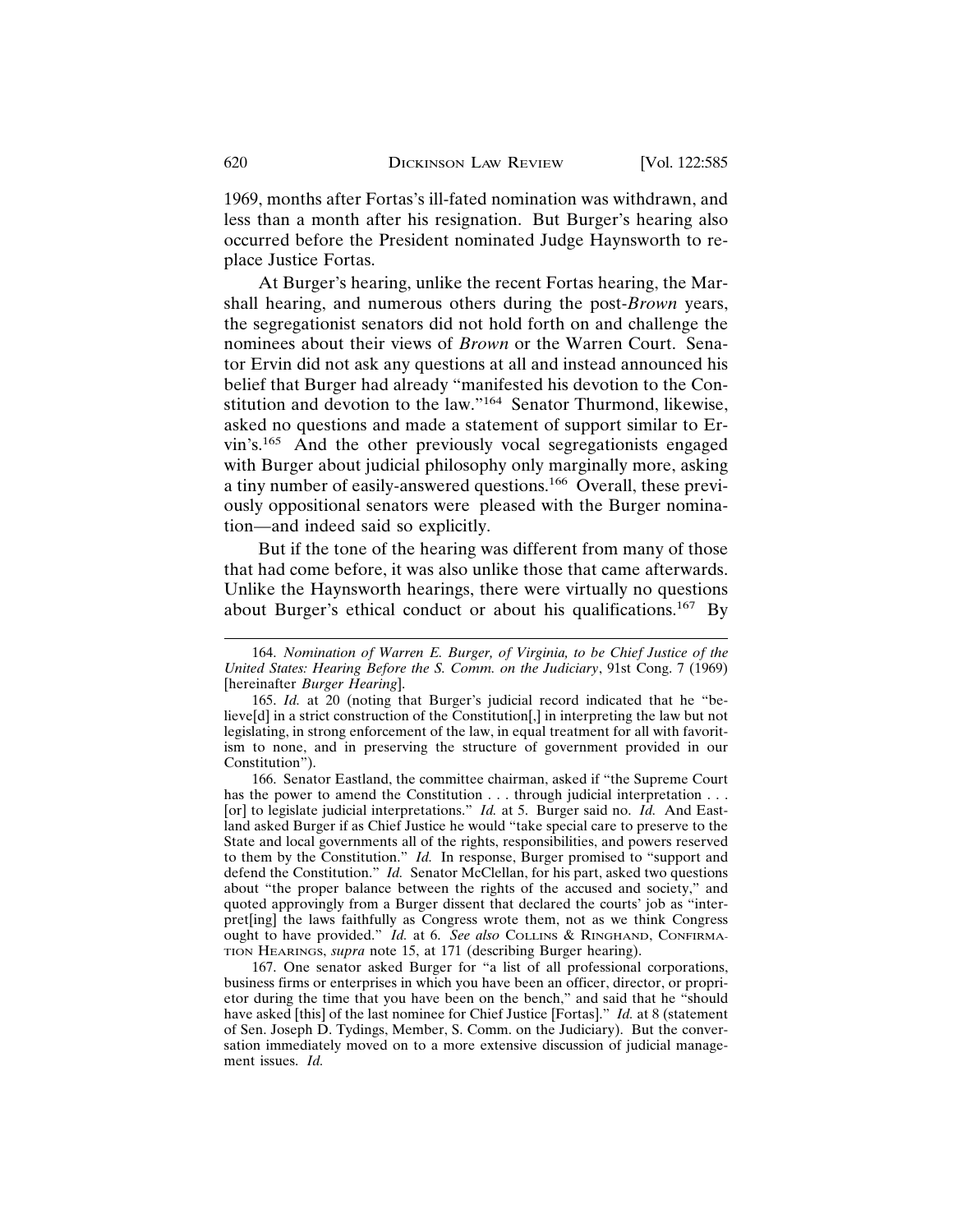the time of Justice Stevens's hearing in 1975, however, ethics and qualifications had become significant concerns. There were a fair number of questions about, for example, then-Judge Stevens's recusal practices<sup>168</sup> and about whether he received income from any non-judicial sources.169 His health was discussed in some detail170—ironically given that more than 40 years later, Justice Stevens is still with  $us.^{171}$ 

At Justice Stevens's hearing, although Senator Eastland remained chairman of the committee, and Senator McClellan and Senator Thurmond were still members, none of them asked probing or substantive questions. Senator Byrd of West Virginia, a former Ku Klux Klan member, picked up some of the slack, asking, for example, about Stevens's "view of the idea that the Constitution had a fixed and definite meaning when it was adopted and that the same fixed and definite meaning prevails today but that it must be applied to changing circumstances and interpreted and construed in the light of those circumstances."172 But Byrd's questioning was relatively mild and short-lived compared to what Fortas and Marshall had endured.

In response to Byrd, Stevens articulated a view of constitutional adjudication that incorporated the need for judgment. "The more fundamental the charter is," he said,

the more it must, necessarily, contain open areas that require construction and interpretation. And to the extent that open areas remain in our Constitution, and inevitably a large number do—I must say, I don't mean to digress too much, but I have been constantly surprised in my work how many questions have not yet been decided, statutes, Constitution, all the rest—where there are open areas, the judge, I think, has the duty, really, to do two things. One, to do his best to understand what was intended in this kind of situation, and yet to realize that our society does change and to try to decide the case in a context that was not completely understood and envisioned by those who drafted the

<sup>168.</sup> *Nomination of John Paul Stevens, of Illinois, to be an Associate Justice of the Supreme Court of the United States: Hearing Before the S. Comm. on the Judiciary*, 94th Cong. 31–32, 36, 70–71 (1975) [hereinafter *Stevens Hearing*].

<sup>169.</sup> *Id.* at 51–52.

<sup>170.</sup> *Id.* at 8–12.

<sup>171.</sup> Then-Judge Stevens pointed out that his "family has a history of longevity" and that his mother was then 94 years old. *Id.* at 10. Justice Stevens, of course, is now 97 years old. Biography of Justice John Paul Stevens (Ret.), https:// www.supremecourt.gov/about/biographies.aspx#JStevens.

<sup>172.</sup> *Stevens Hearing*, *supra* note 168, at 41.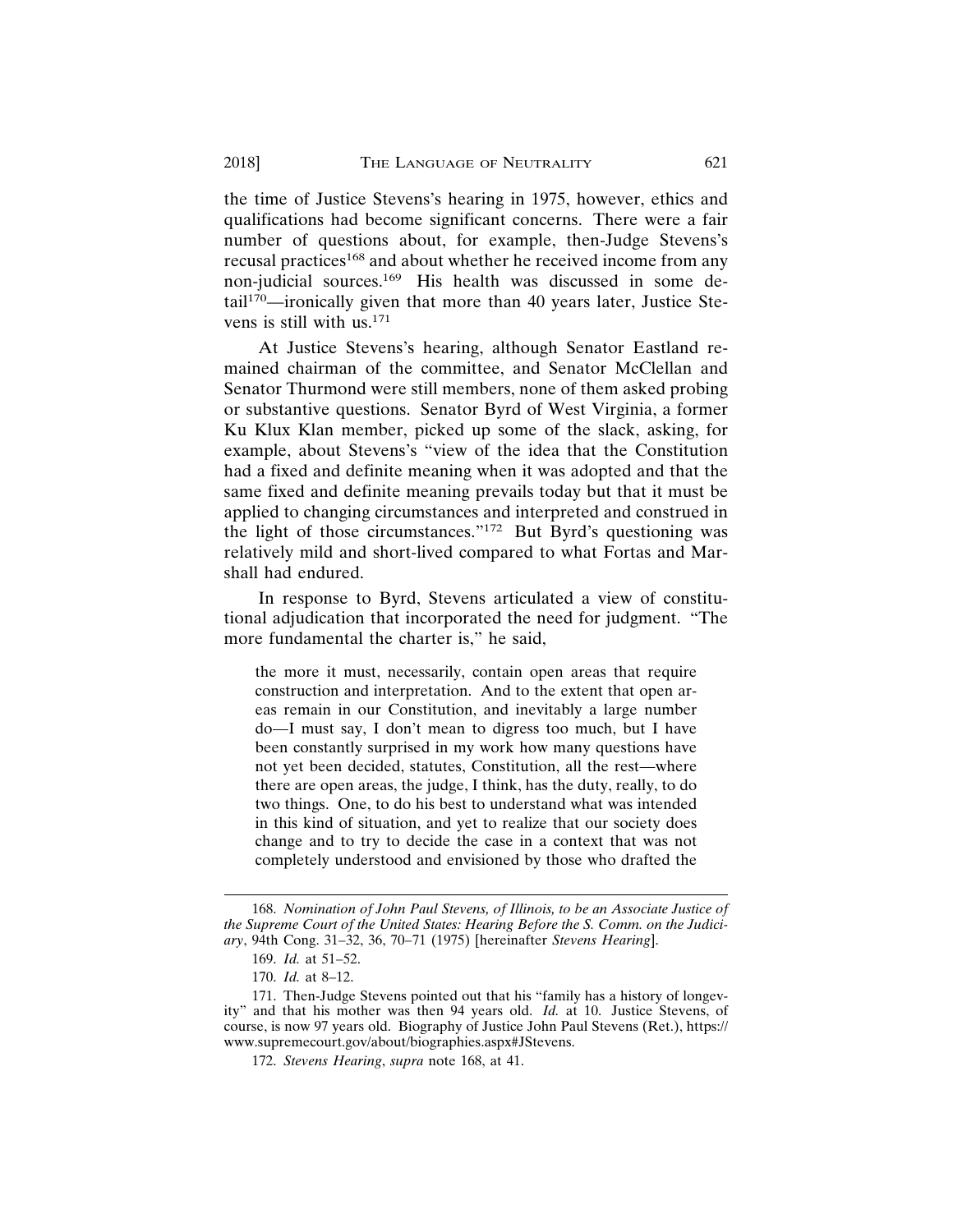particular set of rules. So there is an open area within which the judge must work.<sup>173</sup>

But there was very little further discussion of how the judge would operate in that open area. Senator Byrd did not press Stevens.174 Period Two ended then, with a much different tone from Period One. The tension persisted (as it still does today) between those who claimed there are objectively correct answers to difficult legal questions and those who believed that there is often an unavoidable role for judgment, but those discussions were muted.

#### *C. Period Three: The Golden Age, 1981–1994*

Period Three, during which there were nine Supreme Court confirmation hearings, $175$  began with a significant shift in media coverage. Starting with Justice O'Connor's 1981 hearing, the hearings were televised. And in an undoubtedly related development, O'Connor's hearing was also the first at which there was an assumption that every senator would ask questions of the nominee.<sup>176</sup> That development alone changed the dynamics of the hearing, because, unlike in Period One, the questioning was not dominated by a group of senators who had a particular axe to grind and a particular claim about how Supreme Court Justices should do their jobs. And unlike in Period Two, senators asked more substantive questions.

But it is the fourth of those hearings, for Robert Bork's failed nomination, that is widely viewed as seminal—although as discussed earlier, there is disagreement on precisely what it presaged. Some decry what they view as the beginning of the overpoliticization of the nomination process, as illustrated by Bork's defeat.<sup>177</sup>

175. The nominees were Sandra Day O'Connor (1981), William Rehnquist (as Chief Justice) (1986), Antonin Scalia (1986), Robert Bork (1987), Anthony M Kennedy (1987), David H, Souter (1990), Clarence Thomas (1991), Ruth Bader Ginsburg (1993), and Stephen G. Breyer (1994).

176. *See Nomination of Judge Sandra Day O'Connor of Arizona to Serve as an Associate Justice of the Supreme Court of the United States: Hearing Before the S. Comm. on the Judiciary*, 97th Cong. 59 (1981) [hereinafter *O'Connor Hearing*] (statement of Sen. Strom Thurmond, Chairman, S. Comm. on the Judiciary) (explaining that there would be two rounds of 15-minute questioning sessions).

177. *See, e.g.*, Totenberg, *Bork's Nomination, supra* note 38.

<sup>173.</sup> *Id.* at 42.

<sup>174.</sup> The other most persistent questioner was Senator Kennedy, who appeared to be concerned that Justice Stevens was too conservative and focused primarily on his views about particular issues, such as gender discrimination, *id.* at 15–17, and capital punishment, *id.* at 26–28, and much less on bigger questions of judicial philosophy. Stevens declined to answer many of Kennedy's specific questions about such issues. *See id.* at 15–17, 26–28.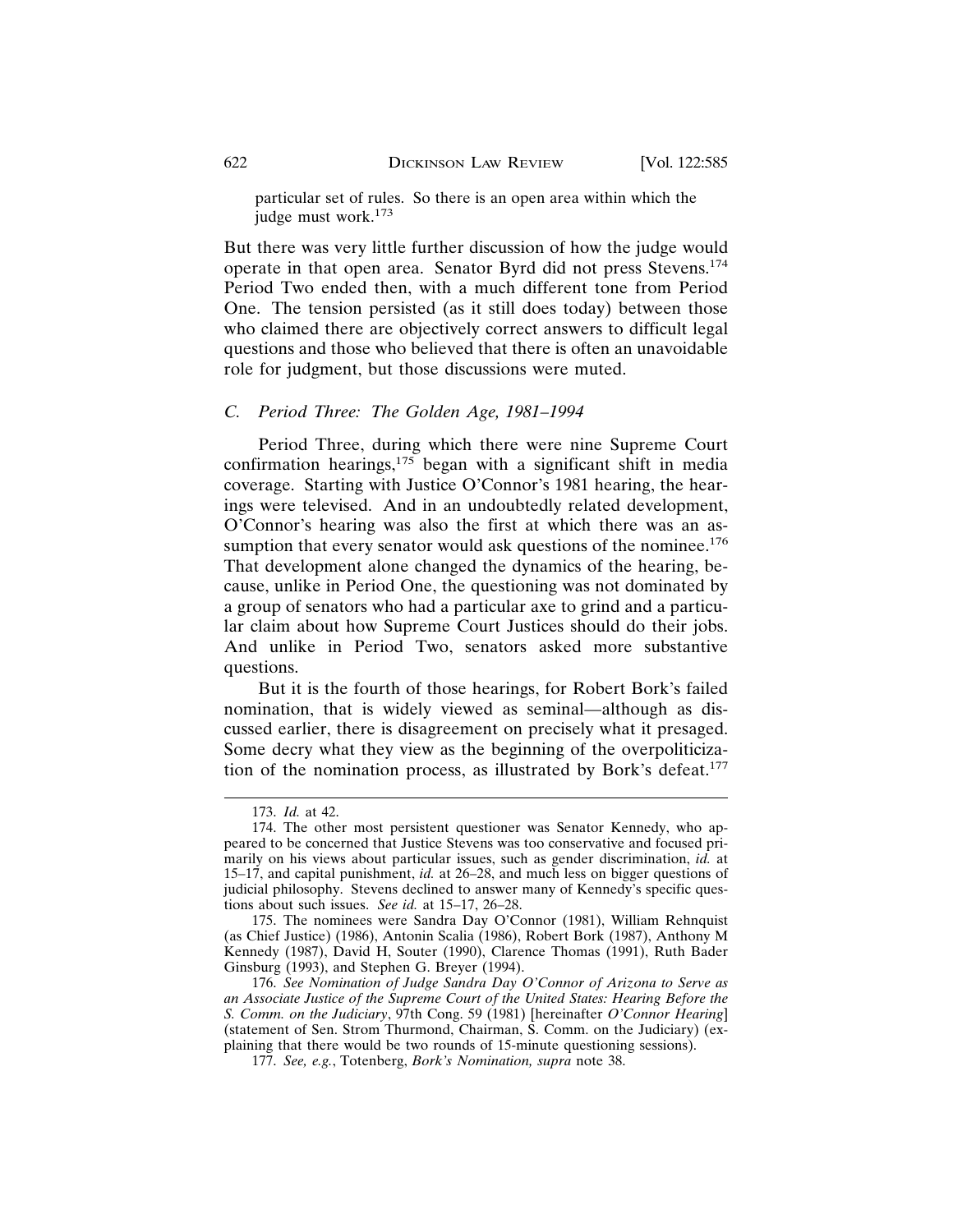Others argue that the nomination demonstrated the proper functioning of the democratic check on lifetime appointments.178 Some argue that because Bork's relative candor led to his nomination's defeat, subsequent nominees have refused to provide meaningful information, although Farganis's and Wedeking's research suggests otherwise.179 Regardless of the accuracy of that perception, however, Bork was more likely than all other nominees combined to claim neutrality. Indeed, he did so at least once with almost every senator (92 percent). During the 1990s in particular, commentators were very harsh about the proceedings and the lack of information the nominees shared, or for that matter, were asked for by the senators.<sup>180</sup>

Ironically, however, after Bork, discussions of judicial philosophy intensified, ushering in something of a golden age. During this time, nominees and senators on both sides of the political spectrum acknowledged that there are often not objectively deducible correct answers to difficult legal questions, and thus—whether implicitly or explicitly—acknowledged a role for value-laden judgments.

*1. Before Bork.*

By the time of Justice O'Connor's hearing, the only remaining member of the segregationist old-guard still on the Judiciary Committee was its chair, Strom Thurmond.181 And one of Thurmond's first questions indeed echoed the segregationist complaints about the Warren Court. "[T]he phrase 'judicial activism,'" he said, "refers to the practice of the judicial branch substituting its own policy preferences for those of elected Representatives," and he asked then-Judge O'Connor for her views about the proper role of the courts.182 Not surprisingly, she rejected the notion that judges can impose their own policy preferences.<sup>183</sup>

<sup>178.</sup> *See, e.g.*, COLLINS & RINGHAND, CONFIRMATION HEARINGS, *supra* note 15, at 197, 200; s, *supra* note 63, at 1221; Greenhouse, *2,691 Decisions*, *supra* note 63.

<sup>179.</sup> Farganis & Wedeking, *supra* note 16, at 527, 540–42.

<sup>180.</sup> *See, e.g.*, Kagan, *supra* note 11, at 925, 941.

<sup>181.</sup> *O'Connor Hearing*, *supra* note 176, at ii.

<sup>182.</sup> *Id.* at 60.

<sup>183.</sup> Then-Judge O'Connor said:

It is the role and function, it seems to me, of the legislative branch to determine public policy; and it is the role and function of the judicial branch, in my view, to interpret the enactments of the legislative branch and to apply them, and insofar as possible to determine any challenges to the constitutionality of those legislative enactments. In carrying out the judicial function, I believe in the exercise of judicial restraint. *Id.*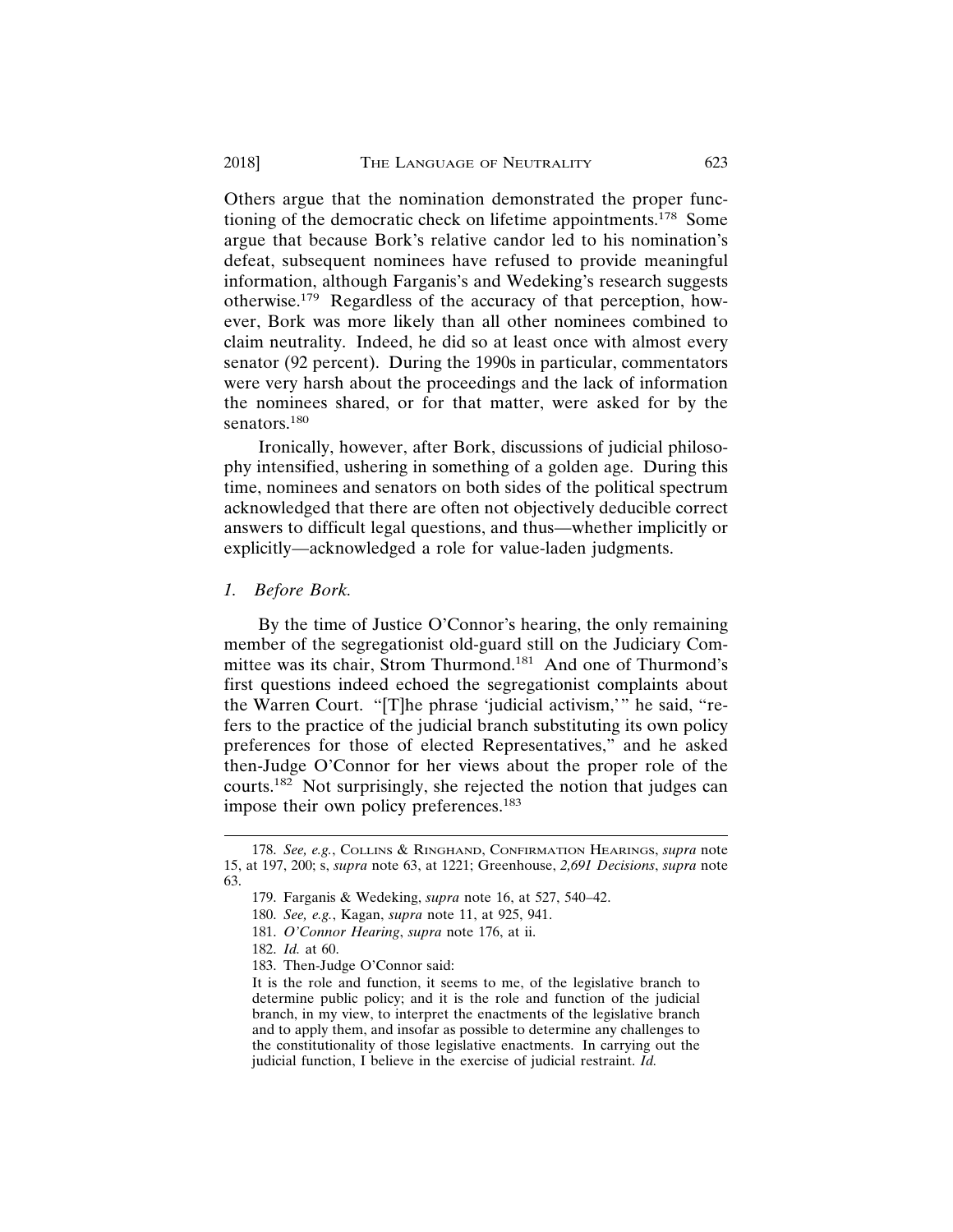But there was also some acknowledgment, by both O'Connor and by other senators, that conditions in the world might lead to new understandings of constitutional provisions—a possibility that inevitably requires judges to exercise some judgment. For example, Senator Arlen Specter noted that the reasoning of *Brown* rested on new understandings about the "effect of segregation on public education,"184 and asked whether, however "strict a constructionist [one] may be, there is some latitude appropriately to consider public policy or social policy in interpreting the Constitution."185 Justice O'Connor agreed, with her caveats focusing primarily on the importance of the information coming to the Court through briefing rather than the Court "look[ing] outside the record."186 This kind of discussion was new to the hearings.

In addition, in 1981, neither *Brown* nor criminal procedure jurisprudence dominated discussions about judicial activism.187 Instead, abortion and the appropriateness of *Roe v. Wade* had

I know you know that, and I know it is difficult for you to respond to that because as soon as you respond to me you are going to have 14 other men jumping on you to say something else, so I will not even ask you to answer it, but I hope you know that I know you know.

*Id.* By the second day of hearings, O'Connor had come around to agreeing with Biden, as indicated in the colloquy with Specter discussed above. *Id.* at 132.

187. It would be inaccurate to say that these issues were completely irrelevant. Sen. Laxalt, for example, asked O'Connor if she thought the exclusionary rule "may be too narrow, overprotecting the rights of defendants while impeding the ability of the law enforcement people to enforce the law," *id.* at 79, and Sen. Grassley asked about busing, *id.* at 119.

<sup>184.</sup> *Id.* at 131.

<sup>185.</sup> *Id.* at 132.

<sup>186.</sup> *Id.* Initially, however, O'Connor struggled to articulate the nature of the decision-making in *Brown*. Senator Biden suggested that "when in fact the legislative bodies of this country have failed in their respon[s]ibilities—as they did in the civil rights area—to react to . . . the change in the mores of the times, and see to it that that is reflected in the law, on those rare occasions it is proper for the Court to step in." *Id.* at 67 (statement of Sen. Joseph R. Biden, Jr., Member, S. Comm. on the Judiciary). Although O'Connor made clear that she believed *Brown* was correctly decided, she took issue with Biden's explanation. *Id.* Instead, she explained that "the Court ha[d] reached changed results based interpreting a given provision of the Constitution based on its research of what the true meaning of that provision is—based on the intent of the framers, its research on the history of that particular provision." *Id*. *See also id.* at 84 (articulating this view of *Brown* in colloquy with Sen. Orrin G. Hatch, Member, S. Comm. on the Judiciary); *id.* at 102 (same, with Sen. Patrick J. Leahy, Member, S. Comm. on the Judiciary). Biden and others pressed her on this point. During his second round of questioning, for example, Biden quoted from *Brown*, pointing out that her description of what had happened in that case was inaccurate and that the Court had been explicit that it was responding to changed "social mores" and not a new historical understanding of the Fourteenth Amendment. *Id.* at 138. He continued: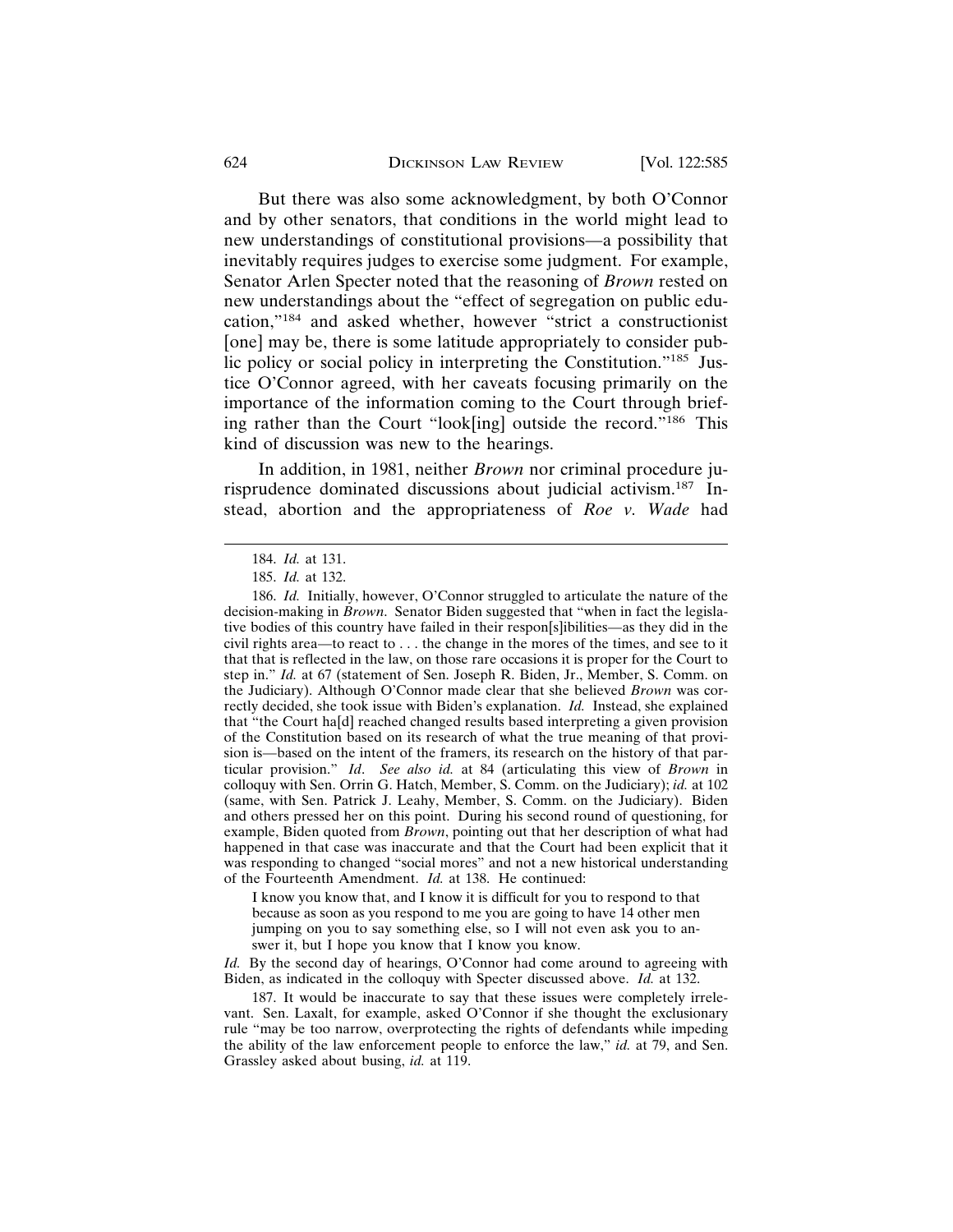become the focus of such concerns.<sup>188</sup> Several senators described *Roe v. Wade* as an extraordinarily activist decision,<sup>189</sup> and several of them expressed frustration at O'Connor's unwillingness to presage how she might vote in cases involving abortion.<sup>190</sup> But even one of those senators, Jeremiah Denton of Alabama, acknowledged that the answers to difficult constitutional questions were not necessarily objectively deducible. Quoting from a letter from "constitutional lawyer" William Bentley Ball, he stated:

Philosophy is everything in dealing with the spacious provisions of the first amendment, the due process clauses, equal protection, and much else in the Constitution. It is perfect nonsense to praise a candidate as a "strict constructionist" when in these vital areas of the Constitution there is really very little language to "strictly" construe.<sup>191</sup>

Similar acknowledgments of the role of judgment in judging although a minor part of the colloquies—continued during the two other pre-Bork hearings—Rehnquist's hearing to be Chief Justice, and Scalia's hearing to fill Rehnquist's Associate Justice seat. Probably because Rehnquist had already been on the Court for 15 years and his views on many subjects—including his dissenting vote in *Roe* itself—were already known, much of his second hearing involved questions about management of the judicial system and the role of the Chief Justice on the Court.<sup>192</sup> But even so, the issue of the role of judgment arose. Pressing Rehnquist on the different standards used to evaluate constitutionality under the Equal Protection Clause, for example, Senator Biden posited "that the rational basis test as well as the strict scrutiny test were in fact interpretive judgments made by sitting Justices as to the extent to

<sup>188.</sup> *See, e.g.*, *id.* at 107 (statement of Sen. John P. East, Member, S. Comm. on the Judiciary); *id.* at 198 (same). *Roe* was decided in 1973, and after it came down, only one Period Two nominee—Stevens—was considered. At Stevens's hearing, *Roe* and abortion barely merited a mention.

<sup>189.</sup> *Id.* at 107 (statement of Sen. John P. East, Member, S. Comm. on the Judiciary); *id.* at 198 (same).

<sup>190.</sup> *Id.* at 249 (statement of Sen. Jeremiah Denton, Member, S. Comm. on the Judiciary).

<sup>191.</sup> *O'Connor Hearing*, *supra* note 176, at 249.

<sup>192.</sup> There were also many questions both about his conduct towards African-American voters during an election many years earlier and about a memo he had written while clerking for Justice Jackson stating the view that *Plessy v. Ferguson* had been correctly decided and should not be overruled. Rehnquist maintained that he had written the memo to express Jackson's views, not his own, and he was subjected to significant questioning about that claim. He did admit, however, that at the time, he thought that even if *Plessy* were wrongly decided, there were strong arguments against overruling. *Rehnquist Hearing II*, *supra* note 117, at 85–86, 223–224.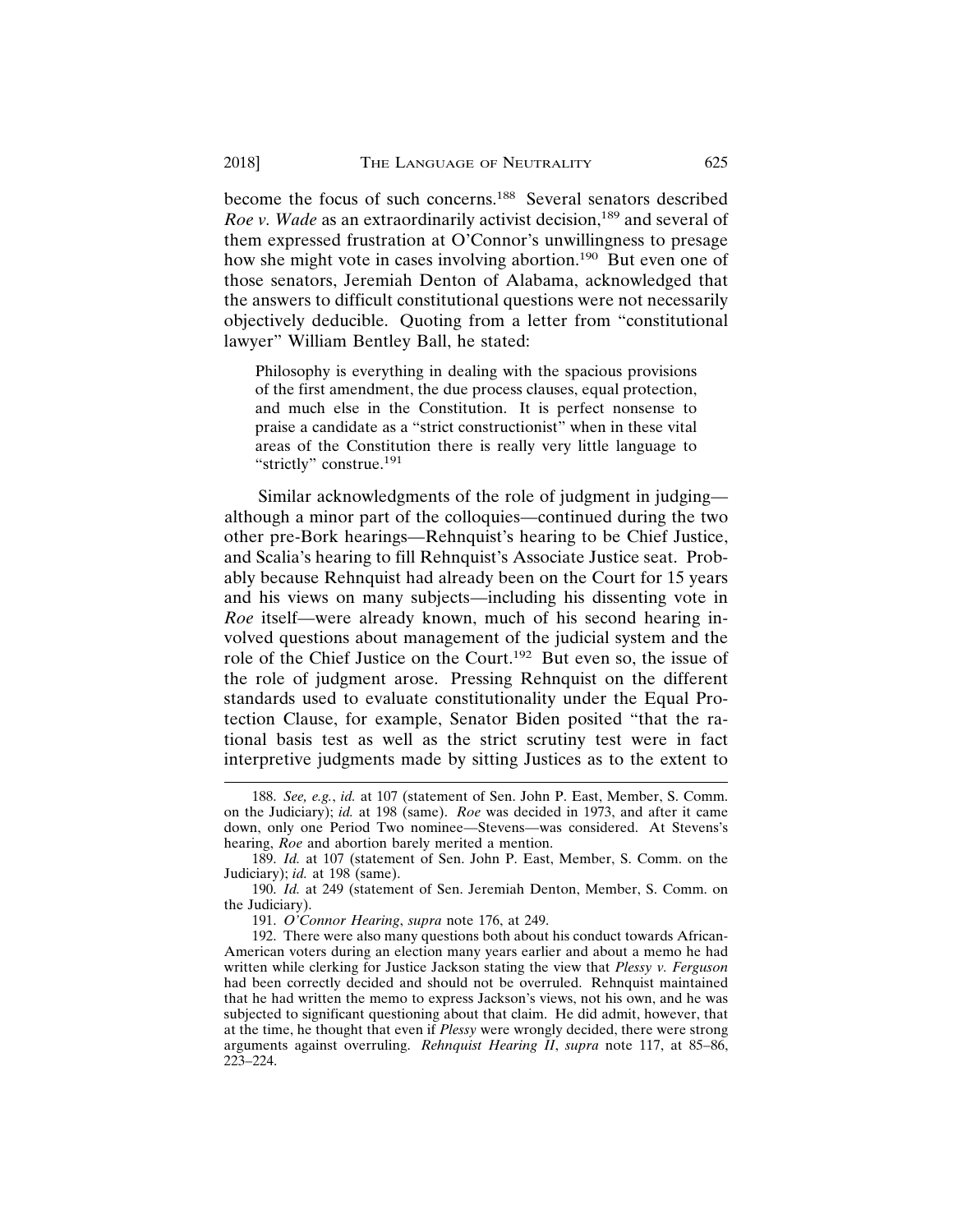which the 14th amendment should go," $193$  and Rehnquist agreed. $194$ Even Justice Scalia, testifying the week after Rehnquist, acknowledged that his focus on original meaning could not answer all constitutional questions and that "where the law has to be applied to circumstances that just did not exist at the time, you obviously have to decide as a judge what resolution would most comport with the application of that clause to the circumstances that did exist at the time and try to make it fit."195 In both hearings, these elements of the discussion were minor compared to other issues, but they represented the beginning of a more accurate description of judging than the claims of objectivity like those the segregationists had championed.

*2. Bork.*

Robert Bork was a judge on the D.C. Circuit when he was nominated, but he was also a longtime law professor and had written and spoken extensively. He was the first nominee to set forth a detailed set of theories about the Constitution and how it should be interpreted. (Although Justice Scalia became a famous champion of originalism and textualism, he did not take such strong positions at his hearing.)<sup>196</sup> Bork's theories, and his writings and speeches, became the centerpiece of his hearing, as senators pushed him to explain what many considered his extreme views about the Constitution.

Bork believed that recognizing one person's constitutional rights necessarily reduced the rights of others because it prevented those others from enacting laws or otherwise behaving in ways that infringed on the newly recognized right $197$ —a kind of "zero-sum" Constitution.198 Indeed, he agreed, when asked, that "if you give slaves freedom . . . you then take away the freedom of slave own-

<sup>193.</sup> *Id.* at 355.

<sup>194.</sup> *Id.* ("No question about it.").

<sup>195.</sup> *Scalia Hearing*, *supra* note 91, at 109.

<sup>196.</sup> Scalia explained that he did not have "a fully framed omnibus view of the Constitution," although he did not like the term "living Constitution." *Id.* at 48, 49. He went on: "What I think is that the Constitution is obviously not meant to be evolvable so easily that in effect a court of nine judges can treat it as though it is a bring-along-with-me statute and fill it up with whatever content the current times seem to require." *Id.* at 48.

<sup>197.</sup> *Bork Hearing*, *supra* note 90, at 313 (colloquy with Sen. Paul Simon, Member, S. Comm. on the Judiciary).

<sup>198.</sup> Linda Greenhouse, *A Time to Choose for the Supreme Court*, N.Y. TIMES (Mar. 16, 2017), https://www.nytimes.com/2017/03/16/opinion/a-time-tochoose-for-the-supreme-court.html?\_r=0.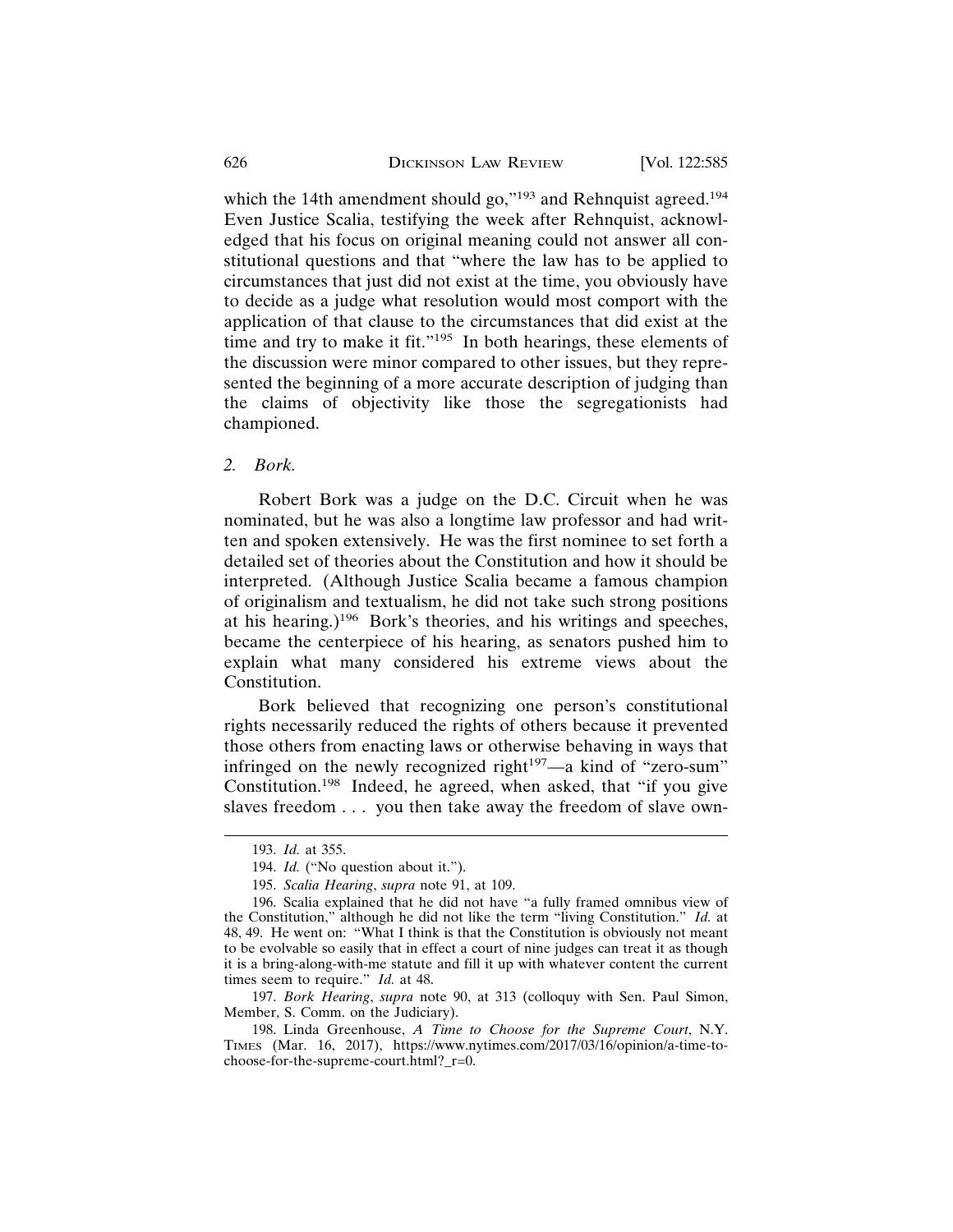ers."199 As a result, he claimed it was necessary to hew narrowly to the Constitution's language and original intent, and in language that echoed some of the segregationists' criticisms of the Warren Court, he condemned the use of the Due Process Clause as something "free-floating" the Court "makes [] up."<sup>200</sup> Bork did not believe, for example, that a court should recognize a constitutional right to marital privacy in the absence of a constitutional provision clearly protecting that privacy.201

But Bork did not deny a role for judgment. Repeatedly, in fact, he described judicial decision-making that had no objectively deducible answer. He explored factors that would lead him to set aside *stare decisis* and overrule a case;<sup>202</sup> he suggested that even without intermediate scrutiny, "as culture changes and as the position of women in society changes," many restrictions on women that "seemed reasonable now seem outmoded stereotypes and they seem unreasonable . . . . "<sup>203</sup>

Nonetheless, many senators challenged Bork's approach to constitutional interpretation, and in doing so, made statements that implicitly promoted—and publicized, in a televised hearing that went on for days—a view of constitutional adjudication that requires judges to apply broadly-worded constitutional provisions to new situations or in light of new understandings about the world that the Framers might never have imagined. During an early discussion, for example, Senator Biden pressed Bork to explain why he did not believe that *Griswold*'s holding—that married couples could not constitutionally be denied access to birth control—could be justified.<sup>204</sup> Similarly, Senator Kennedy asked him to explain why he had argued that heightened scrutiny under the Equal Protection Clause should not apply to gender discrimination.<sup>205</sup> These lines of questioning implied the appropriate use of judgment in defining the scope of constitutional rights—a broader use of judgment than Bork was willing to accede to.

<sup>199.</sup> *Bork Hearing*, *supra* note 90, at 313 (describing freeing slaves as "a redistribution of liberties, commanded by the 13th amendment" and promising that "I certainly have no objection to a redistribution of liberties whenever the Constitution requires or authorizes it").

<sup>200.</sup> *Id.* at 315.

<sup>201.</sup> *Id.* at 114–21.

<sup>202.</sup> *Id.* at 128–29.

<sup>203.</sup> *Id.* at 161.

<sup>204.</sup> *Id.* at 114–21. Bork argued that he had restricted his criticism to the reasoning of *Griswold*, not its result, and that although he did not know of a constitutional argument in support of its holding, he had not concluded that none could possibly exist. *Id.*

<sup>205.</sup> *Id.* at 159–61.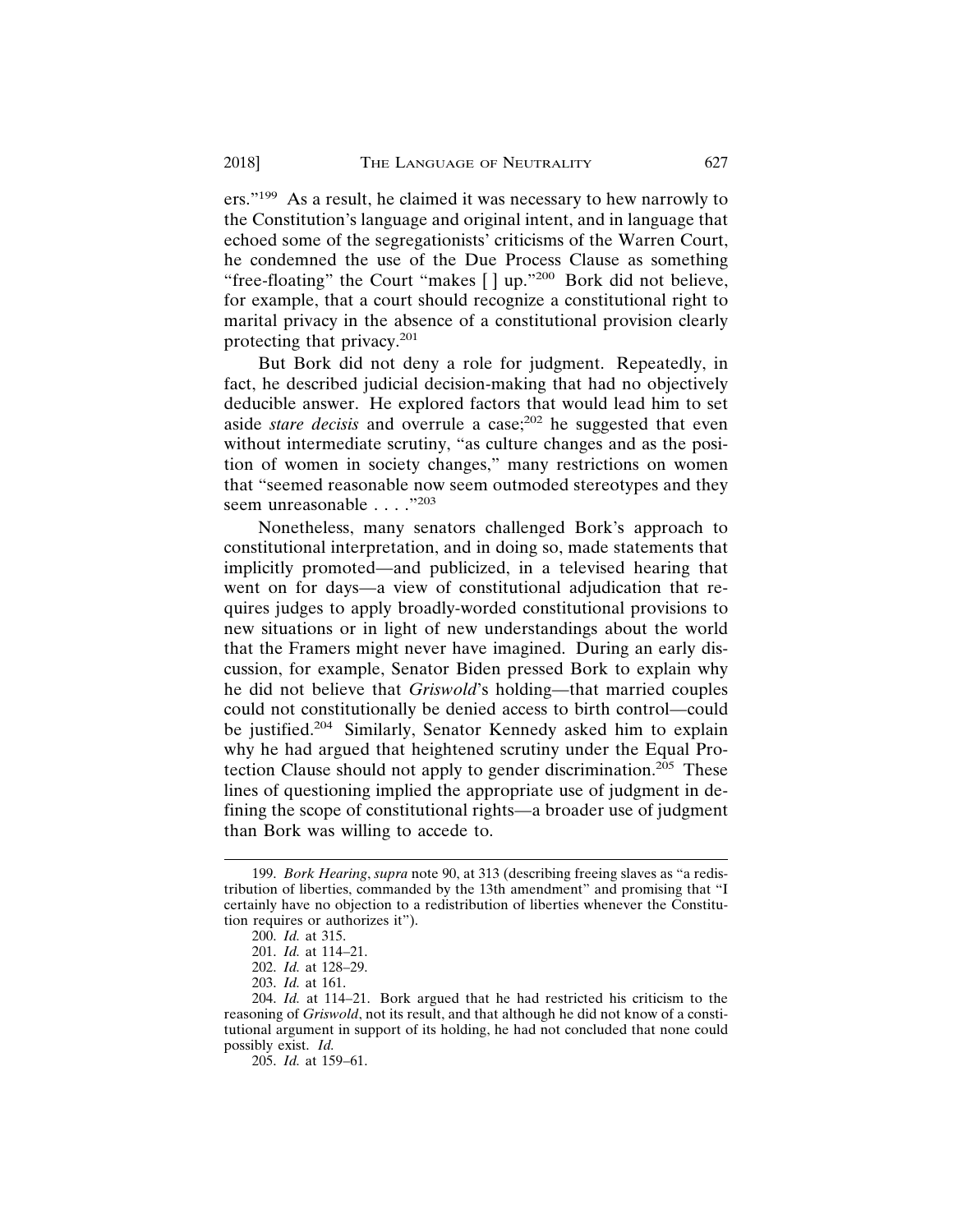#### *3. Post-Bork.*

Substantive questioning of, and discussion by, subsequent nominees continued after Bork's nomination was defeated,<sup>206</sup> and it is worth examining the hearing immediately following his—Justice Kennedy's—in some detail. During that hearing, which took place at the end of 1987, only a few months after Bork's nomination failed, Kennedy, along with numerous senators, repeatedly described the judicial role as requiring judgment. Early on, for example, Senator Biden, by then the chair of the Committee, explained that he was going to start his questioning "with the unenumerated rights question, which occupied a great deal of our time in the . . . prior hearing with Judge Bork."207 More specifically, Biden asked Kennedy about his previous description of the Fifth and Fourteenth Amendments' liberty guarantee as "a spacious phrase."208 Kennedy explained that "the words of the Constitution must be the beginning of our inquiry," but he went on to describe a "line that is drawn where the individual can tell the Government: Beyond this line you may not go."209 Moreover, he added, that line "is wavering; it is amorphous; it is uncertain. But this is the judicial function."210 Kennedy thus explicitly embraced a "judicial function" that encompasses questions of judgment, $2^{11}$  and he and Senator Biden went on to discuss the second Justice Harlan's statement that

I do not have an over-arching theory, a unitary theory of interpretation. I am searching, as I think many judges are, for the correct balance in constitutional interpretation. So many of the things we are discussing here are, for me, in the nature of exploration and not the enunciation of some fixed or immutable ideas. *Id.* at 154.

211. This view of the judicial function, in particular with respect to the scope of constitutional protections for privacy, recurred in Kennedy's testimony. *See, e.g.*, *id.* at 166 (statement of then-Judge Kennedy noting that "with reference to the right of privacy, we are very much in a stage of evolution and debate" and that "the public and the legislature have every right to participate"); *id.* at 176 ("The

<sup>206.</sup> Ringhand & Collins, *May It Please the Senate*, *supra* note 15, at 597–98.

<sup>207.</sup> *Nomination of Anthony M. Kennedy to be Associate Justice of the Supreme Court of the United States: Hearing Before the S. Comm. on the Judiciary*, 100th Cong. 85 (1987) [hereinafter *Kennedy Hearing*]. *See also id.* at 117 (statement of Sen. Dennis DeConcini, Member, S. Comm. on the Judiciary noting that "fundamental disagreement" about the Equal Protection Clause that emerged during the Bork hearing).

<sup>208.</sup> *Id.* at 85.

<sup>209.</sup> *Id.* at 86.

<sup>210.</sup> *Id. See also id.* at 122 (statement of then-Judge Kennedy noting, in agreement with Sen. DeConcini, that "the enforcement power of the judiciary is to insure that the word liberty in the Constitution is given its full and necessary meaning, consistent with the purposes of the document as we understand it"); *id.* at 134 (statement of then-Judge Kennedy noting that "the Court is struggling with [the tension between the Establishment Clause and the Free Exercise Clause] on a case-by-case basis"). Then-Judge Kennedy also stated: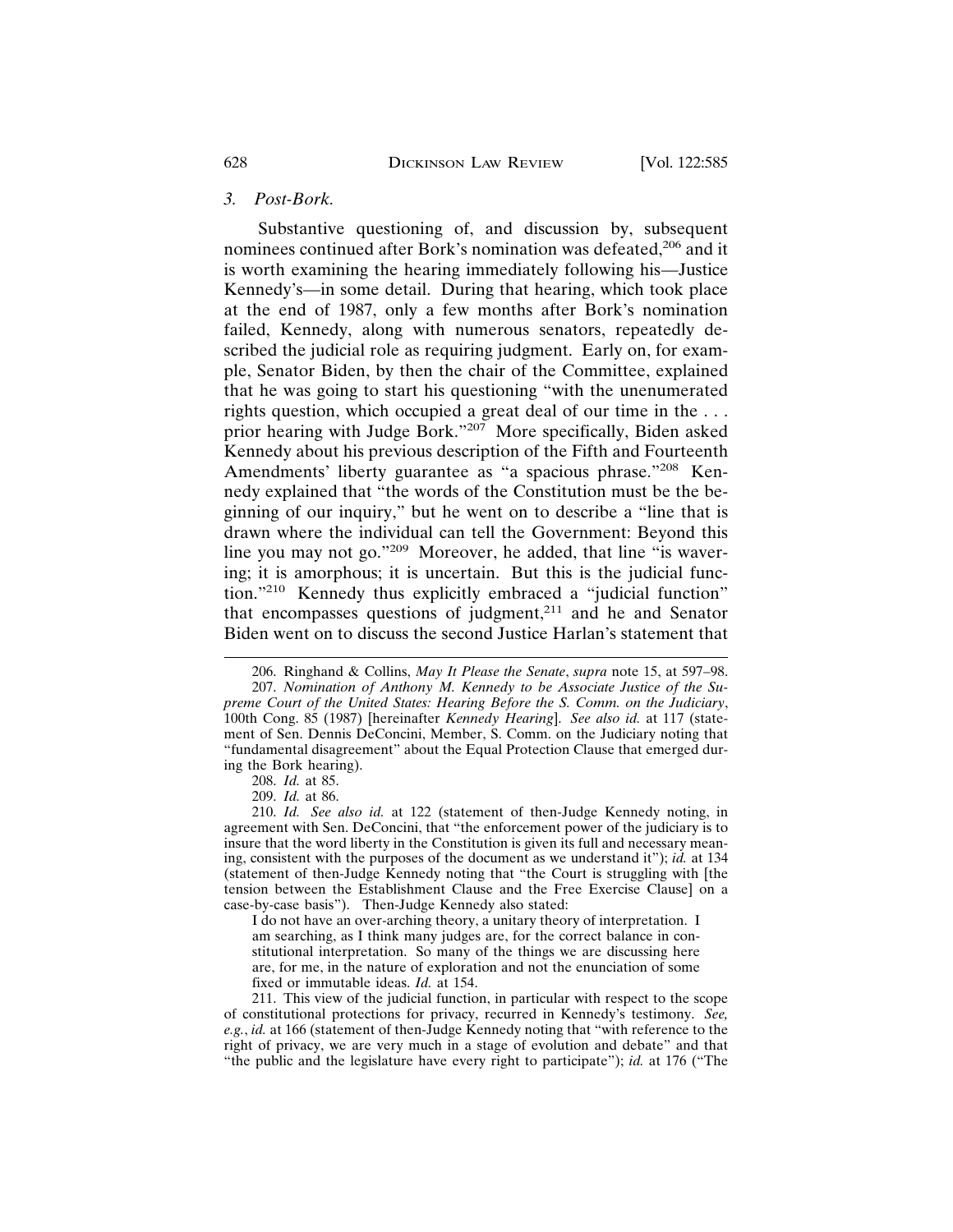"no formula could serve as a substitute in this area for judgment and restraint, and that there were not any 'mechanical yardsticks' or 'mechanical answers.'"<sup>212</sup> In other words, Kennedy embraced an approach to determining the scope of constitutional protections that is both contingent and value-laden, albeit not boundless.

Biden and Kennedy's colloquy set the tone for Kennedy's two days of testimony. In a subsequent discussion with Senator Grassley, for example, Kennedy resisted embracing original intent as a methodology that "tell[s] us how to decide a case," and instead described a more nuanced analysis in which determining the Framers' "[i]ntention . . . is one of the objectives of our inquiry. If we know what the framers intended in the broad sense . . . then we have a key to the meaning of the document."213 Nor did Kennedy and the senators limit their acknowledgment of the role of judgment to constitutional law. In colloquy with Senator Thurmond, for example, Kennedy described the factors that the Supreme Court should take into account in deciding who should be able to recover in an antitrust lawsuit.<sup>214</sup> That the Court might have to make difficult judgments in doing so was apparently uncontroversial to both the senator and the nominee.<sup>215</sup>

Subsequent nominees likewise spoke of the values and judgments involved in judging, sometimes explicitly and sometimes by implication. But all of the remaining nominees in this period provided insight into their judicial philosophies and the type of inquiries they think are necessary for answering difficult constitutional questions. Justice Souter, for example, offered a fairly substantive

214. *Id.* at 95.

law accommodates a certain amount of contradiction and duality while it is in a state of growth.").

<sup>212.</sup> *Id.* at 86. At the same time, Kennedy repeatedly rejected the notion that a judge could simply impose his views of what was just on the country. *See, e.g.*, *id.* at 155. The judicial role, in his view, was a constrained one. It was, nonetheless, so different from Bork's view that Ringhand and Collins describe "read[ing] the transcripts of these hearings back-to-back . . . is like time traveling from one era into another." COLLINS & RINGHAND, CONFIRMATION HEARINGS, *supra* note 15, at 221.

<sup>213.</sup> *Kennedy Hearing*, *supra* note 210*.* at 140. Some senators thought that Kennedy relied too much on original intent. In an extended colloquy between Kennedy and Sen. Arlen Specter, *id.* at 148–53, for example, Specter argued that the original intent of the framers of the Fourteenth Amendment could not support the outcome in *Brown v. Board of Education* and thus argued for a more "realis[t]" approach to constitutional adjudication. *Id.* at 153. Nothing like this discussion had occurred in any hearing before Bork.

<sup>215.</sup> *See id.* at 113 (statement of then-Judge Kennedy explaining courts should take a "pragmatic" and "workable" approach to protection of constitutional rights in criminal justice system); *id.* at 117–20 (agreeing that different approaches to Equal Protection Clause scrutiny may be valid).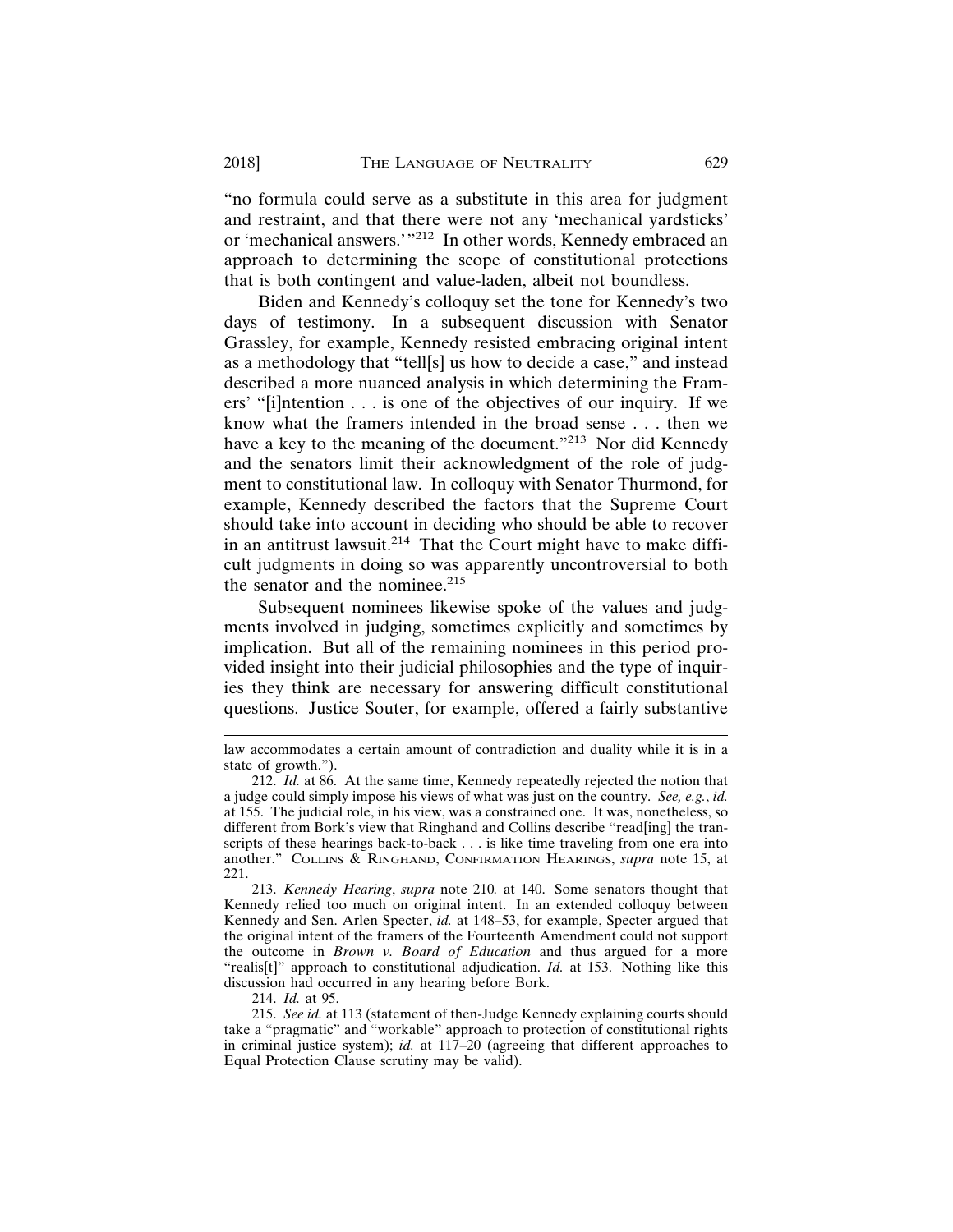description of his approach to unenumerated constitutional rights, pointing to the need for "a broader inquiry into the history and traditions of the American people as being the basis upon which a fundamental valuation or a finding of no fundamental valuation should rest."<sup>216</sup> This hearing testimony not only is remarkably consistent with Justice Souter's subsequent jurisprudence on substantive due process, $2^{17}$  but it is explicit that the appropriate judicial inquiry sometimes involves making judgments about American traditions and values.

Justice Souter also addressed the Warren Court's criminal procedure jurisprudence, and he did not condemn it. He explained, for example, that the Court in *Miranda* engaged in what he viewed as appropriate pragmatic experimentation, attempting to solve the judicial system's problem of having to adjudicate a large number of unwieldy case-by-case claims about involuntary confessions.<sup>218</sup> Under those circumstances, Souter explained, the Court acted appropriately. This pragmatic approach recognizes a role for the judge's exercise of judgment.

Justice Thomas, unlike Justice Souter, had a record of public positions, including numerous speeches. Because he had often spoken about the importance of natural law to the Founders, the senators questioned him extensively about his view of natural law in constitutional interpretation. Although he repeatedly denied that natural law would play a direct role in his constitutional adjudication, then-Judge Thomas explained that natural law was important as a way to understand what the Founders were thinking, and that one important source of information was the description of natural law set out in the Declaration of Independence.<sup>219</sup> Thomas even harshly criticized Justice Holmes for his refusal to consider the Declaration in his jurisprudence.<sup>220</sup>

Justice Ginsburg similarly had a lengthy public record as a scholar and activist, and she discussed the specifics of issues and cases that she had been involved in or had written about. But she also talked more generally about her belief in the way the Constitu-

<sup>216.</sup> *Nomination of David H. Souter to be Associate Justice of the Supreme Court of the United States: Hearing Before the S. Comm. on the Judiciary*, 101st Cong. 232 (1990) [hereinafter *Souter Hearing*].

<sup>217.</sup> *See, e.g.*, Washington v. Glucksberg*,* 521 U.S. 702, 752 (1997) (Souter, J., concurring in the judgment).

<sup>218.</sup> *Souter Hearing*, *supra* note 219, at 64.

<sup>219.</sup> *See, e.g.*, *Nomination of Clarence Thomas to be Associate Justice of the Supreme Court of the United States: Hearing before the S. Comm. on the Judiciary*, 102nd Cong. 168 (1991) [hereinafter *Thomas Hearing*].

<sup>220.</sup> *Id.* at 472.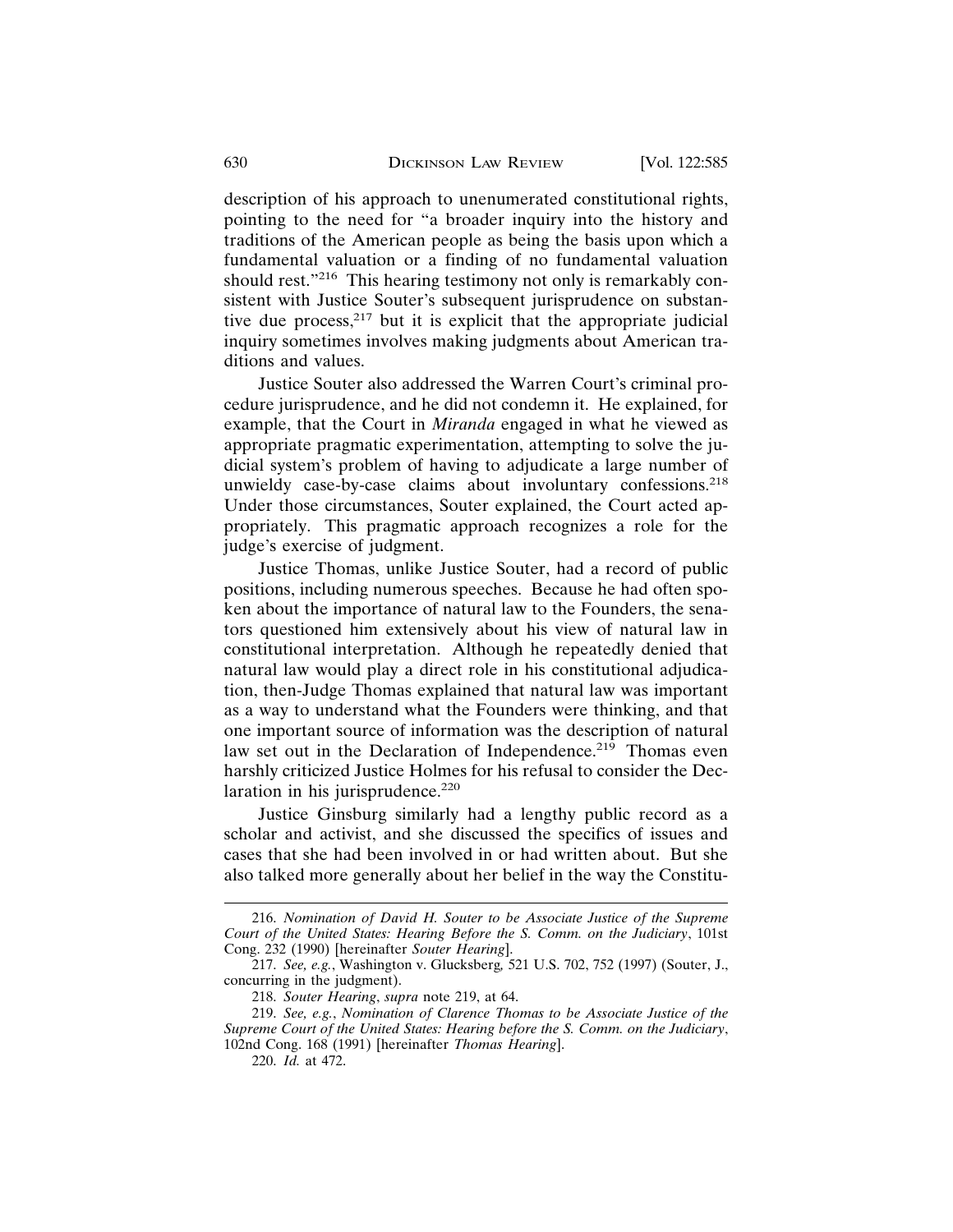tion should be interpreted. Like other nominees, she explained that what the Constitution meant at the Founding (even assuming it could be determined) was not necessarily enough, and that constitutional interpretation required identifying the broader principles of the document and determining how to apply them:

[In] trying to divine what the Framers intended, I must look at that matter two ways. One is what they might have intended immediately for their day, and the other is their large expectation that the Constitution would govern, as Cardozo said, not for the passing hour, but for the expanding future.<sup>221</sup>

Ginsburg went on to provide a specific example: "Thomas Jefferson said: 'Were our state a pure democracy, there still would be excluded from our deliberations women who, to prevent depravation in morals and ambiguity of issues, should not mix promiscuously in the gatherings of men.' Nonetheless," Justice Ginsburg argued, "I do believe that Thomas Jefferson, were he alive today, would say that women are equal citizens."<sup>222</sup> Indeed, Justice Ginsburg's career of successfully bringing sex discrimination cases to the Supreme Court, as well her position on *Roe*, 223 was grounded in an understanding of women as equal citizens that would not have been familiar to the Framers of the Fourteenth Amendment, much less to Thomas Jefferson. Developing a constitutional jurisprudence of gender equality thus requires judges to make value-laden judgments about the scope and meaning of the Equal Protection Clause.

Justice Breyer's testimony also, from the beginning, reflected his commitment to a well-functioning and democratically accountable government. Discussing the tension between constitutional protections of property and the need for health and safety regulation, for example, he argued that courts should seek "a practical accommodation. Of course, there is a compensation clause in the Constitution. Of course, property is given some protection. At the same

<sup>221.</sup> *Ginsburg Hearing*, *supra* note 88, at 127.

<sup>222.</sup> *Id.*

<sup>223.</sup> Justice Ginsburg had written about *Roe*, and gave a more candidly supportive answer than many nominees, although she was skeptical of substantive due process as the source of reproductive rights. In response to one senator, she explained:

<sup>[</sup>Y]ou asked me my thinking on equal protection versus individual autonomy. My answer is that both are implicated. The decision whether or not to bear a child is central to a woman's life, to her well-being and dignity. It is a decision she must make for herself. When Government controls that decision for her, she is being treated as less than a fully adult human responsible for her own choices.

*Ginsburg Hearing*, *supra* note 88, at 207.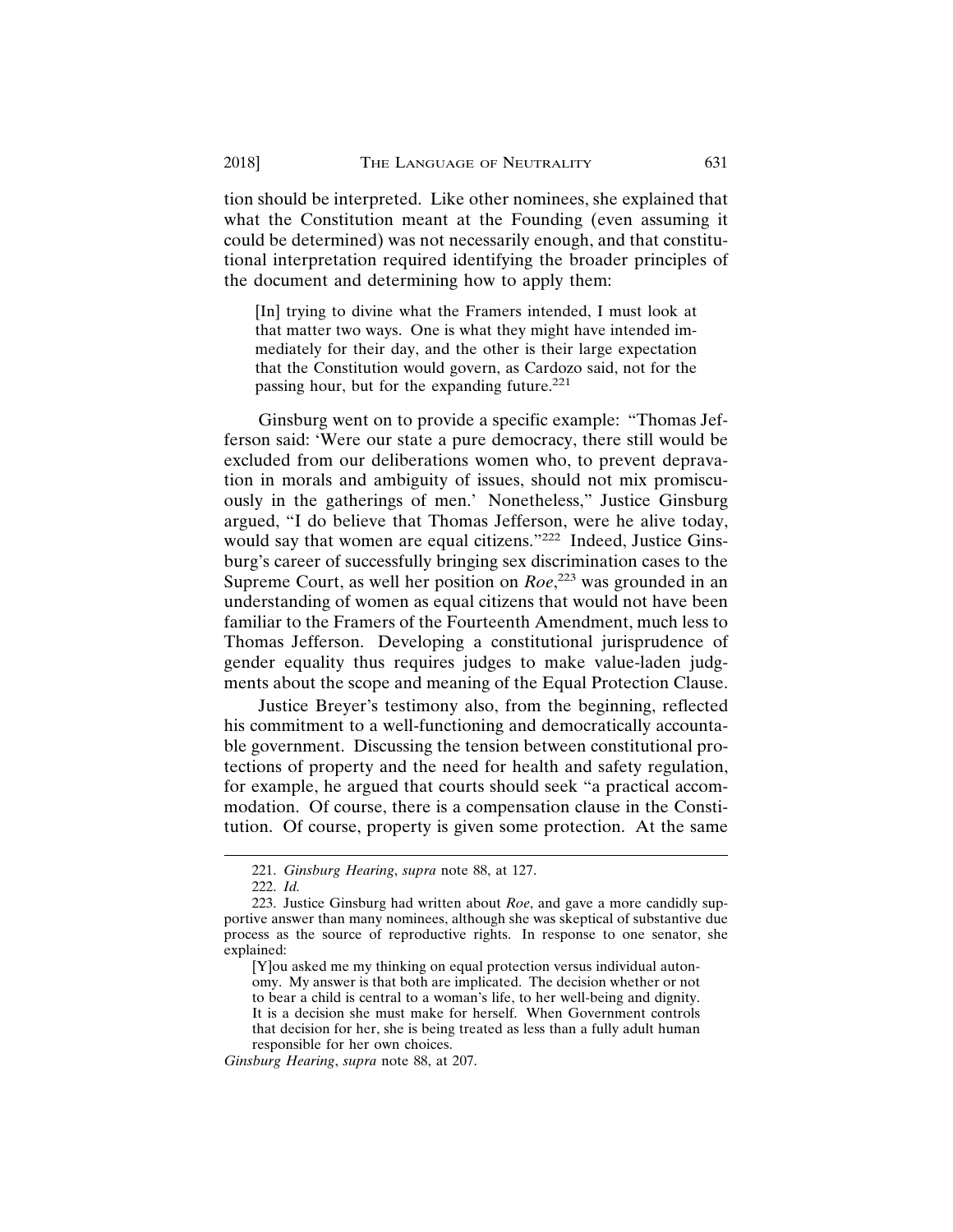time, one must not go too far, and what too far means is imposing significant practical obstacles."<sup>224</sup> And while agreeing with Senator Hatch that "a judge's authority derives entirely from the fact that he or she is applying the law, not simply imposing his or her policy preferences,"225 Breyer also emphasized that the law may not provide objectively correct answers. "[I]t is difficult . . . [because] people disagree, often, about how, in vast, uncertain, open areas of law, where there are such good arguments on both sides of such important policy issues, of course people disagree about what the proper outcome of those issues is."226 Breyer did not suggest, however, that a judge could simply impose what he viewed as the best policy. Instead, "the judge follows canons, practices, rules, cases, procedures, all those things that help define the role of the judge,"227 and is "bound by the words, the history, the precedents, the traditions, all of those things which in fact go up to make this great body of institutions, including legal advice and how businesses and labor unions interpret it and so forth, that we call law."228

\*\*\*

There is much to criticize about the conduct of confirmation hearings during this period. Certainly, senators and citizens alike have wanted substantially more information than most nominees have been willing to provide. But the caricature of nominees who simply refused to answer questions is, for the most part, inaccurate.229 Indeed, particularly in the post-Bork era, the hearings clearly revealed ways the nominees were in fact different from one another. They had different and fairly well-thought-out approaches to the project of judging. As a result, the commitments they made to impartiality, open-mindedness, and appropriate judicial restraint could not be confused with claims that in their role they would be doing no more than deducing the logically and objectively correct result from legal sources.

<sup>224.</sup> *Breyer Hearing*, *supra* note 81, at 115.

<sup>225.</sup> *Id.* at 119.

<sup>226.</sup> *Id.*

<sup>227.</sup> *Id.* at 120.

<sup>228.</sup> *Id.* at 119.

<sup>229.</sup> There were some exceptions. Then-Judge Scalia, who denied having an overarching judicial philosophy, was particularly close-lipped. Senator Biden, for example, expressed significant frustration with his refusal to answer questions about his position on even the most well-established and venerated precedents. *See Scalia Hearing*, *supra* note 91, at 47–53.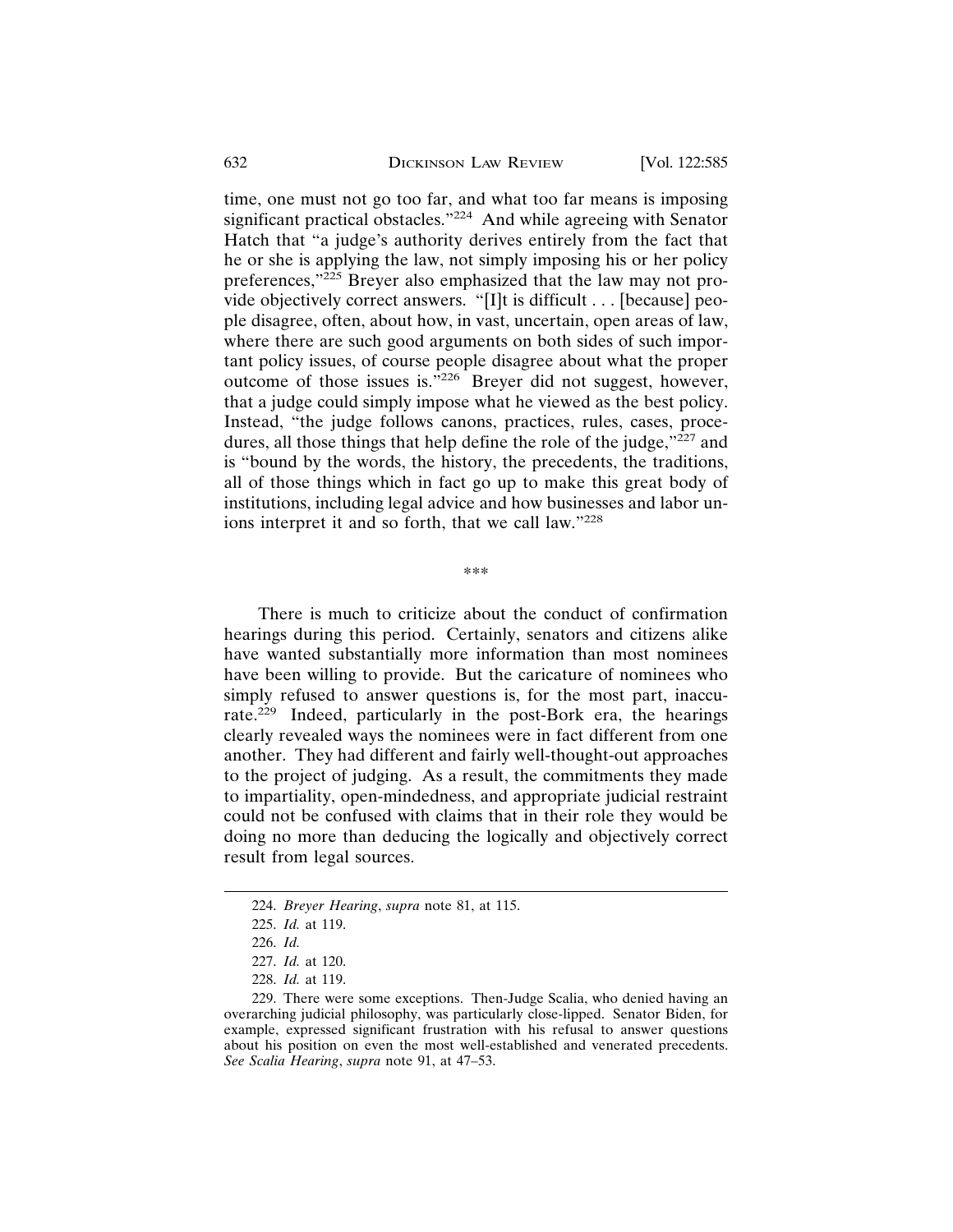#### *C. Period Four: The Age of the Umpire, 2005–2017*

Nominees in the new millennium have taken a different approach. Rather than describe their judicial philosophies, even in general terms, they have, for the most part, promised to reach judicial conclusions solely by reference to "law," as if the (uncontroversial) sources the nominees say they will look to—the text of the Constitution, statutory language, precedent—contain clear answers if only they look hard enough. This rhetoric hearkens back to the Warren Court hearings. But the senators who used such language in the 1950s and 1960s had very specific and well-known views about the legally right and wrong answers—*Brown* was wrong and the Warren Court criminal procedure jurisprudence overreached. Contemporary nominees, on the other hand, focus largely on mechanics and legal sources and some even deny a role for judgment at all.<sup>230</sup>

Most famously, Chief Justice Roberts invoked claims of constraint and objectivity, with his now well-known umpire metaphor,231 and he also invoked the legal sources he claimed he would rely on exclusively:

We don't turn a matter over to a judge because we want his view about what the best idea is, what the best solution is. It's because we want him or her to apply the law. They are constrained when they do that. They are constrained by the words that you choose to enact into law in interpreting the law. They are constrained by the words of the Constitution. They are constrained by the precedents of other judges that become part of the rule of law that they must apply.<sup>232</sup>

He also spoke of modesty and restraint, explaining, for example, that "[j]udges need to appreciate that the legitimacy of their action is confined to interpreting the law and not making it."233 And not only could all of these statements have been uttered by any other nominee, Roberts added little else. In other words, rather than describing a human enterprise requiring both discretion and con-

<sup>230.</sup> Many overlapping possibilities exist as to why the rhetoric shifted in the post-2000 era, including increased political polarization, a desire by nominees to portray the Court as a non-ideological institution in the wake of *Bush v. Gore*, and the increased threat of the filibuster. *See* Shapiro, *Claiming Neutrality*, *supra* note 121, at 465 n.50 (citing Stone*, supra* note 44, at 447-52); *id.* at 469.

<sup>231.</sup> *Roberts Hearing*, *supra* note 12, at 55–56.

<sup>232.</sup> *Id.* at 177. *See also id.* at 159 (colloquy with Sen. Hatch) (noting that some of the Constitution's broad phrases are not self-defining so a judge must look to "the cases and the precedents [and] what the Framers had in mind when they drafted that provision").

<sup>233.</sup> *Roberts Hearing*, *supra* note 12, at 353.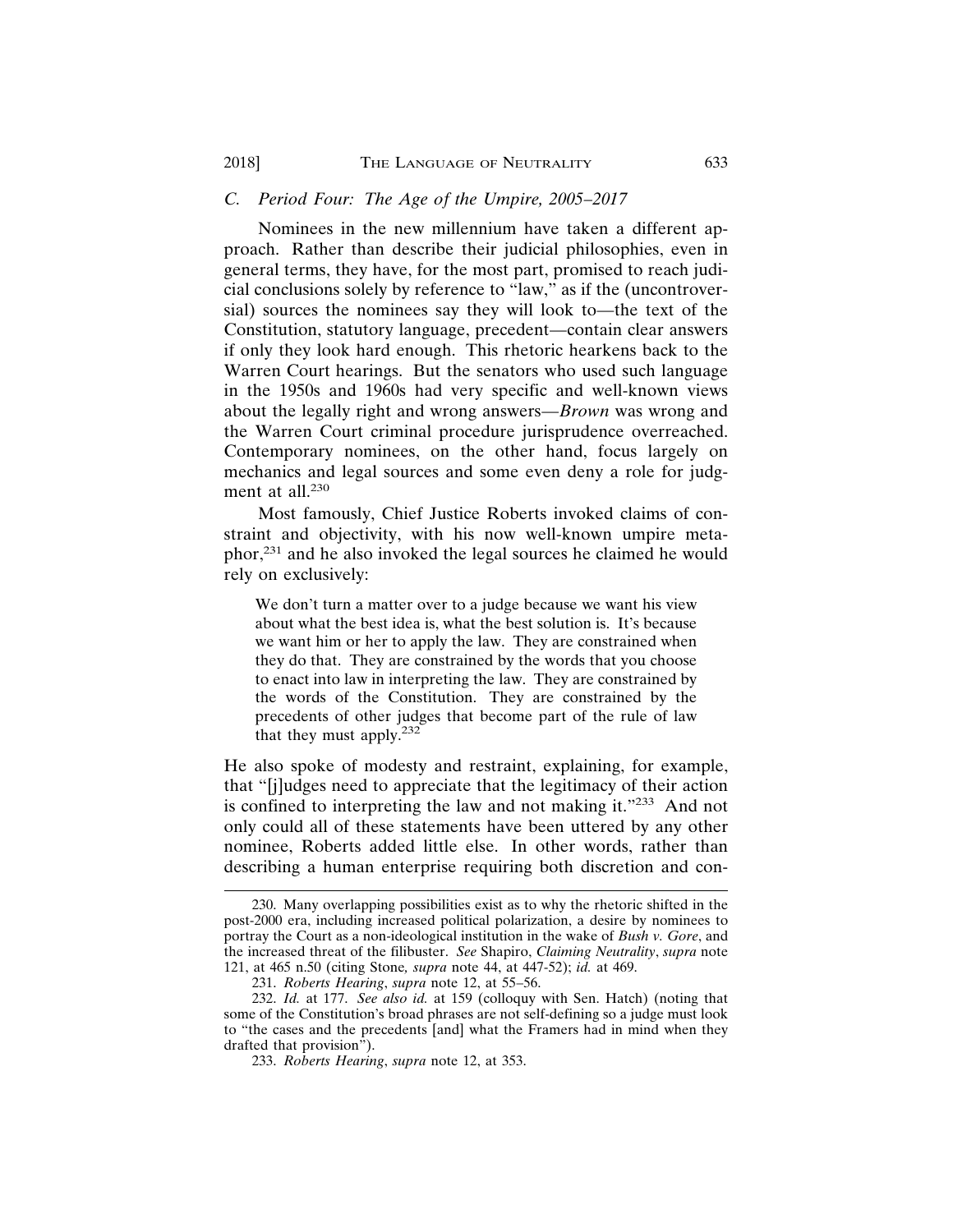straint, he described an occasionally imperfect but largely objective process.

Justice Alito likewise repeatedly described the importance of judicial restraint and the need for judges to guard against injecting their personal views into their work. In so doing, he emphasized the importance of "objective" sources of information:

[J]udges have to look to objective things, and if it's a question of absolutely first impression . . . you would look to the text of the Constitution and you would look to anything that would shed light on the way in which the provision would have been understood by people reading it at the time.

You certainly would look to precedent, which is an objective factor, and most of the issues that come up in constitutional law now fall within an area in which there is a rich and often very complex body of doctrine that has worked out. Search and seizure is an example. Most of the issues that arise concerning freedom of speech is another example. There is a whole body of doctrine dealing with that, and that's objective and you would look to that and you would reason by analogy from the precedents that are in existence.<sup>234</sup>

Justice Sotomayor's testimony was remarkably similar to Roberts's and Alito's. In her opening statement, for example, Justice Sotomayor described her "judicial philosophy [as s]imple: fidelity to the law. The task of a judge is not to make law, it is to apply the law."235 More specifically, she explained repeatedly that judging involves looking closely at the facts, looking closely at the relevant legal materials, and drawing a logical conclusion from those sources:

I don't judge on the basis of ideology. I judge on the basis of law and my reasoning . . . When my colleagues and I [on the Circuit Court], in many cases, have initially come to disagreeing positions, we've discussed them and either persuaded each other, changed each other's minds, and worked from the starting point of arguing, discussing, exchanging perspectives on what the law commands.<sup>236</sup>

In fact, it is surprisingly difficult to identify which passages come from Alito's hearing and which from Sotomayor's.

These three post-2000 nominees did acknowledge that judging is not a mechanical process. Chief Justice Roberts, for example,

<sup>234.</sup> *Alito Hearing*, *supra* note 119, at 357.

<sup>235.</sup> *Sotomayor Hearing*, *supra* note 81, at 59.

<sup>236.</sup> *Sotomayor Hearing*, *supra* note 81, at 437.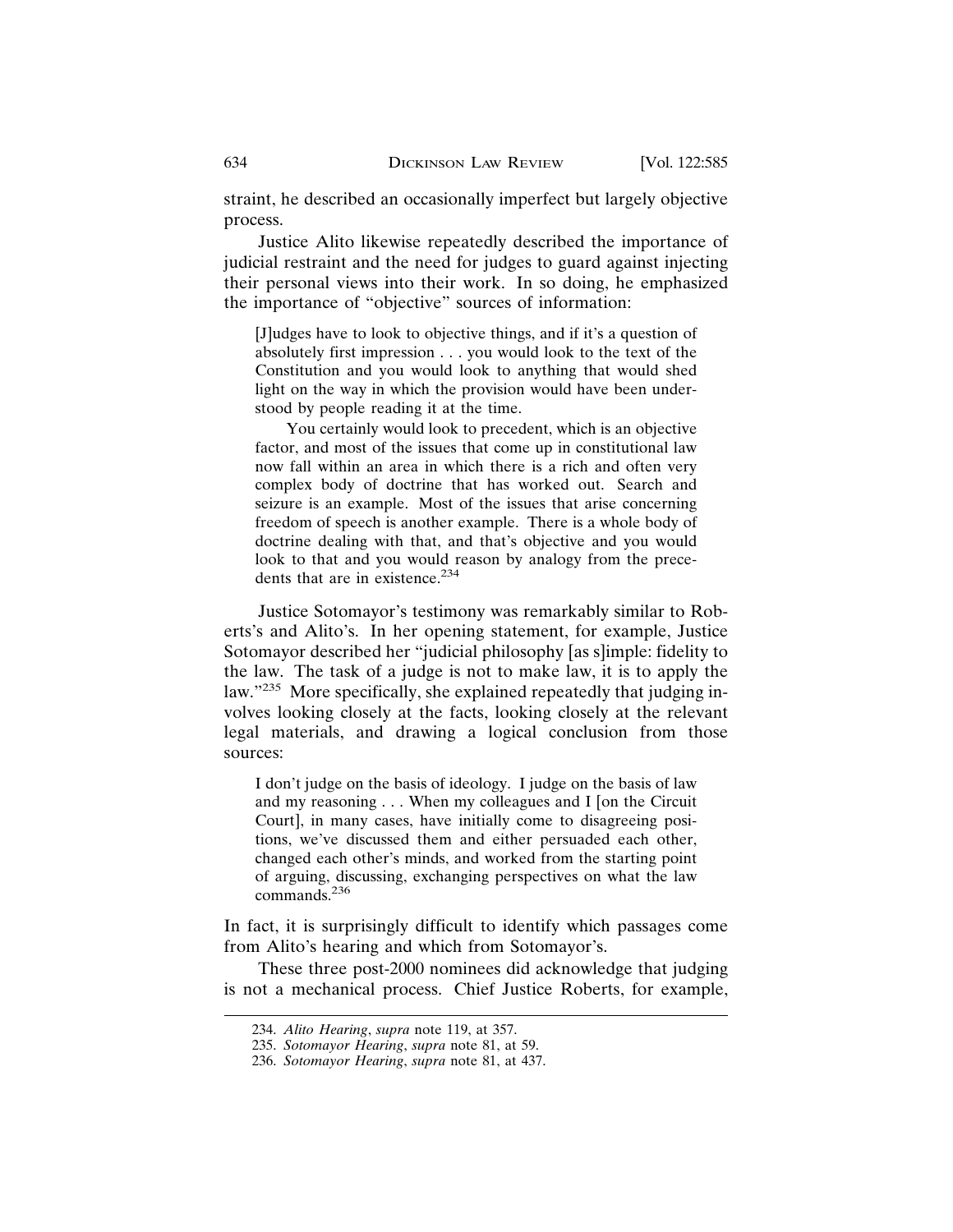pointed out that when Congress has "deliberately or inadvertently [left questions] unanswered" in a statute, courts have no choice but to resolve those questions.<sup>237</sup> And he acknowledged other areas where the legal sources do not yield a logically deducible answer, such as the challenge of applying the Bill of Rights in wartime or the scope of the right of privacy under the Constitution, but without providing any insight into the approach he would take to answering those questions beyond an uncontroversial list of sources he would look to.<sup>238</sup>

For her part, Justice Kagan repeatedly returned to the expression "it's law all the way down" to describe the proper approach to judicial decision-making, and she elaborated on that idea several times during her hearings.<sup>239</sup> Although she acknowledged that there are sometimes clashes of constitutional provisions that may require "judgment" and "wisdom" to resolve, she provided no sense of what the content of that judgment or wisdom might look like. $240$ 

And Judge Gorsuch's conduct was, if anything, even more extreme than that of any of the other recent nominees, as the description of his testimony in the Introduction demonstrates. He resisted expressing views on venerable cases like *Griswold* and, to a lesser extent, even *Brown*, simply calling them "decision[s] of the United States Supreme Court," and thus, "the law."241 And he said that principles of *stare decisis* themselves are also "the law,"242 but would not discuss how he might take into account any particular principle such as reliance interests.243 He disavowed having a view about the constitutionality and viability of *Chevron*, 244 despite having argued in an unnecessary separate opinion that it is a "behe-

<sup>237.</sup> *Roberts Hearing*, *supra* note 12, at 179. *See also Sotomayor Hearing*, *supra* note 81, at 437.

<sup>238.</sup> *See, e.g.*, *Roberts Hearing*, *supra* note 12, at 241 (explaining in a discussion about civil liberties after September 11, 2001, that although the Bill of Rights itself does not change, "[t]here may be situations where demands are different and they have to be analyzed appropriately so that things that might have been acceptable in times of war are not acceptable in times of peace"); *id.* at 259–60 (discussing the right of privacy). *See also id.* at 298 (explaining that terms like "due process" and "equal protection" were written broadly because they were intended to apply for generations); *id.* at 304-05 (discussing balancing of interests in First Amendment challenges).

<sup>239.</sup> *Kagan Hearing*, *supra* note 11, at 103, 160, 173, 203, 299.

<sup>240.</sup> *Id.* at 203.

<sup>241.</sup> *Gorsuch Hearing* 3/22/17, *supra* note 19, at 72-74.

<sup>242.</sup> *Gorsuch Hearing* 3/21/17, *supra* note 9, at 135.

<sup>243.</sup> *Gorsuch Hearing* 3/22/17, *supra* note 19, at 73-74.

<sup>244.</sup> Chevron, U.S.A., Inc. v. Nat. Res. Def. Council, Inc., 467 U.S. 837 (1984).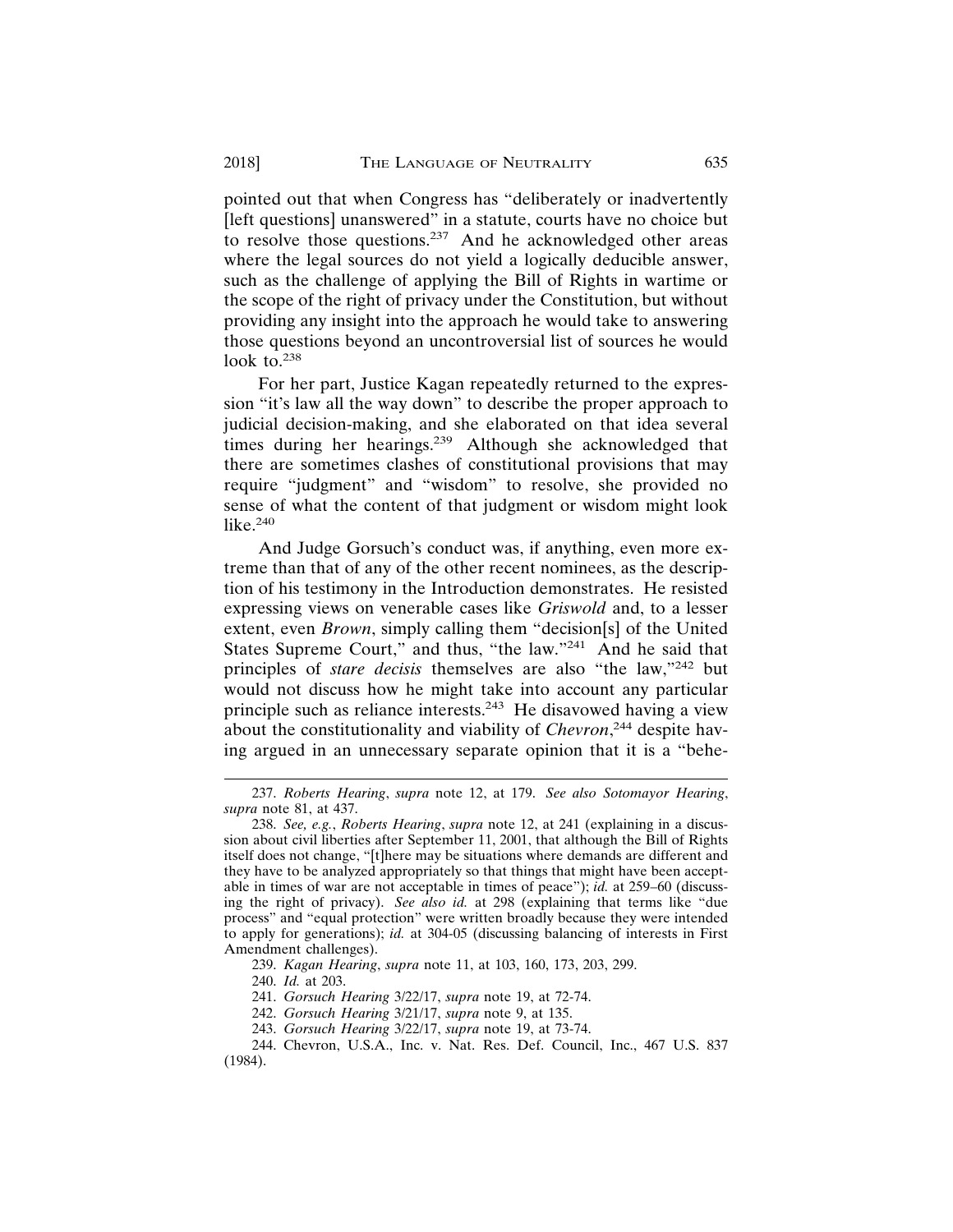moth" that allows "executive bureaucracies to swallow huge amounts of core judicial and legislative power and concentrate federal power in a way that seems more than a little difficult to square with the Constitution of the framers' design."<sup>245</sup> Instead of admitting that his originalism led him to have concerns about the size and scope of the administrative state, even if he had no conclusion about whether *Chevron* should actually be overruled, he simply promised not to "prejudge" the issue and to come at it "with an open mind."246

At the same time that the post-2000 nominees refused to engage in any meaningful discussion of judicial philosophy, the senators, particularly Republican senators, also used language that hearkened back to the rhetoric of the hearings during the Warren Court years. Chief Justice Roberts and Senator Hatch, for example, had an extended discussion about the importance of a judge interpreting the law, not making it. Indeed, at the beginning of this colloquy, Senator Hatch echoed Senator Ervin's question to Justice Harlan, asking Roberts if he believed that "unelected judges" should "us[e] the Constitution to effect cultural and political reform, or does the Constitution require that this be left to the people and their elected representatives?"247 Senator Sessions, then the ranking Republican on the committee, likewise began his questioning of Justice Sotomayor by raising repeated concerns about whether she believed that "judges do not make law, or [alternatively], that there is no real law."248

There is only one correct answer to such questions. But just as during the 1950s and 1960s, these questions are not motivated by

One of the things that appeals to me from your approach to the law is that it appears to be a very traditional approach, which is that I am not sent there to make law, I am sent there to take whatever case comes before us and just decide the case . . . you have totally eschewed ideology here, saying that your own personal views or ideology do not have a place in your decisionmaking.

*Id.* at 333 (statement of Sen. Jon Kyl, Member, S. Comm. On the Judiciary. *See also id.* at 353 (statement of Sen. Jeff Sessions, Member, S. Comm. on the Judiciary) ("I frankly believe that one thing that causes divisiveness and frustration and angst is when the Supreme Court were to render an opinion that really is more a political or social policy decision rather than a legal decision.").

<sup>245.</sup> Gutierrez-Brizuela v. Lynch, 834 F.3d 1142, 1149 (10th Cir. 2016) (Gorsuch, J., concurring).

<sup>246.</sup> *Gorsuch Hearing* 3/21/17, *supra* note 9, at 87.

<sup>247.</sup> *Roberts Hearing*, *supra* note 12, at 161. *See also id.* at 238 (statement of Sen. Jeff Sessions, Member, S. Comm. on the Judiciary) ("[W]ouldn't you agree a judge should never make an opinion that is beyond what a fair interpretation of the Constitution would call for?"). Senator Jon Kyl stated:

<sup>248.</sup> *Sotomayor Hearing*, *supra* note 81, at 70.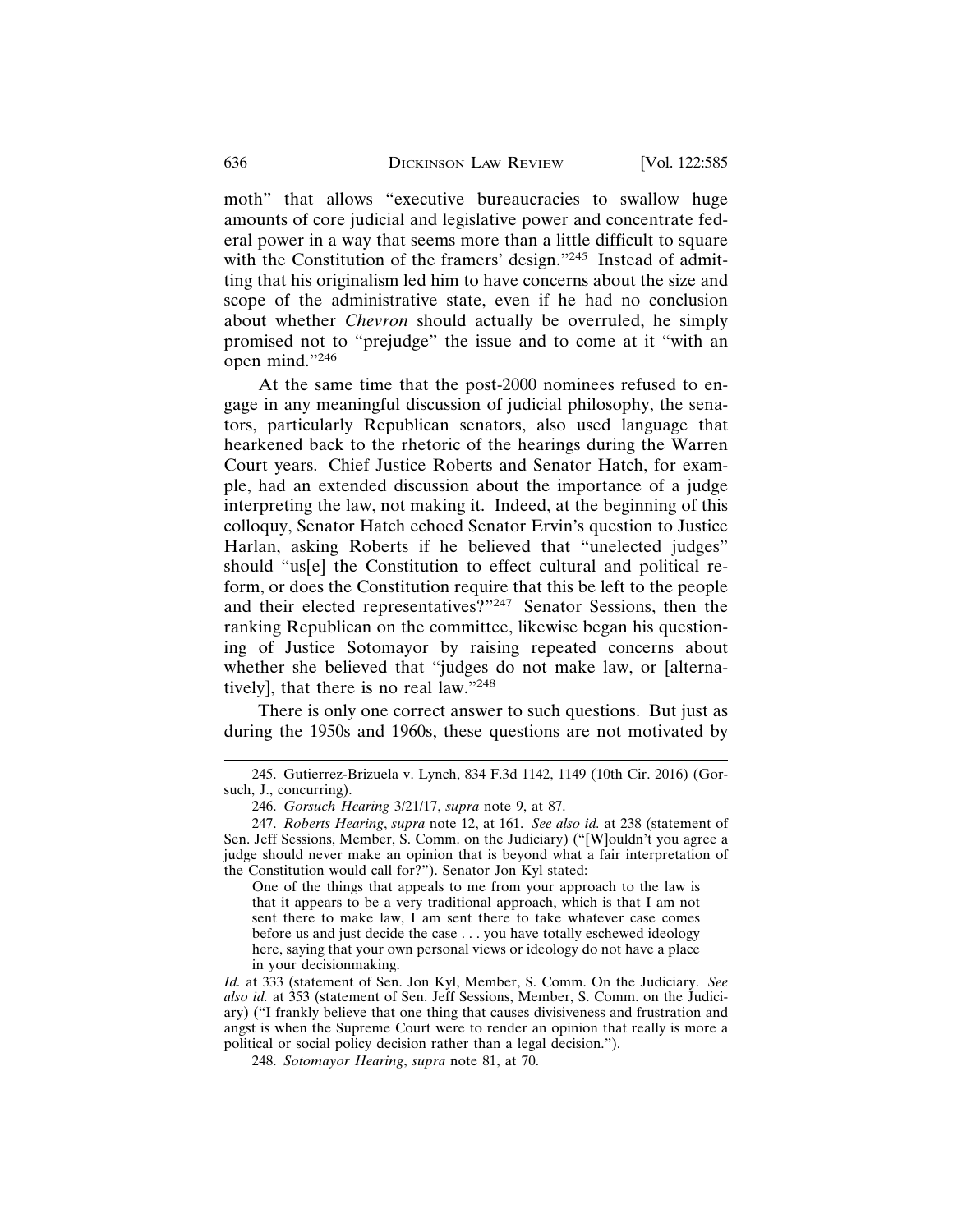abstract inquiries into separation of powers. They are predicated on an assumption that certain cases, whether *Brown* or *Roe*, have crossed the line into illegitimate "cultural and political reform." Occasionally, the connection is even explicit. During the Roberts hearing, for example, Senator Brownback explained that "President [Bush]'s lead applause line the last election cycle, was 'I will appoint judges who will be judges, not legislators.' That it is an applause line at a political rally should say something about people's angst towards what the courts have done, and particularly when it comes to this issue of abortion."249 In other words, for some on the right, references to making, not applying law, or to the proper role of the Court, presupposes that some results are so wrong as to be illegitimate.

#### IV. NEUTRALITY AND LEGITIMACY

The historical shifts in confirmation hearing rhetoric is interesting in and of itself, but it may also have consequences for the Court and the country. Among other things, the renewed emphasis on a rhetoric of neutrality and objectivity—and its increased embrace by the nominees themselves without any leavening discussion of judicial philosophy—could harm the Court's legitimacy.<sup>250</sup>

#### *A. Claimed Neutrality and Cultural Cognition*

Just as many decisions of the Supreme Court matter to the public, so too does the public's view of the Court matter to it. As many people—scholars and judges alike—have explained, the Supreme Court itself has no ability to enforce its judgments. It has no army, no power of the purse. Its opinions are enforced as law by other branches of government and those branches are more directly accountable democratically. As a result, it is critical that the Court maintain its legitimacy with the American people. The Court can retain its authority only so long as the people give it that respect.

Moreover, there is evidence to suggest that inaccurate claims of neutral principles actually have the potential to diminish the Court's legitimacy in the eyes of the public. This evidence, also inferential, arises from work being done by a team of researchers led by Professor Dan Kahan. These researchers explore the way that

<sup>249.</sup> *Roberts Hearing*, *supra* note 12, at 289. *See also id.* at 332 (statement of Sen. Jon Kyl, Member, S. Comm. on the Judiciary) (referring to Sen. Brownback's comments with approval).

<sup>250.</sup> I do not want to overstate my case here; I do not claim that there is at this time a measurable decline in legitimacy attributable to this shift in the language of neutrality.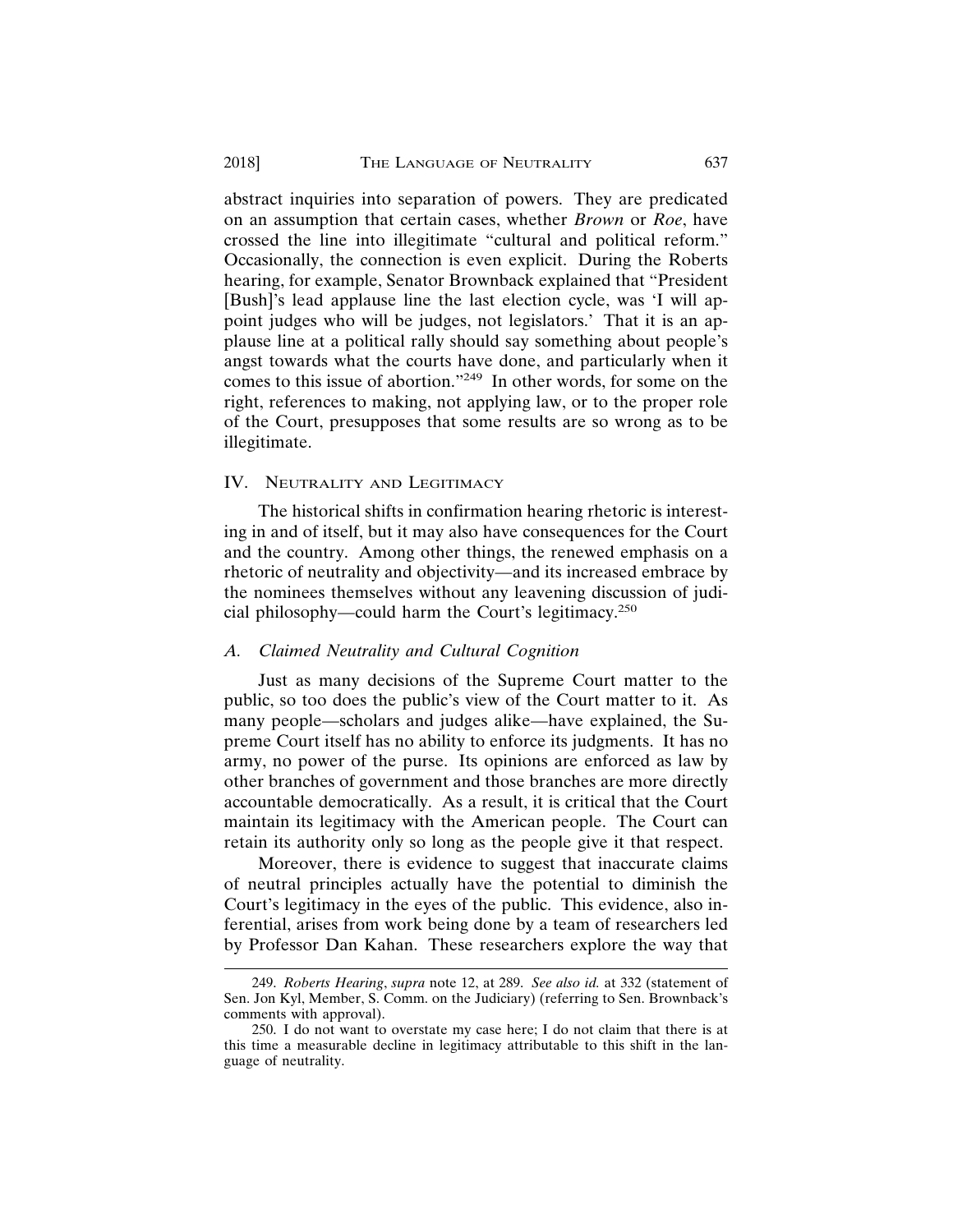cultural cognition influences the way people evaluate empirical evidence in legally salient situations.251 Cultural cognition "is a form of motivated reasoning through which individuals' group affiliations and social commitments color the conclusions they draw from empirical evidence."252 For example, when asked to determine whether a video-taped protest involved constitutionally protected speech or crossed the line into unprotected conduct, individuals' responses varied predictably and systematically based on those values and affiliations on the one hand, and on the other hand, whether they were told that the protest involved abortion protesters outside a clinic or gay rights protesters objecting to "don't ask don't tell" outside a college placement facility where the military was interviewing students.<sup>253</sup>

In addition, people are good at seeing how differing worldviews can affect people's perceptions and evaluations of events when it comes to people they disagree with, while remaining relatively unaware of this reality in themselves and those they tend to agree with. Kahan and others call this phenomenon "naïve realism." People are realistic when it comes to the way others' thoughts and conclusions are influenced by their values and commitments, but surprisingly naïve about themselves.<sup>254</sup> As a result, people often fail to credit the good faith of those with whom they disagree.255 This feature of cultural cognition can cause humiliation among the losers in political conflicts, who may feel that their worldviews have been denigrated, and it can cause or exacerbate social division.

Kahan has explored how cultural cognition could shape public responses to the Supreme Court.

<sup>251.</sup> *See, e.g.*, Dan Kahan, David A. Hoffman, & Donald Braman, *Whose Eyes Are You Going to Believe?:* Scott v. Harris *and the Perils of Cognitive Illiberalism*, 122 HARV. L. REV. 837 (2009) [hereinafter Kahan et al., *Whose Eyes*]; Dan Kahan et al., *"They Saw a Protest": Cognitive Illiberalism and the Speech-Conduct Distinction*, 64 STAN. L. REV. 851 (2012) [hereinafter Kahan, et al., *Protest*].

<sup>252.</sup> Shapiro, *Claiming Neutrality*, *supra* note 121, at 470; *see also* Kahan et al., *Protest*, *supra* note 254, at 853, 859.

<sup>253.</sup> Kahan et al., *Protest*, *supra* note 254, at 863-64, 869-73 (explaining the experimental conditions); *id.* at 877-80 (explaining the results). The video actually depicted a protest by the Westboro Baptist Church and a counterprotest, but in the video they looked like a single protest. *Id.* at 872. The words on all of the signs were blurred so that the study participants could not read them, and a generic sound track was added. *Id.*

<sup>254.</sup> *Id.* at 860. *See also* Shapiro, *Claiming Neutrality*, *supra* note 121, at 469- 70 (discussing cultural cognition).

<sup>255.</sup> Dan M. Kahan, *The Supreme Court 2010 Term—Foreword: Neutral Principles, Motivated Cognition, and Some Problems for Constitutional Law*, 125 HARV. L. REV. 1, 21-22 (2011) [hereinafter Kahan, *Foreword*].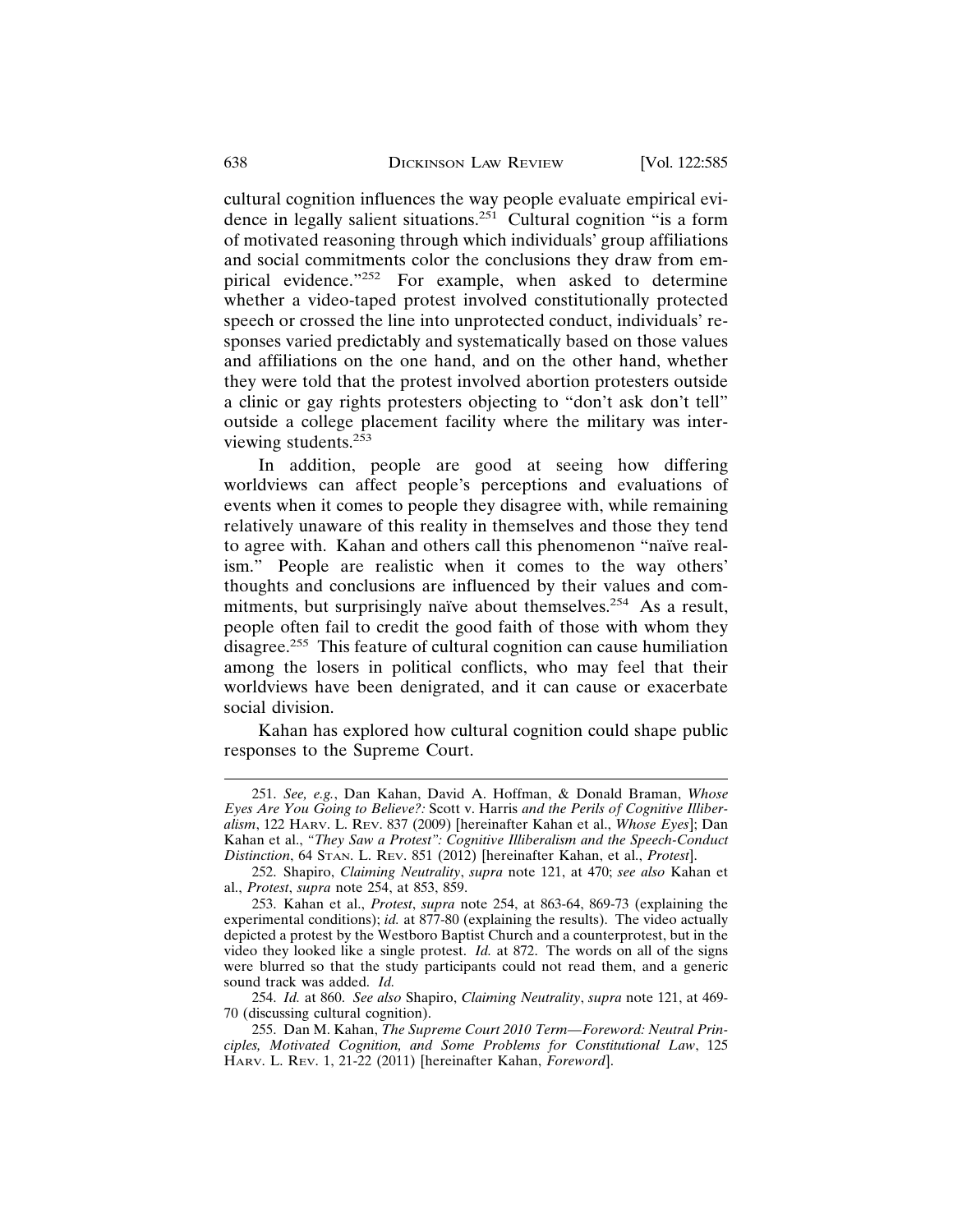As in other arenas, he says, people are likely to believe that the Justices with whom they agree are reaching carefully considered results, while those with whom they disagree are allowing their ideological views to dictate their conclusions. Particularly because the Supreme Court often decides cases on controversial and high-profile issues like abortion and gay rights, these reactions carry with them the threat of de-legitimizing the Court in the public's eyes.<sup>256</sup>

Kahan also argues that the neutral, authoritative voice of the classic judicial opinion may actually exacerbate this problem because a posture of neutrality can trigger skepticism among those who disagree.<sup>257</sup> Instead, Kahan argues, the Justices should explicitly acknowledge the complexity and value-laden nature of many of the decisions they make, thus acknowledging that law and legal reasoning alone may not provide a path to a single "right" answer. This recognition of the inherently indeterminate nature of many of the issues confronted by the Court, which Kahan calls *aporia*, would not of course erase social divisions and disagreements. But it would, he argues, allow those on the losing side to feel that their position was actually considered, which might well help prevent erosion of the Court's legitimacy.<sup>258</sup>

Concern for the Court's legitimacy is not purely hypothetical. Although the American people's approval of the Supreme Court is consistently higher than their approval of the other branches of government, the Supreme Court's overall approval ratings have decreased steadily over time, along with the approval ratings of the other branches of government.259 And there is disagreement about the robustness of the Court's legitimacy. In a poll taken in the days after the Court announced its ruling on the Affordable Care Act in *National Federation of Independent Businesses v. Sebelius*, 260 Ras-

<sup>256.</sup> Shapiro, *Claiming Neutrality*, *supra* note 121, at 470-71 (describing *Foreword*).

<sup>257.</sup> Kahan, *Foreword*, *supra* note 258, at 28-29.

<sup>258.</sup> Kahan, *Foreword, supra* note 258, at 62-63. *See also* Tom Tyler and Margaret Krochik, *Deference to Authority as a Basis for Managing Ideological Conflict*, 88 CHI.-KENT L. REV. 433, 449 (2013) (finding that individuals are more likely to accept adverse policy outcomes if they believe that their values or concerns were considered); Dan Simon and Nicholas Scurich, *Judicial Overstating*, 88 CHI.-KENT L. REV. 411, 429 (2013) (finding that in experimental settings, "lay participants seem to prefer [judicial] decisions that admit to complexity and open-endedness of the legal issue over ones that only acknowledge the strength of the winning side").

<sup>259.</sup> *See, e.g.*, *Supreme Court's Image Declines as Nomination Battle Looms*, PEW RESEARCH CENTER: U.S. POLITICS & POL'Y (June 15, 2005), http://www.peo ple-press.org/2005/06/15/supreme-courts-image-declines-as-nomination-battlelooms/.

<sup>260.</sup> Nat'l Fed'n of Indep. Bus. v. Sebelius, 567 U.S. 519 (2012).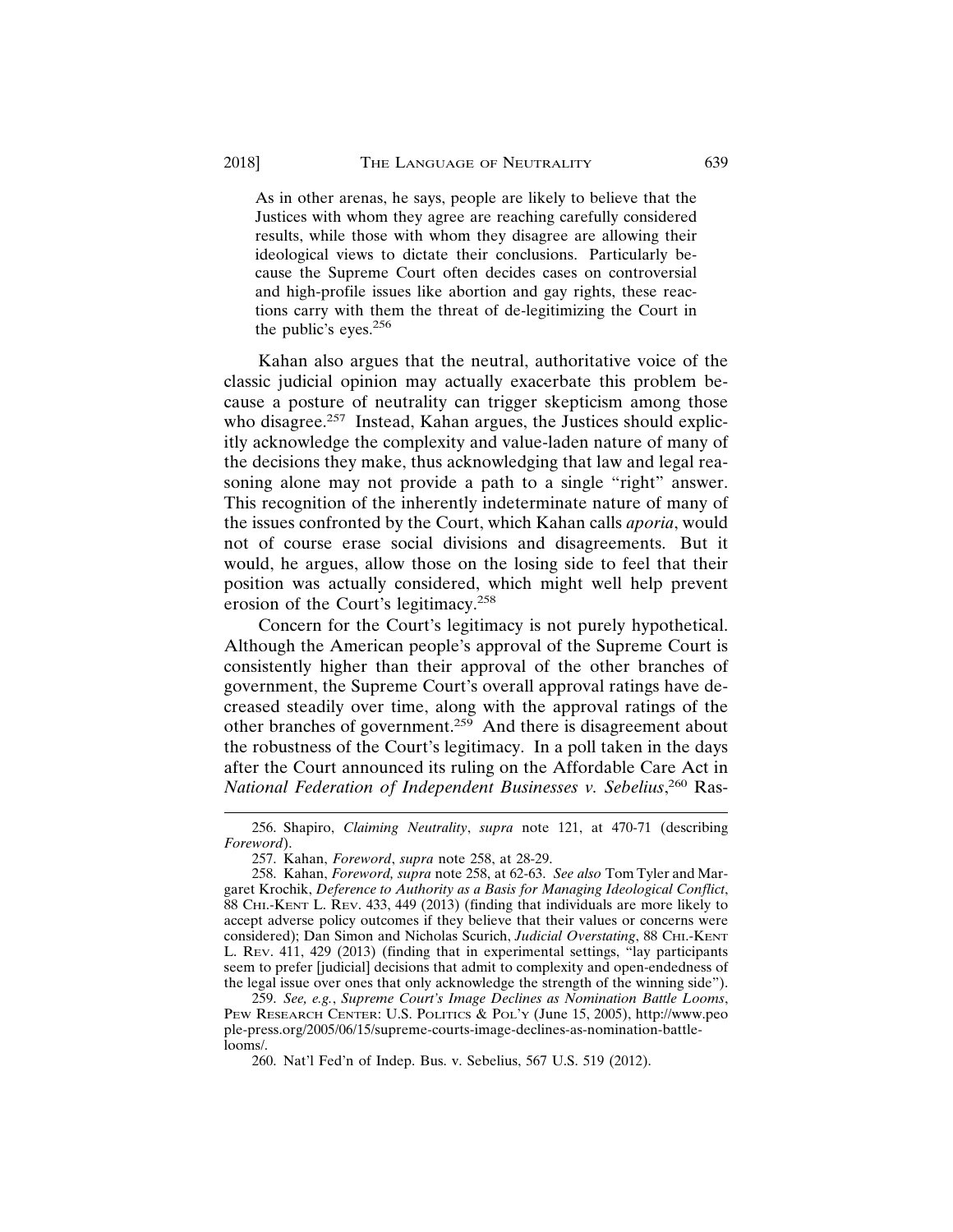mussen Polling found that 28 percent of respondents rated the Court as "poor," an 11 percent increase from the week before the case was announced.<sup>261</sup> During the same time period, the percentage of people rating the Court as "good" or "excellent" dropped from 36 percent to 33 percent. Perhaps unsurprisingly, those shifts had a decidedly partisan character. Republicans went from a 42 to 14 positive view of the Court to 20 to 43; Democrats shifted in the opposite direction.262 Perhaps more alarming is a poll taken *before* the ACA decision was announced that found "a majority of respondents expressed concern that 'the Supreme Court makes decisions based on a political agenda instead of the law,' with only eleven percent of respondents expressing 'a great deal of confidence that the Supreme Court puts politics aside and makes decisions based on the law."<sup>263</sup>

It is not only the Court's decisions that have the potential to affect its image among the people, however. It is also the confirmation process. Indeed, the public follows Supreme Court nominations and confirmation hearings with surprising attentiveness. James Gibson and Gregory Caldeira found, for example, that 51.9 percent of their survey respondents followed the Alito confirmation process "either very or somewhat closely" and only 22.2 percent said that "they paid relatively little attention to the process."<sup>264</sup> Presidential candidates frequently talk about the types of Justices they would appoint if elected, as both Donald Trump and Hillary Clinton did during the 2016 election, and activist groups try, with varying degrees of success, to make Supreme Court nominations campaign issues.<sup>265</sup> And confirmation hearings are, quite literally, the *only* substantive aspect of the business of the Supreme Court to be televised.

<sup>261.</sup> Brett LoGiurato, *POLL: The Supreme Court's Approval Rating Plunges After The Obamacare Decision*, BUSINESS INSIDER (July 1, 2012, 12:57 PM), http:// www.businessinsider.com/supreme-court-approval-obamacare-decision-rulinghealth-care-2012-7.

<sup>262.</sup> A similar pattern was observed in the aftermath of *Bush v. Gore*. Although the Court's overall approval ratings remained somewhat stable, that topline number masks significant movement away from the Court by Democrats and towards the Court by Republicans.

<sup>263.</sup> Pam Karlan, *Supreme Court 2011 Term – Foreword: Democracy and Disdain,* 126 Harv. L. Rev. 1, 7 n.34 (2012) (quoting Memorandum from Geoff Garin et al., Hart Research Assocs., to Alliance for Justice, Views of the Supreme Court on Eve of the Health Care Ruling (June 11, 2012)), available at http://www.afj.org/ connect-with-the-issues/supreme-court-ethics-reform/hart-afj-scotus-attitudes.pdf).

<sup>264.</sup> GIBSON & CALDEIRA, CITIZENS, COURTS, *supra* note 49, at 71.

<sup>265.</sup> TREVOR PARRY-GILES, THE CHARACTER OF JUSTICE: RHETORIC, LAW, AND POLITICS IN THE SUPREME COURT CONFIRMATION PROCESS 116-17 (2006) (describing role of judicial nominations in the 1980 presidential campaign).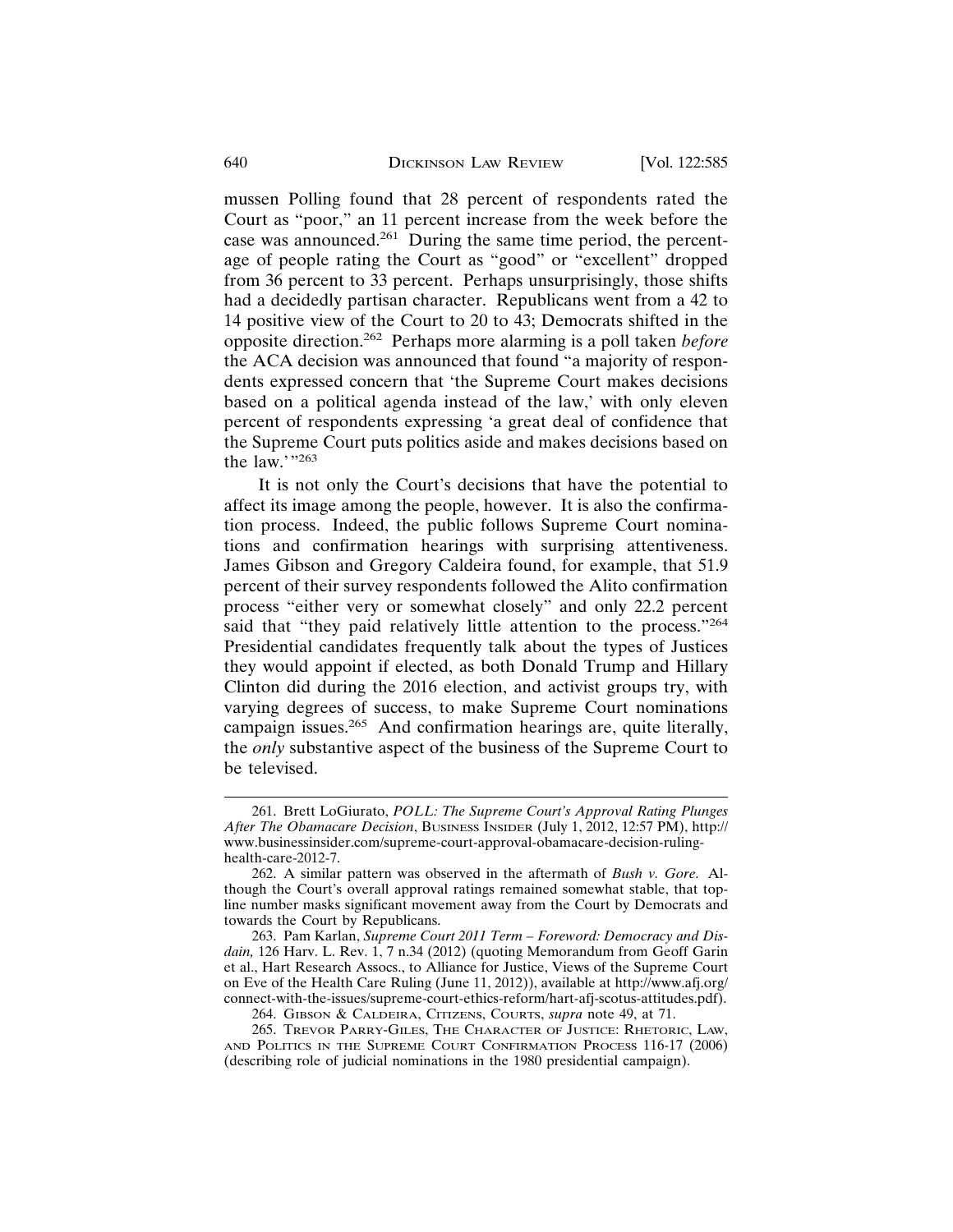Moreover, there is evidence that rhetoric about what happens during confirmation hearings can negatively affect the public's view of the Court. For people who were exposed to ads about then-Judge Alito—ads which, regardless of whether they supported or opposed him, uniformly emphasized Judge Alito's ideology as if he were a political candidate<sup>266</sup>—their overall respect for the Court diminished.267 And this effect was present regardless of whether the respondents themselves supported Alito. In other words, the portrayal of a potential Justice as a nakedly ideological actor diminished the Court's public support.<sup>268</sup>

These findings might be taken to suggest that claims of neutral principles during the confirmation hearings in fact help to support the Court's legitimacy. The evidence to the contrary is more inferential. First, Gibson and Caldeira found that their respondents actually had fairly subtle understandings of the role of ideology in the work of the Court. Respondents, by large margins, rejected the idea that a Supreme Court Justice should "give my ideology a voice," and overwhelmingly rejected the notion that a Justice should "base decisions on party affiliations."269 On the other hand, respondents who exhibited relatively high levels of "institutional loyalty" also indicated support for the notion that the nominee should exercise some discretion, without being overtly partisan or wildly ideological, an attribute that Gibson and Caldeira label "judiciousness."<sup>270</sup>

These findings forced an interesting shift in Gibson and Caldeira's own understanding of the effects of institutional loyalty and knowledge of democratic institutions. Rather than arguing (as they and other political scientists have in the past) that increased loyalty is consistent with the "myth of legality"—the belief that judging is entirely neutral—loyalty to the institution appears to be tied to a more nuanced understanding of the Court and its role.<sup>271</sup> Gibson and Caldeira concluded that:

[T]he American people might indeed be willing to recognize discretion in judicial decisionmaking—even accepting the inevitability that judges must make the law, not just interpret it—without threats to the legitimacy of courts. So long as the exercise of dis-

<sup>266.</sup> GIBSON & CALDEIRA, CITIZENS, COURTS, *supra* note 49, at 107.

<sup>267.</sup> *Id.* at 112.

<sup>268.</sup> Gibson and Caldeira do not know if this effect dissipates and if so, how quickly. *Id.* at 120.

<sup>269.</sup> *Id.* at 81.

<sup>270.</sup> *Id.* at 90-91.

<sup>271.</sup> *Id.*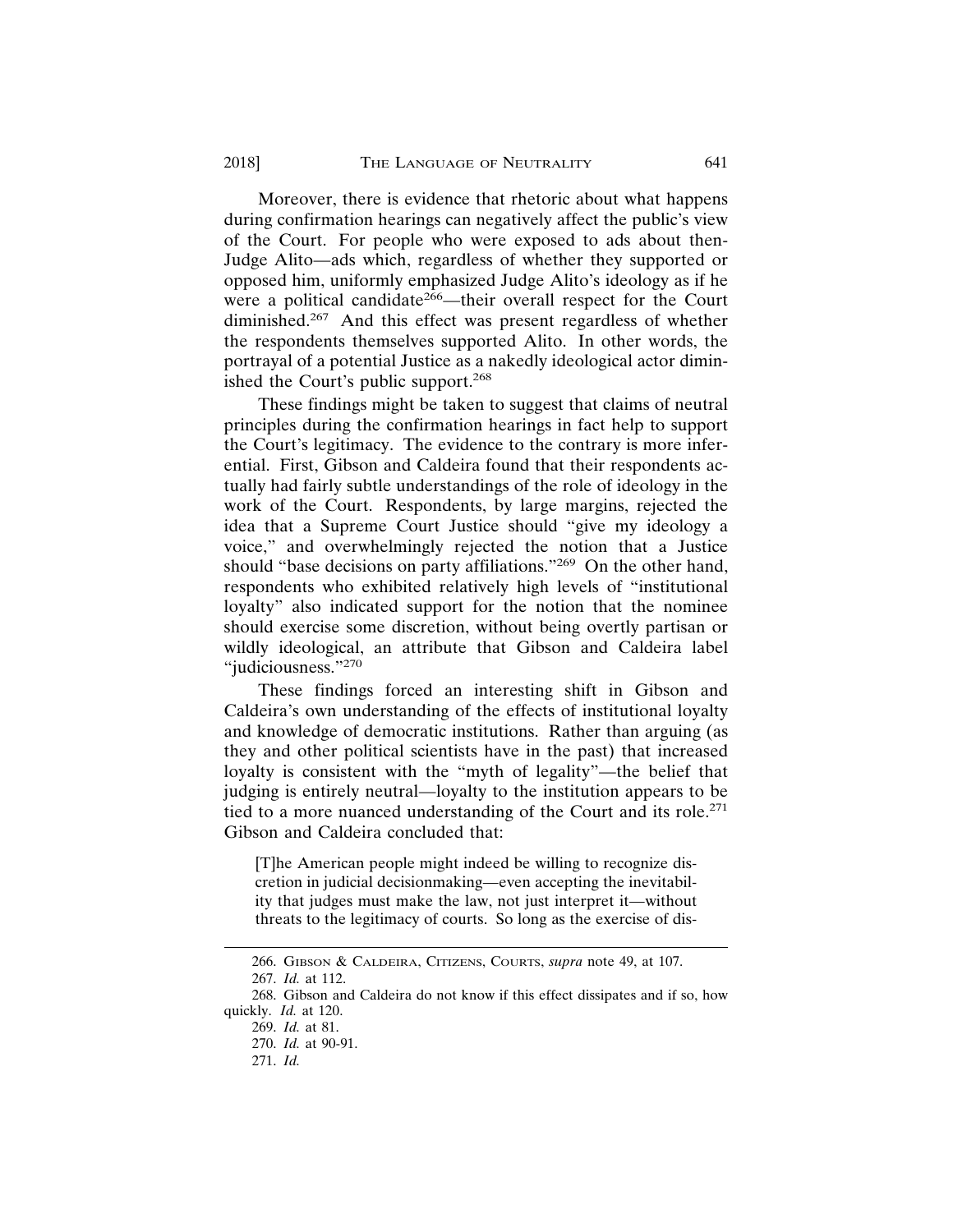cretion is principled (and, we suspect, grounded in concepts such as fairness and justice, the very important complements to legality), people may accept it as legitimate. $272$ 

And indeed, subsequent research has borne out that intuition. For example, Gibson and Caldeira found, in a survey of a representative nationwide sample, that "the American people seem to accept that judicial decisionmaking can be discretionary and grounded in ideologies, but also principled and sincere."273 In other words, this research supports the intuition that acknowledging *aporia* can enhance, rather than undermine, the Court's legitimacy.

All of this has implications for Supreme Court confirmation hearings and the way they are conducted. Just as the "neutral" judicial voice might trigger naïve realism and its consequent social division, so too might the repeated invocations of neutrality, disavowals of ideology, and claims that the Court only follows or interprets the law, but never makes it. The disconnect between these claims and the reality of what people observe once decisions are made can worsen what Kahan calls (perhaps prematurely) the Court's "neutrality crisis."

#### *B. Neutrality and Partisanship*

The effects of the ritual claims of neutrality, of following-notmaking-law, of decrying activism, are not themselves ideologically neutral, despite the fact that nominees of both parties embrace them. The words "strict constructionist," for example, can sound neutral; indeed, it could (possibly) describe the approach to judging that Justice Sotomayor articulated—looking carefully and deeply at the legal materials and factual record and deducing the correct legal answer. But the term "strict constructionist" also has a different connotation, at least to those in the know. As Rehnquist himself explained in an internal Nixon Administration memo: "[a] judge who is a 'strict constructionist' in constitutional matters will generally not be favorably inclined toward claims of either criminal defendants or civil rights plaintiffs—the latter two groups having been

<sup>272.</sup> *Id.* at 91 n.20.

<sup>273.</sup> James L. Gibson & Gregory A. Caldeira*, Has Legal Realism Damaged the Legitimacy of the U.S. Supreme Court?*, 45 L. & SOC'Y REV. 195, 214 (2011) [hereinafter Gibson & Caldeira, *Legal Realism*]. Even more recently, Gibson and another co-author have found that Americans' views of the Supreme Court are negatively affected by what they perceive as the politicization of the Court, which is distinct from the appropriate role of principled discretion. James L. Gibson  $\&$ Michael J. Nelson, *Reconsidering Positivity Theory: What Roles do Politicization, Ideological Disagreement, and Legal Realism Play in Shaping U.S. Supreme Court Legitimacy?*, 14 J. EMPIRICAL LEG. STUD. 592, 612–13 (2017).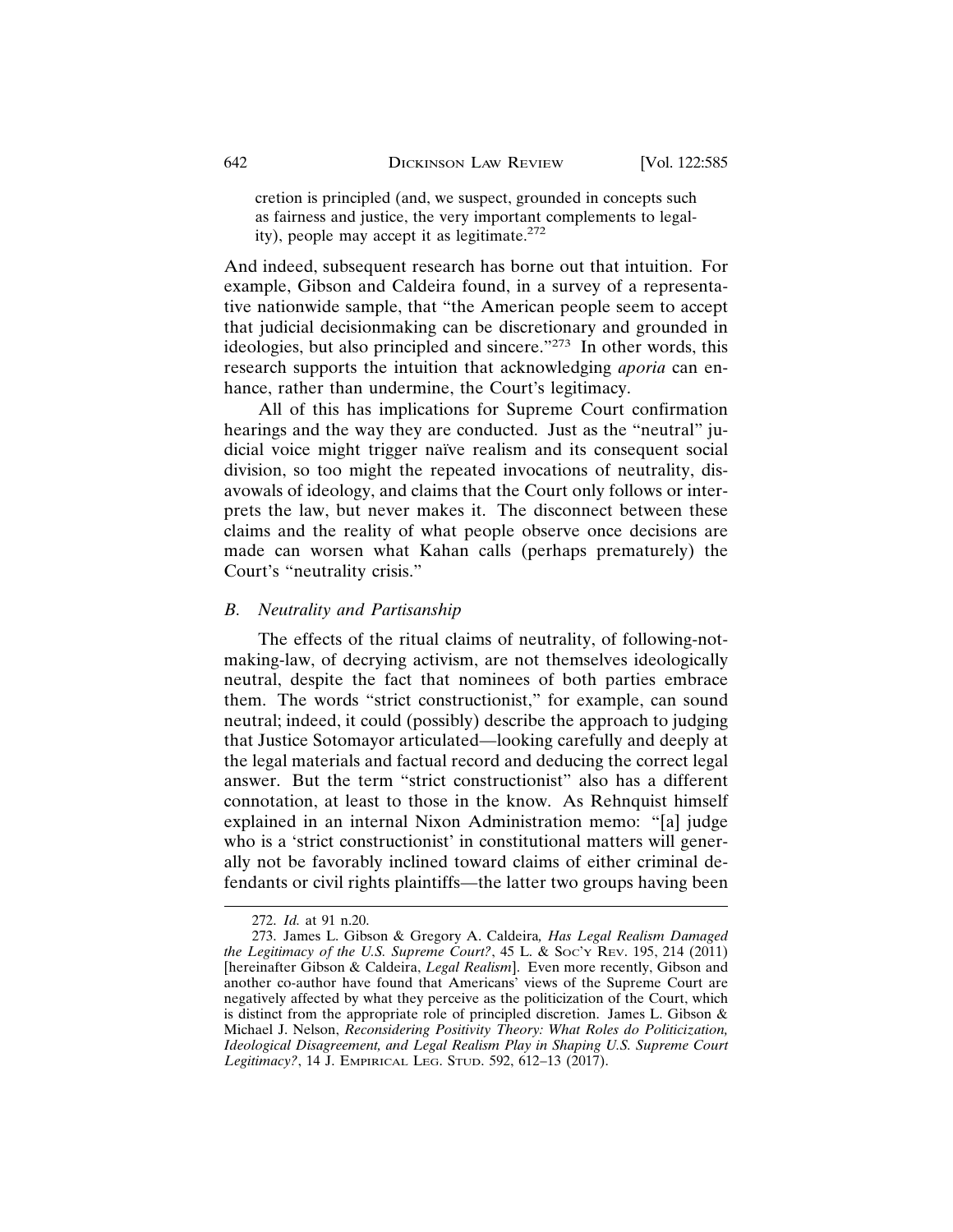the principal beneficiaries of the Supreme Court's 'broad constructionist' reading of the Constitution."274

So when conservative senators, conservative nominees like Bork and Gorsuch, and conservative Justices like Scalia all claim that their jurisprudential approaches are neutral and prevent the illegitimate use of the Justice's personal policy preferences, such questions and claims about neutrality, then, are signals, like other types of signals that Kahan and his co-authors discuss. For some groups of people, these claims signal a particular set of values and approaches to the kinds of questions that the court will decide—as Senator Brownback made clear when he equated judges legislating from the bench with abortion.<sup>275</sup> Today, when a Republican president's nominee or a Republican senator makes these claims, they are heard by the President's supporters as one in-group member to another in-group member.

At the same time, however, because such claims are couched in the language of neutrality and lack of bias, because no one believes that judges or Justices should decide cases based on who they like better or because they have a political agenda they want to implement, because no one believes that judges or Justices are legislators, all nominees and many senators find themselves using some of the same or similar words. But when Democratic nominees use this language, they may set up the dynamic Kahan and his co-authors describe, so that the cognitive dissonance of the claimed neutrality with the observed ideological influences contribute to the neutrality crisis. Put another way, for some, conservative approaches to Supreme Court decision-making are defined as "neutral," meaning that less conservative approaches are, by definition, not neutral.276

<sup>274.</sup> Epstein, Segal, & Westlander, *supra* note 49, at 611-12 (describing President Nixon's ideological concerns when nominating William Rehnquist) (citing John W. Dean, THE REHNQUIST CHOICE 16 (2001) (quoting memorandum from Assistant Attorney General William H. Rehnquist to Attorney General John N. Mitchell (May 29, 1969))). *See also Roberts Hearing*, *supra* note 12, at 251 (describing the "Reagan revolution," with respect to law, as "a belief that we should interpret the Constitution according to its terms, that judges don't shape policy, that judges interpret the law, and that legislators shape policy"). Senator John Cornyn stated:

Judges are not in the business of picking winners and losers before they have actually heard the case, of course. I mean that is fundamental to our concept of justice, that a judge be openminded, be willing to listen to the facts and arguments of counsel, and then make a decision. And the process that you use is by applying neutral principles.

*Id.* at 269 (statement of John Cornyn, Member, S. Comm. On the Judiciary).

<sup>275.</sup> *See Roberts Hearing*, *supra* note 12, at 289.

<sup>276.</sup> *Cf.* David Fontana & Donald Braman, *Judicial Backlash or Just Backlash?: Evidence from a National Experiment*, 112 COLUM. L. REV. 731, 777-78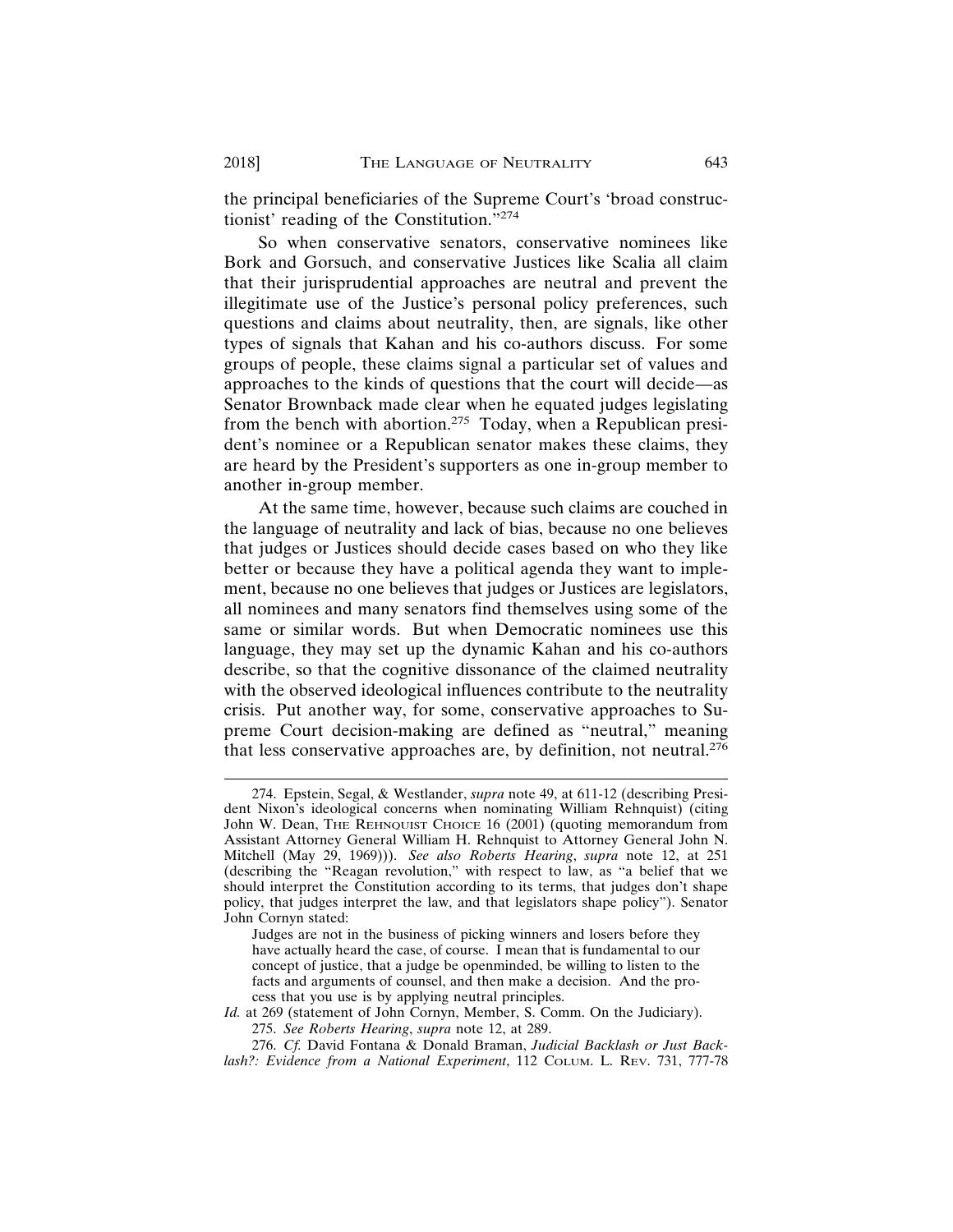And this association of neutrality with a conservative ideology is evidenced by the fact that Democratic nominees are nearly twice as likely as Republican nominees to acknowledge that judgment or discretion can play a role in the work of the Supreme Court when they are in colloquy with any particular senator.<sup>277</sup>

This dynamic is not limited to confirmation hearings, of course. Consider, for example, one of the presidential debates during the 2004 presidential campaign. When asked about Supreme Court nominations, George Bush promised to seek "strict constructionists" who would not impose "personal opinion" on the Constitution as happened, he said, in *Dred Scott.*278 To many on the left, this discussion was, in the words of one commentator, "baffl[ing]."279 Just as *Brown* is universally hailed as correctly decided, *Dred Scott v. Sandford*, 280 which held that African-Americans were not full citizens, is universally understood to be one of the Supreme Court's greatest and most shameful mistakes. No one, on either side of the aisle, could or would disagree with a desire to reject it. But some people in the anti-abortion movement compare *Dred Scott* to *Roe.*281 Thus, a promise that on its face anyone could agree with no decisions like *Dred Scott*—was understood by some listeners as a promise to appoint pro-life Justices who would reject *Roe*. 282

#### V. ACKNOWLEDGING JUDICIAL PHILOSOPHY

This state of affairs creates a bit of conundrum. Contemporary nominees evade discussions of ideology and judicial philosophy, making the discussions of judicial philosophy from the 1980s and 1990s a thing of the past. Nominees, in various ways, continue to pledge their neutrality and their respect for the rule of law, and they disavow activism and the use of their personal beliefs or policy preferences. All of this is uncontroversial and uninformative. The

<sup>(2012) (</sup>noting that Justices across the political spectrum "label[ ] their own approach fair and foolproof and the other approach biased and foolhardy," describing their "view of the Court as obvious and neutral" and arguing that such discussions only "hid[e] our bias rather than resolv[e] it").

<sup>277.</sup> Shapiro, *Claiming Neutrality*, *supra* note 121, at 467.

<sup>278.</sup> *See* Timothy Noah, *Why Bush Opposes Dred Scott*, SLATE (Oct. 11, 2004, 6:45 PM), www.slate.com/articles/news\_and\_politics/chatterbox/2004/10/ why\_bush\_opposes\_dred\_scott.html.

<sup>279.</sup> *See id.*

<sup>280.</sup> Scott v. Sanford, 60 U.S. 393 (1857).

<sup>281.</sup> *See* Noah, *supra* note 282 (citing references).

<sup>282.</sup> In fact, Senator Grassley and Chief Justice Roberts had such a colloquy. Grassley used *Dred Scott* as a way to explore whether Roberts would be willing to overrule clearly erroneous and overreaching constitutional precedents. *Roberts Hearing*, *supra* note 12, at 179-81.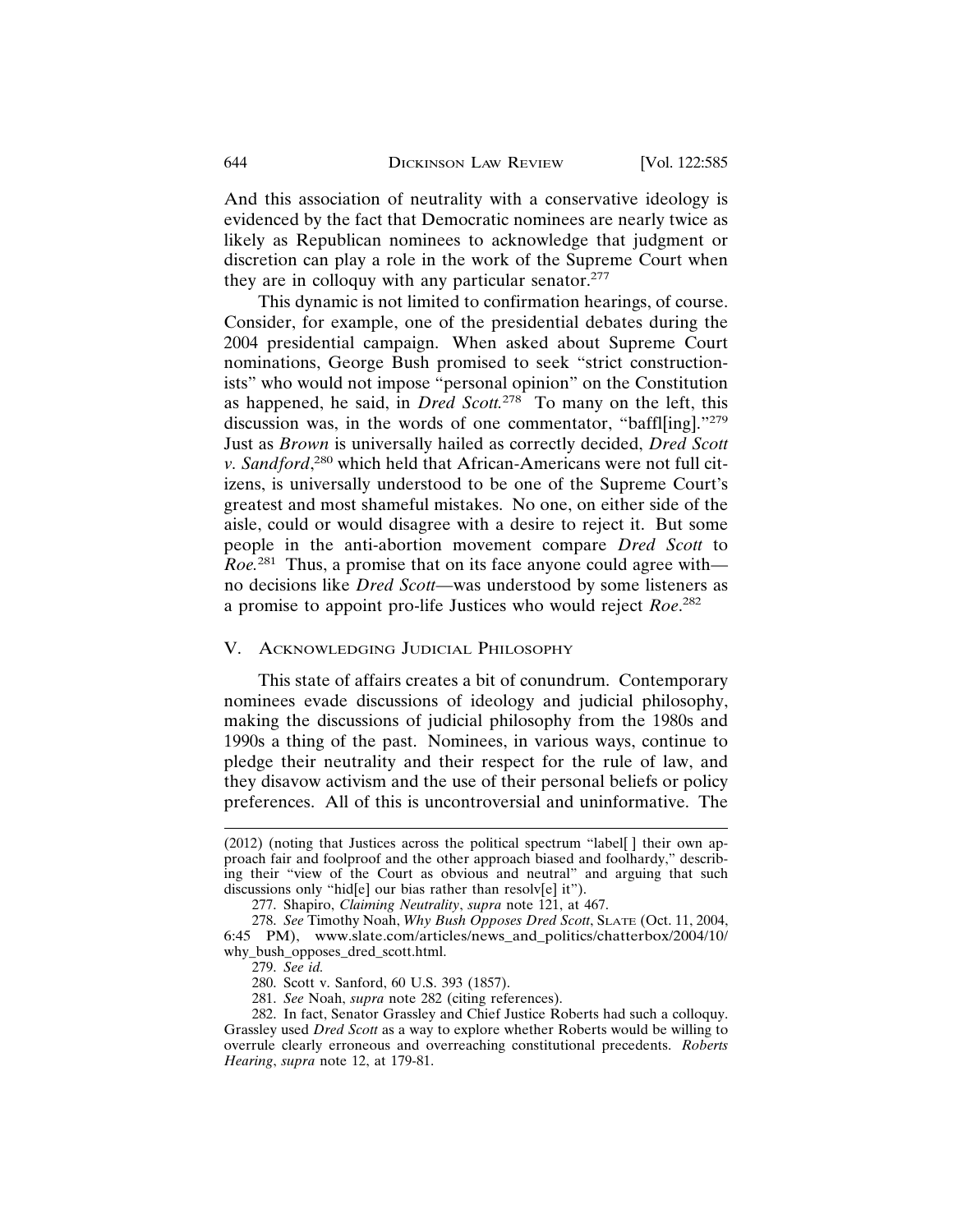senators cannot effectively shift the nominees' incentives to promote more disclosure. And yet, despite those who would argue for hearings focused only on ethics and qualifications, the Senate—and many Americans more generally—want to know more about what kind of Justice a nominee will make.

The senators, however frustrated they may be with nominees' testimony, do have an important tool at their disposal: what they themselves say. Thinking about how to use this tool effectively, however, requires thinking about the confirmation hearings differently. Obviously, one purpose of the hearings is for the senators to vet and examine the President's choice. But that purpose does not have to be the only one.

Senators can take advantage of the unusual public attention focused on confirmation hearings to try to affect the national conversation about the Supreme Court. Thus, instead of imposing burdens of proof on the nominees, the senators should change the focus of the questioning to at least some degree. Specifically, they should engage in discussions about why there are not necessarily clear answers to important legal questions, focusing on the indeterminate nature of the issues that will face the nominee if he or she becomes a Justice.283 Such matters can be explored by senators regardless of who the President is and regardless of whether they are inclined to support or oppose any particular nominee. This line of questioning would not be about imposing a particular burden of proof on the nominee. It would be, rather, an attempt to have a more candid conversation about what the Court actually does.

Opportunities for this kind of discussion abound. At Justice Alito's confirmation hearing, for example, Senator Leahy asked him about two Fourth Amendment cases in which he, alone among the judges on the two panels, believed that the police officers involved should not be held liable for violating the Fourth Amendment. Both cases involved the question of whether the police had exceeded the scope of a warrant, in one case by strip searching a minor and her mother,<sup>284</sup> neither of whom was a suspect, and in the other by the treatment of witnesses on the premises when a search warrant was executed.<sup>285</sup> In both cases, Judge Alito would have held that the police were justified in their actions—or at least could have reasonably believed that they were, entitling them to qualified

<sup>283.</sup> Fontana & Braman, *supra* note 280, at 780 (arguing that "[r]ecognizing ambiguity causes people to confront it and confront the biases they use to resolve ambiguity").

<sup>284.</sup> *See generally* Doe v. Groody, 361 F.3d 232 (3d Cir. 2004).

<sup>285.</sup> *See generally* Baker v. Monroe Twp., 50 F.3d 1186 (3d Cir. 1995).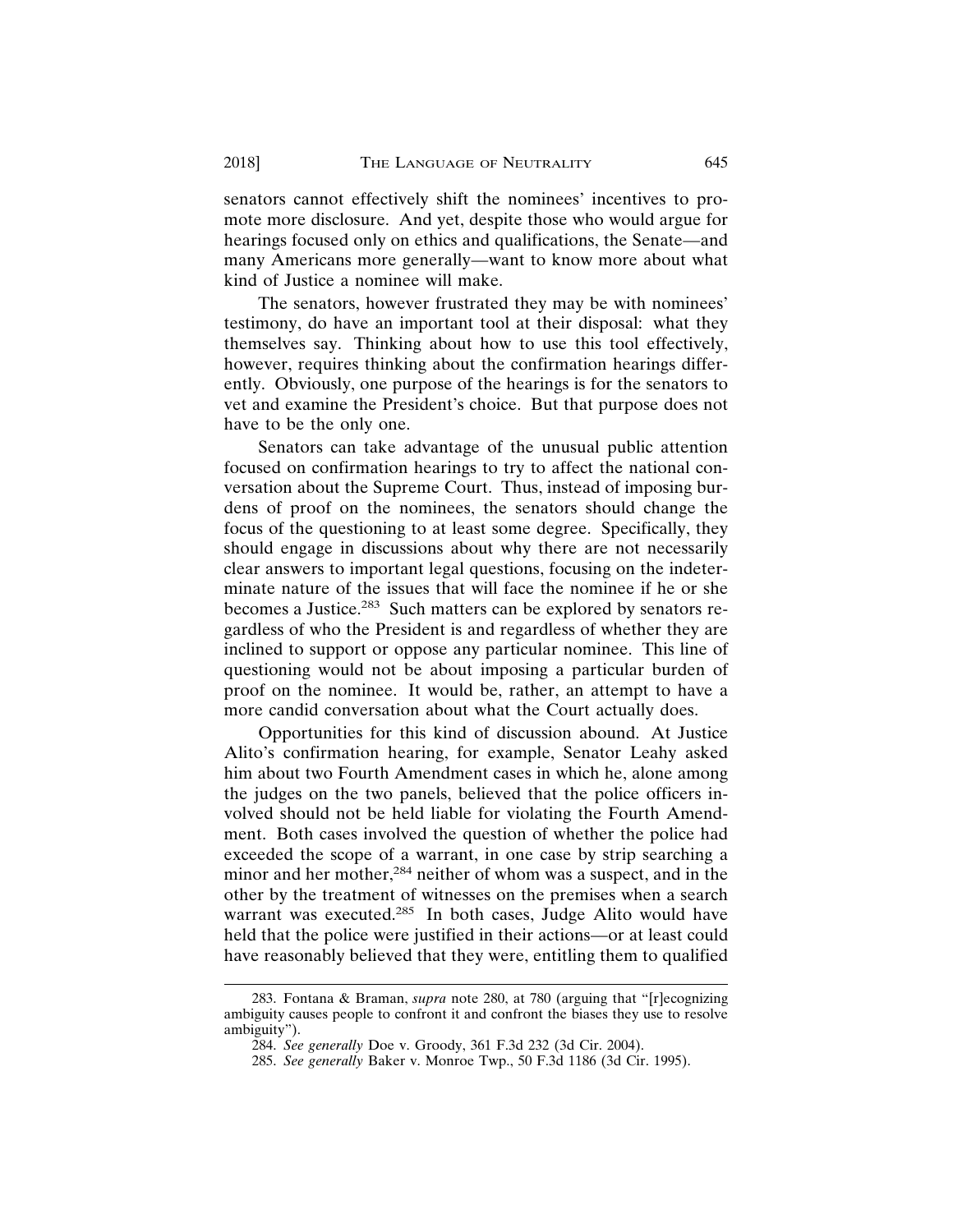immunity. In both cases, the other two judges on the panel disagreed. (Of the four judges that Alito sat with in these two cases, three were appointed by Republican presidents.)<sup>286</sup> Leahy explained that he was concerned about these cases because in them, Alito

settled all issues in a light most favorable . . . to law enforcement . . . And I worry about this because I always worry that the courts must be there to protect individuals against an overreaching government. In this case [sic], your position in the minority was that you protected what the majority felt was an overreaching government.<sup>287</sup>

In explaining his votes, Judge Alito said: "Now Judge Chertoff looked at it differently and there are cases where reasonable people disagree, and that is all that was going on."<sup>288</sup> After that exchange, Senator Leahy moved on to another subject.

It is highly unlikely, of course, that the types of questions that Senator Leahy was asking would have provoked any illuminating responses, even if he had continued the exchange. Surely, Judge Alito was not going to say that he did *not* want to protect individuals against an overreaching government. Nor would any specific explanation of his votes in those cases have been more illuminating than his written opinions.

Much more interesting than a discussion of why Alito voted the way he did in those particular cases, however, would have been a discussion of *why* reasonable people could disagree about them. What is it about the legal question presented to the Third Circuit in those cases that allowed for that kind of disagreement? Does Alito expect even more such cases at the Supreme Court—cases in which reasonable people can disagree? What factors does he take into account when reaching a conclusion in such a case? Such a discussion might help give lie to claims that judging, especially on the Supreme Court, is like neutral umpiring.<sup>289</sup>

<sup>286.</sup> The judges were Judge Michael Chertoff, appointed to the Third Circuit by President George W. Bush, Judge John R. Gibson, appointed to the Eighth Circuit (and sitting by designation) by President Ronald Reagan, and Judge Edward R. Becker, appointed to the district court by President Richard Nixon and to the Third Circuit by President Reagan. The lone Democratic appointee was Judge Thomas Ambro, appointed by President Bill Clinton.

<sup>287.</sup> *Alito Hearing*, *supra* note 119, at 332.

<sup>288.</sup> *Id.*

<sup>289.</sup> Senator Biden did attempt to have such a discussion with Roberts, explicitly taking issue with the umpire metaphor and pointing out that with respect to many issues, the Justices actually determine the strike zone and thus are not merely calling balls or strikes. *Roberts Hearing*, *supra* note 12, at 185-86. But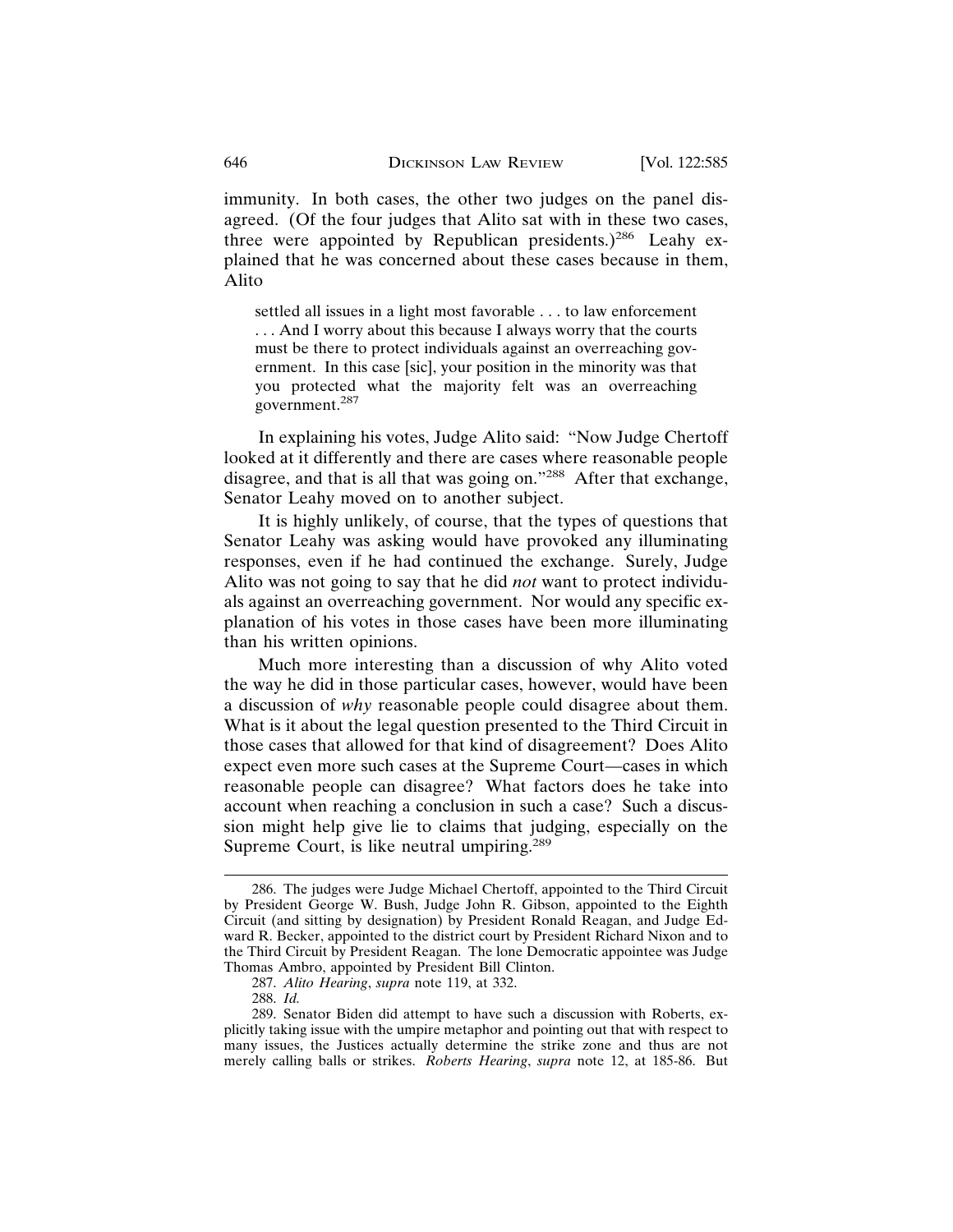Chief Justice Roberts discussed another example of the need for judgment in judging during his confirmation hearings. Pressed by Senator Kohl as to whether there are "intellectually honest approach[es]" on both sides of *Roe v. Wade*,<sup>290</sup> then-Judge Roberts conceded that "reasonable people can disagree about that decision ...."<sup>291</sup> A follow-up conversation about why reasonable people might disagree about *Roe* might have led to a discussion of the existence of different understandings of equality and liberty. Although Roberts would likely have declined to state a position, acknowledgment of these different perspectives could have a valuable effect on public discourse. Nor would this kind of discussion be limited to the confirmation hearings themselves.

The confirmation hearings are a particularly valuable opportunity, however, to affect the public discussion of the nature of the Court's work. In part, the hearings carry this potential because so many people pay special attention to them. But in part, acknowledging the important role of judicial philosophy and judgment simply has the benefit of being an accurate description of the work of the Court. Moreover, exploring this reality does not have to depend on what the nominee says in response. That is, although nominees will undoubtedly seek the most non-controversial ways of answering the questions asked, the tenor of the discussion might nonetheless change. For example, senators might ask nominees what they think when their colleagues disagree with them, regardless of whether they are in the majority or the dissent. Do they consider those colleagues—or for that matter the district court judges they sometimes reverse—lawless, results-oriented, activist? If not, why not? The likely answers to these questions ("no, my colleagues are not lawless") might themselves affect the public conversation about what judges and Justices do. Finally, such discussions might assist the senators—and the public—in evaluating the extent to which the nominees are truly open-minded. Do they recognize that different people might see the same set of facts differently, and how might that fact inform their jurisprudence? And again, the senators can initiate these conversations without making any declarations about what they expect nominees to prove to earn

rather than press Roberts on the accuracy of the description, Biden spent most of the rest of the colloquy trying, and failing, to get Roberts to talk about specific cases and issues and comparing the candor of his answers to that of Justice Ginsburg. *Id.* at 186–94.

<sup>290.</sup> *Roberts Hearing, supra* note 12, at 206.

<sup>291.</sup> *Id.*